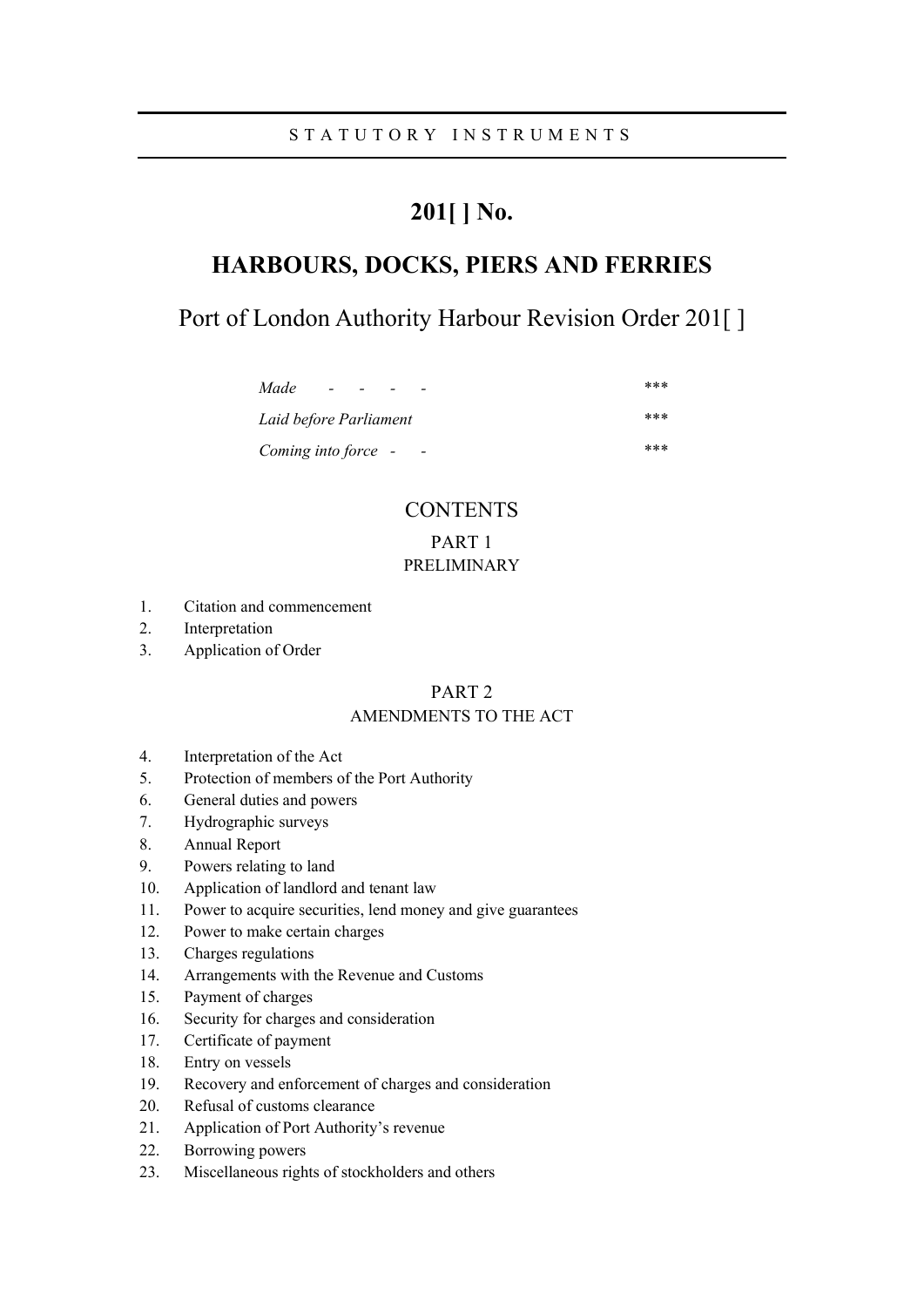- 24. Power to charge interest on capital
- 25. Accounts and audit
- 26. Dredging and improvement
- 27. Protection in relation to dredging
- 28. Works in the Thames
- 29. Removal of private moorings
- 30. Reclaiming creeks etc.
- 31. Permitting of works
- 32. Permitting of mooring, Permission applications, Determination of permission applications & Public register of permissions
- 33. Charge for permission
- 34. Appeal to the Minister
- 35. Works, mooring or dredging without permission
- 36. Emergency safety notice
- 37. Works to be within nearest parish
- 38. Permitting of dredging, etc
- 39. Crown property
- 40. Transfer of work or mooring
- 41. Provision against danger to navigation
- 42. Abatement of works abandoned or decayed
- 43. Survey of tidal works
- 44. Permanent lights on works
- 45. Marked landing places
- 46. Agreements about calling at landing places
- 47. Maintenance of Richmond works and working of sluices
- 48. Construction of references to Trinity High Water
- 49. Entry on land to survey, etc.
- 50. Times when public use of Thames may be restricted
- 51. Abatement of nuisances
- 52. Disapplication of the Commons Act 2006
- 53. General rules for navigation
- 54. Overcrowding of vessels
- 55. Special directions to vessels in the Thames
- 56. Failure to comply with directions
- 57. Enforcement of directions
- 58. Regulation of crowds
- 59. Power to raise and remove vessels sunk, etc.
- 60. Power to deal with unserviceable vessels  $\&$  Sale or disposal of vessels
- 61. Removal of obstructions other than vessels
- 62. Removal of projections
- 63. Unlicensed vessels not to be navigated
- 64. Power to refuse or revoke or suspend or terminate a licence
- 65. Appeals
- 66. Lights detrimental to navigation
- 67. Fireworks
- 68. Damage by a vessel
- 69. Giving false draught
- 70. Powers of inspection of works and vessels
- 71. Identity of master and owner or occupier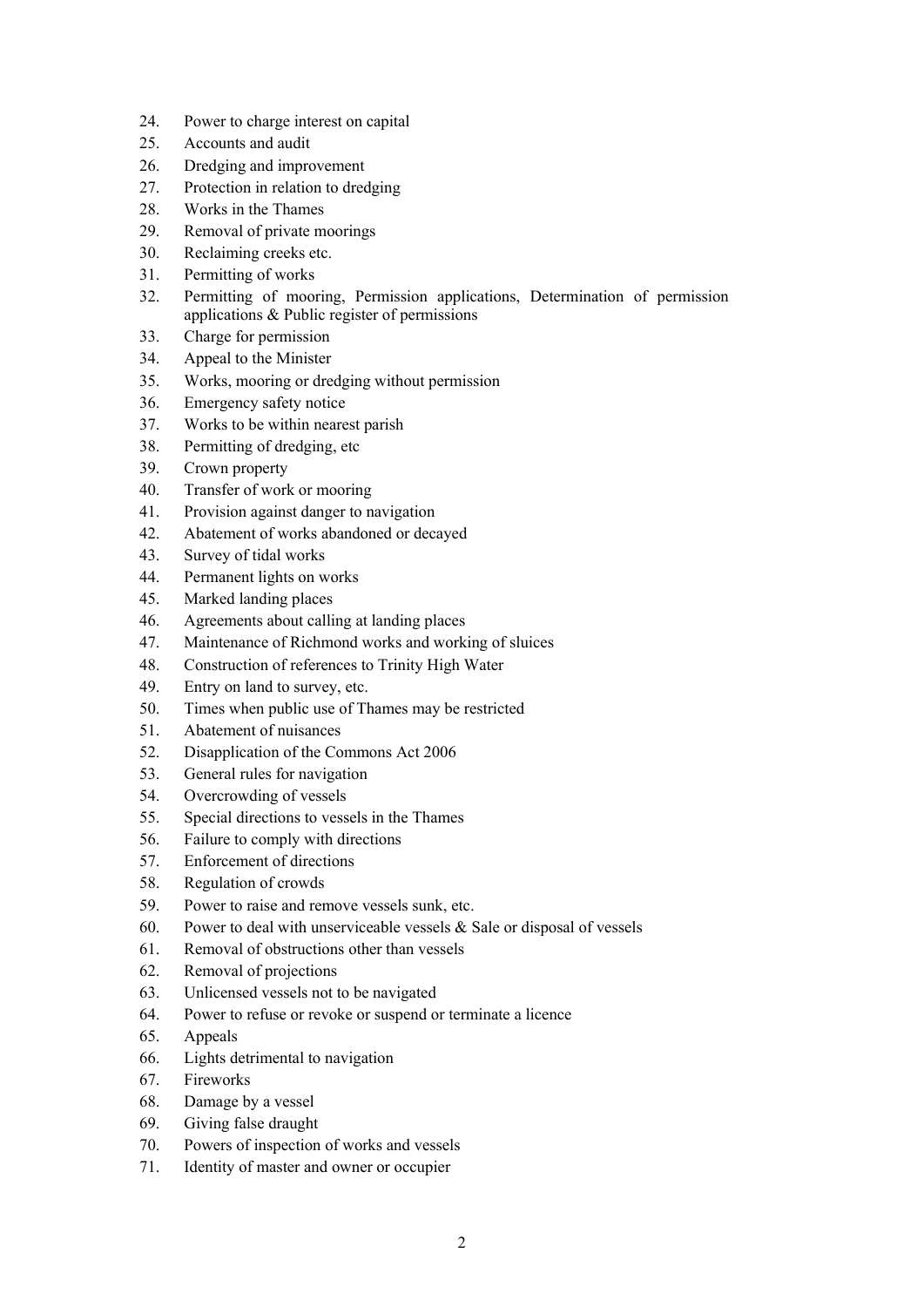- 72. Power to require information in relation to the investigation of a navigational incident & Autonomous vessels
- 73. Power to survey goods
- 74. Customs entry by Port Authority
- 75. Passes for goods
- 76. Thames byelaws
- 77. Fines for breach of byelaws
- 78. Confirmation of byelaws
- 79. Proof of byelaws
- 80. Application of Town and Country Planning Acts to Port Authority's land
- 81. Rights of way over permitted works and land of Port Authority & Adverse possession claims in relation to Thames
- 82. Removal of vehicles at port premises
- 83. Access for government officers
- 84. Authentication of Port Authority's documents
- 85. Service of documents
- 86. Port Authority's publications
- 87. Crown rights
- 88. Certain powers not exercisable in Medway approach area and areas off Southendon-Sea and Sheerness
- 89. Saving for the East London railway tunnel
- 90. Saving for rights, etc, of Temples
- 91. For protection of the Essex County Council
- 92. For protection of statutory undertakers
- 93. For the protection of the Metropolitan Water Board
- 94. Prohibition on pollution, etc, of Thames and docks
- 95. Obstructing bridges
- 96. Institution and defence of proceedings
- 97. Jurisdiction of justices
- 98. Further amendment of Port of London and Midland Railway Act 1922
- 99. Inquiries by the Minister
- 100. Description of port limits
- 101. Provisions relating to members of the Port Authority
- 102. Proceedings
- 103. Appeals to the Minister
- 104. Powers not exercisable in the Medway Approach Area and off Southend-on-Sea and Sheerness
- 105. Transitional provisions
- 106. References to licence
- 107. Repeals

# PART 3

# MODIFICATIONS TO LOCAL LEGISLATION

- 108. Modifications of the Medway Ports Authority Act 1973
- 109. Modifications of the County of Kent Act 1981
- 110. Modifications of the Essex Act 1987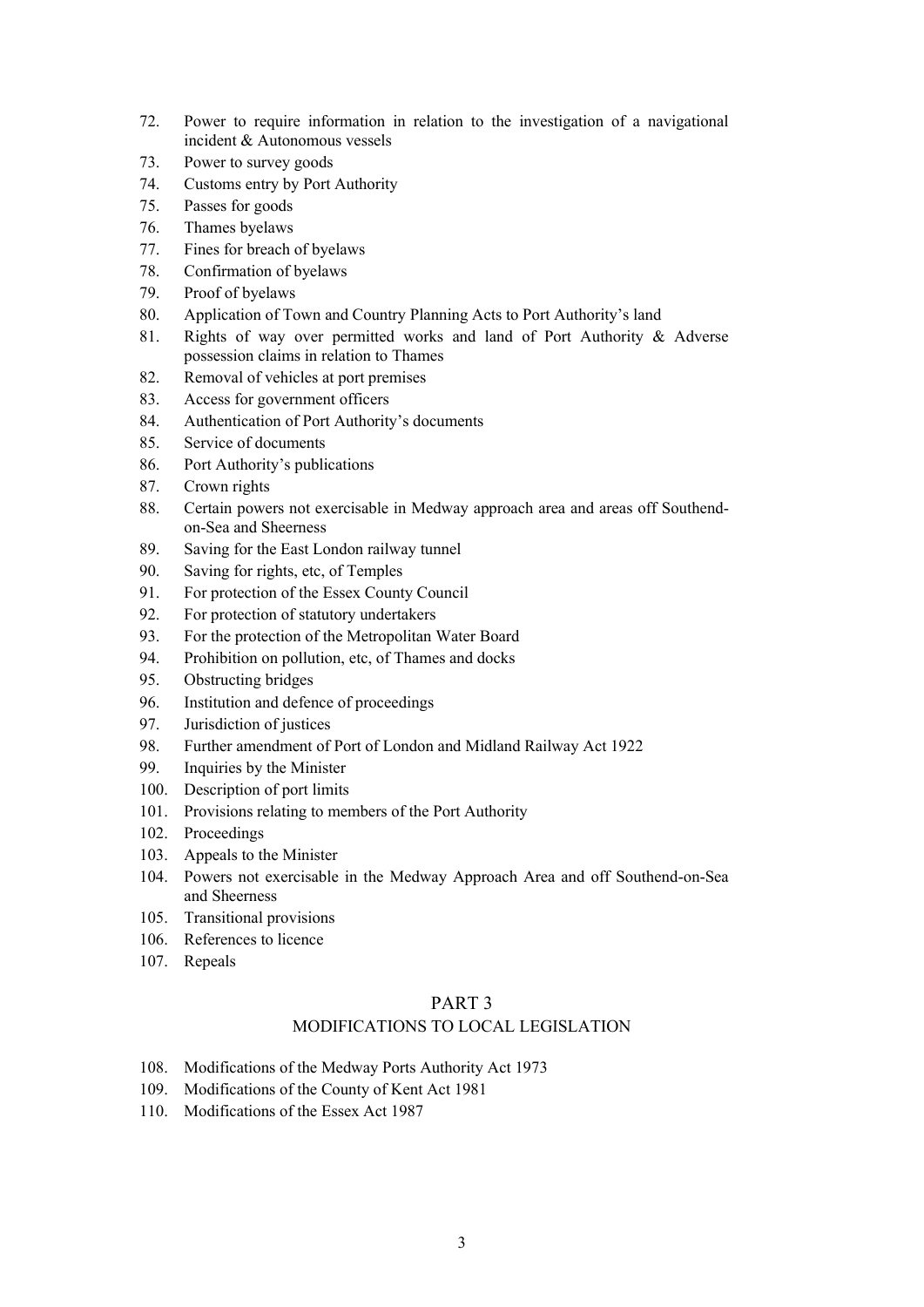# PART 4 TRANSITIONAL PROVISIONS

111. Savings and transitional provisions

SCHEDULE 1 — REPEALS SCHEDULE 2 — SAVINGS AND TRANSITIONAL PROVISIONS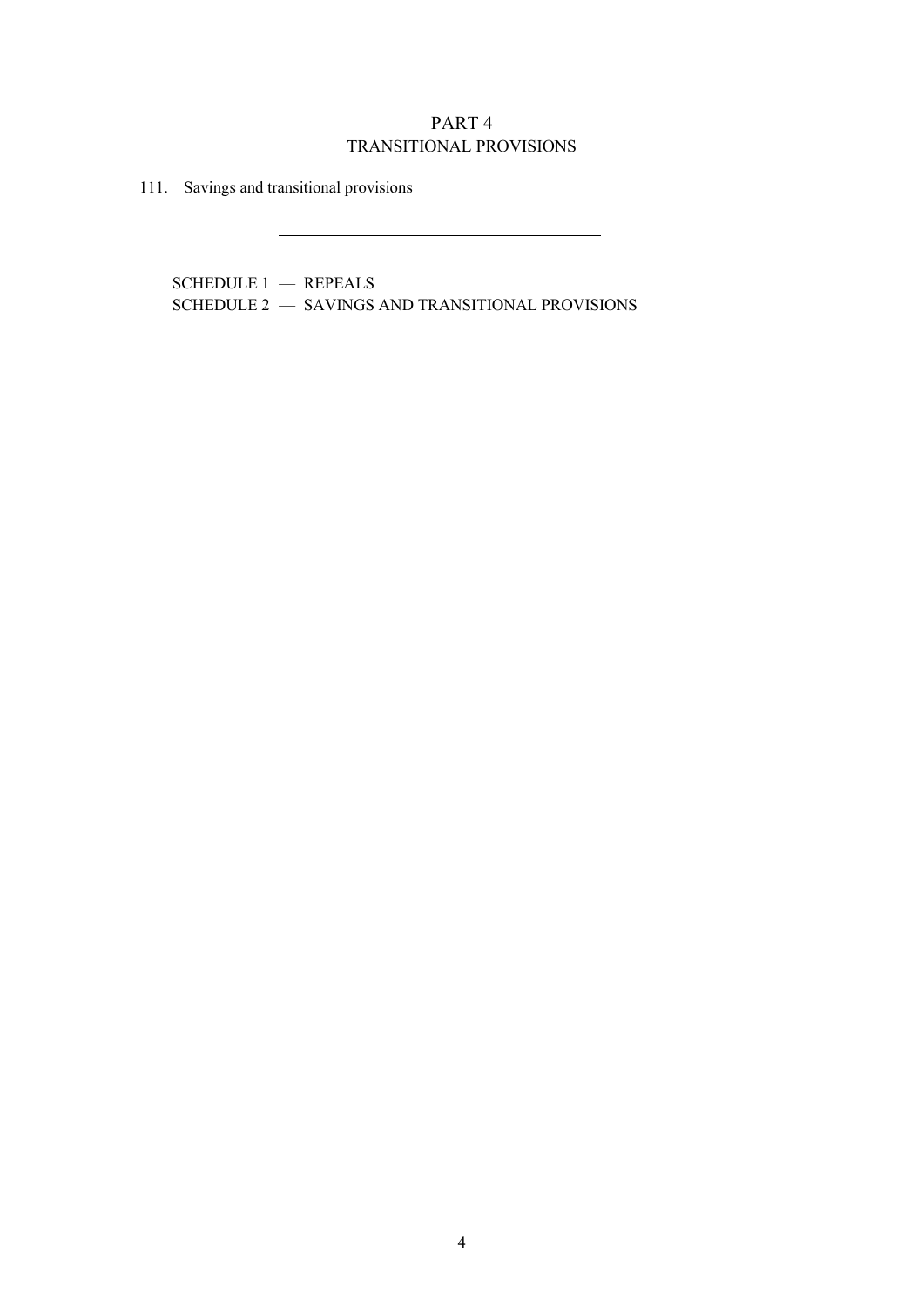The Port of London Authority has applied in accordance with section 14(2) of the Harbours Act 1964(**a**) ("the Act") for a harbour revision order under section 14 of the Act.

The Secretary of the State, as the appropriate Minister for the purposes of that section, has by an order(**b**) made under section 42A of the Act(**c**) delegated the functions of the appropriate Minister under section 14 of the Act(**d**) to the Marine Management Organisation(**e**).

The Marine Management Organisation, being satisfied as mentioned in section 14(2)(b) of the Act and in exercise of the powers conferred by section  $14(1),(2)$  and  $(3)$ , makes the following order—

# PART 1

# PRELIMINARY

#### **Citation and commencement**

**1.**—(1) This Order may be cited as the Port of London Harbour Revision Order 201[X] and shall come into force on [XXXX].

(2) The Port of London Acts and Orders 1968 to 2015 and this Order may be cited together as the Port of London Acts and Orders 1968 to 201[X].

# **Interpretation**

**2.** In this Order—

"the Act" means the Port of London Act 1968(**f**);

"the Company" has the same meaning as in the Act.

#### **Application of Order**

**3.** The amendments made to the Act by the following provisions of this Order, other than article 98, have effect only in relation to functions of the Port of London Authority and do not affect or vary the functions of the Company.

(**f**) 1968 c.32.

<sup>(</sup>**a**) 1964 c.40; section 14 was amended by the Transport Act 1981 (c.56), section 18 and Schedule 6, paragraphs 2 to 4(1) and 14 and section 40 and Schedule 12 (Part II); by the Transport and Works Act 1992 (c.42), section 63(1) and Schedule 3, paragraphs 1 and 10, by S.I. 2006/1177, regulation 2 and the Schedule (Part 1); by the Planning Act 2008 (c.29), section 36 and Schedule 2, paragraphs 8 and 9; by S.I. 2009/1941, article 2 and Schedule 1, paragraph 12 and by the Criminal Justice Act 1982 (c.48), sections 37 and 46. Section 54 (orders and regulations) was amended by the Transport Act 1981 (c.56) sections 18 and 40 and Schedules 6 and 12 (Part II) and by the Marine and Coastal Access Act 2009 (c.23), section 315 and Schedule 21, paragraphs 1 and 3(2).

<sup>(</sup>**b**) See S.I. 2010/674.

<sup>(</sup>**c**) Section 42A was inserted, in relation to England and Wales, by the Marine and Coastal Access Act 2009 (c.23) section 315 and Schedule 21, paragraphs 1 and 3(1).

<sup>(</sup>**d**) For the definition of "the Minister" (mentioned in section 14(7)), see section 57(1).

<sup>(</sup>**e**) The Marine Management Organisation was established by the Marine and Coastal Access Act 2009 (c.23), section 1.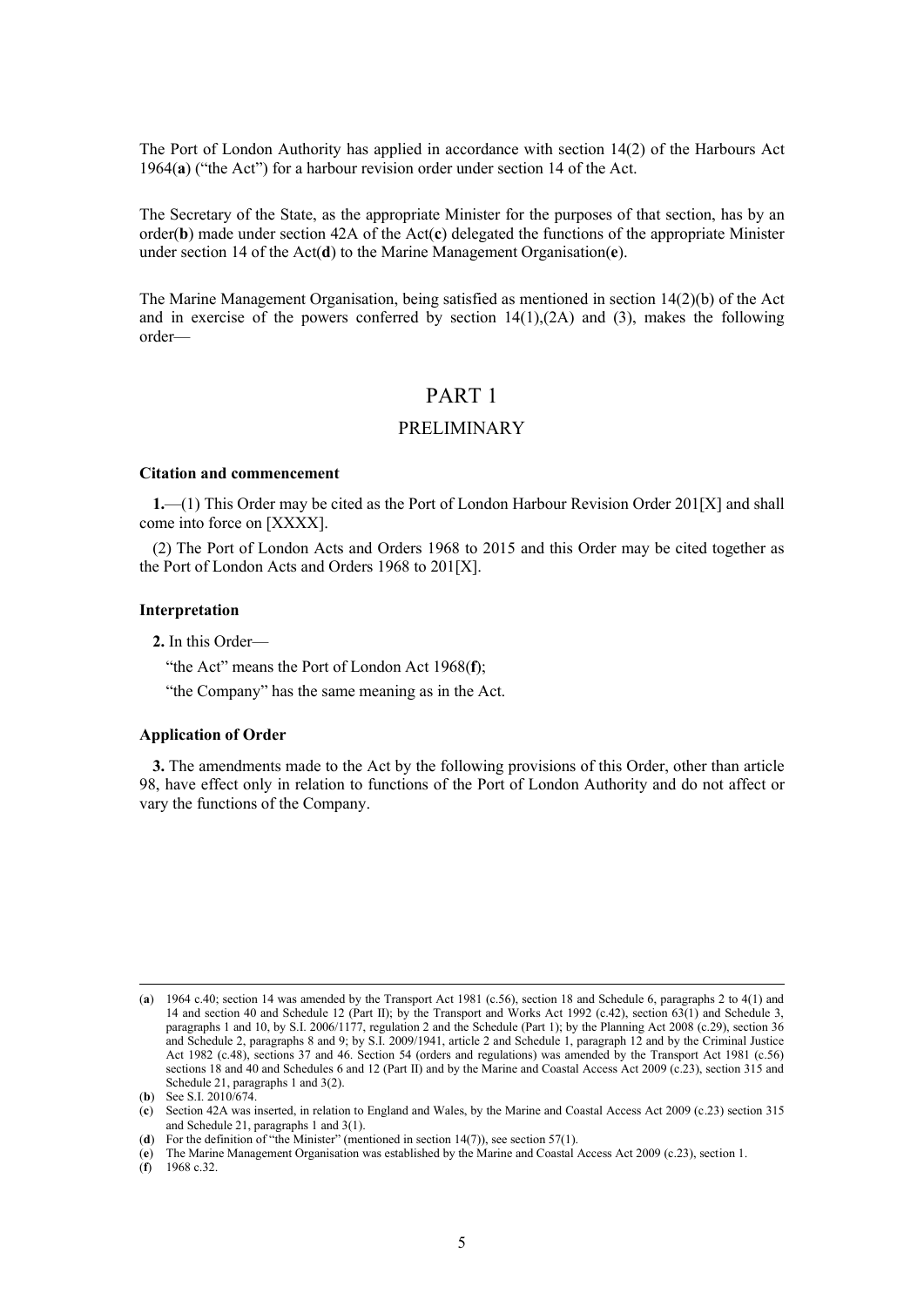# PART 2

# AMENDMENTS TO THE ACT

# **Interpretation of the Act**

**4.**—(1) Section 2 (Interpretation) of the Act is amended as follows.

 $(2)$  In subsection  $(1)$ —

(a) after "context otherwise requires–" insert—

""autonomous vessel" means a vessel which, to a varying degree, is able to operate independently of human interaction;";

- (b) in the definition of "bed" omit "mean";
- (c) in the definition of "charges" after "tolls" insert ", fees";
- (d) after the definition of "the Company's port premises" insert—

""commercial and club boats" means any vessel (other than a ship registered under the Merchant Shipping Act 1995 or any vessel usually used for navigation) which is used primarily as a place for accommodating or receiving persons for the purpose of recreation, entertainment or refreshment, or as club premises or offices while it is moored;";

- (e) in the definition of "docks" for "belonging to or administered by the Port Authority" substitute "within the limits":
- (f) in the definition of "drainage authority"—
	- (i) after "meaning as" insert ""drainage body""; and
	- (ii) for "section 81 of the Land Drainage Act, 1930" substitute "section 72 of the Land Drainage Act 1991";

(g) after the definition of "drainage authority" insert—

""dredge" means to cleanse, scour, cut, deepen, widen or dredge the bed or the banks of the Thames or take up, or move material (including through the use of conventional dredgers and hydrodynamic dredging techniques using water injection or agitation or devices to move material) whether or not the material is suspended in water from one part of the bed or the banks of the Thames to another part or remove material from the bed or the banks of the Thames, and "dredging" shall be construed accordingly;

"dredging permission" means a permission granted under section 73(1) (Permitting of dredging, etc.);

"dumb barge" means a barge not possessing mechanical means of propulsion and includes a dracone but does not include a houseboat or commercial and club boats;

"electronic communications line" means a line which forms part of an electronic communications apparatus (and both line and electronic communications apparatus have the same meaning given in paragraph 5 of the electronic communications code set out in Schedule 3A to the Communications Act 2003);

"electronic communications network" has the same meaning as in section 32 of the Communications Act 2003;

"electronic form" means a document or information if it is sent or made available—

- (a) by electronic means (for example, by email or fax), or
- (b) by any other means while in electronic form (for example, sending a disk in the post)

and references to "electronic copy" have a corresponding meaning;

"electronic means" means a document or information if it is sent or made available—

(a) initially and received at its destination by means of electronic equipment for the processing (which expression includes digital compression) or storage of data, and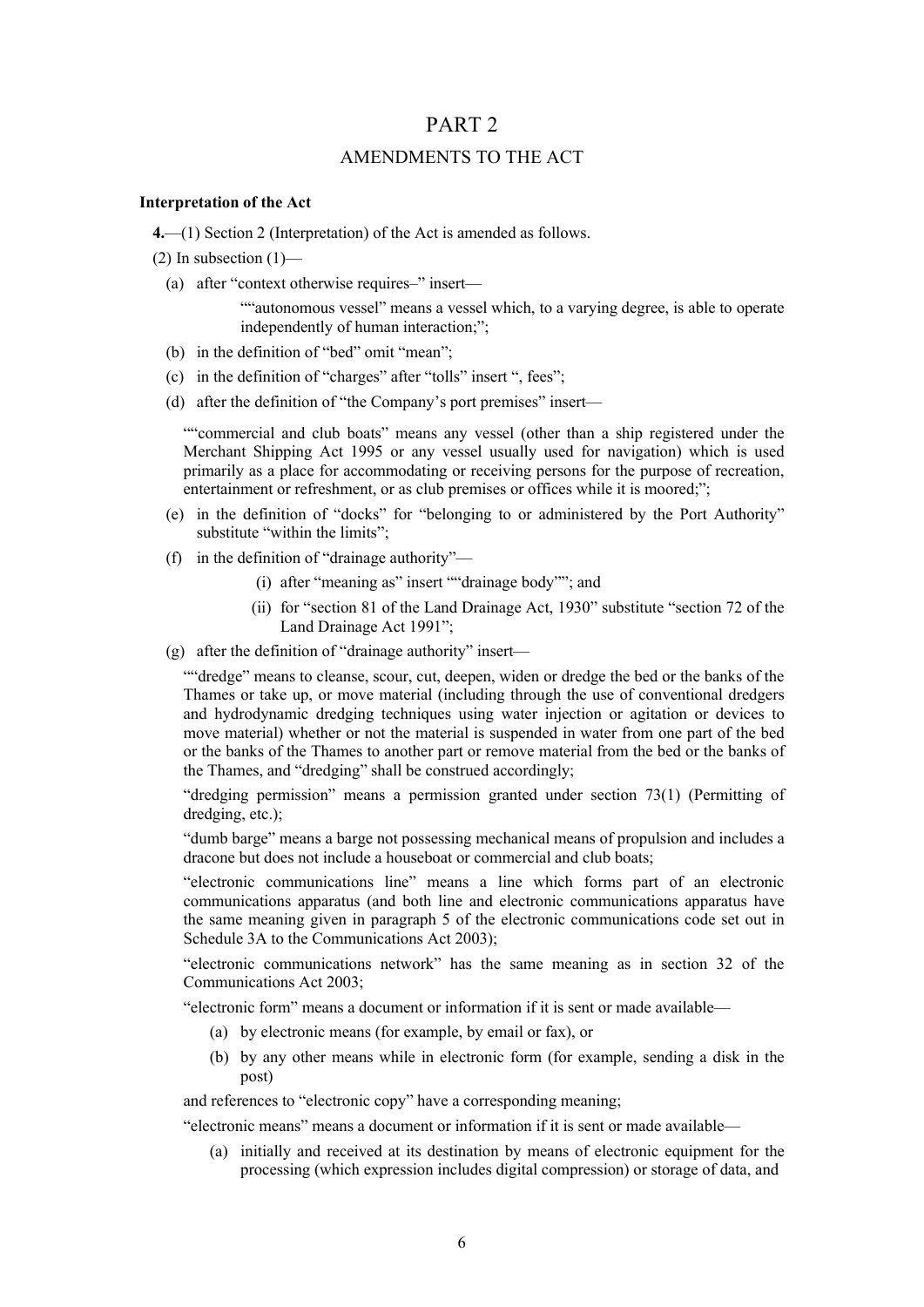- (b) entirely transmitted, conveyed and received by wire, by radio, by optical means or by other electromagnetic means and a document or information sent in electronic form must be sent in a form, and by a means, that the sender reasonably considers will enable the recipient to read it, and to retain a copy of it; and for the purposes of this definition, a document or information can be read only if—
	- (i) it can be read with the naked eye, or
	- (ii) to the extent that it consists of images (for example photographs, pictures, maps, plans or drawings), it can be seen with the naked eye;";
- (h) after the definition of "enactment" insert—

""explosive" has the same meaning as in section 3 of the Explosives Act 1875;";

(i) after the definition of "financial year" insert—

""fireworks" has the same meaning as in subsection  $1(1)$  of the Fireworks Act 2003;";

(j) for the definition of "the former seaward limit" substitute—

""the former seaward limit" means a line drawn from the historical pilot mark at latitude 51.55337 north, 0.85055 east at the entrance of Havengore Creek in the county of Essex on a bearing 166° from true north to the high water level on the Kent bank of the Thames;";

- (k) in the definition of "goods" after "whatsoever" insert "including sludge, waste and rubbish but excluding bunker fuel for own use on board a vessel";
- (l) in the definition of "harbourmaster" after "appointed" insert "and anyone else the Port Authority authorises to carry out any functions of a harbourmaster";
- (m) after the definition of "harbourmaster" insert—

""high water level" means mean high water springs;

"houseboat" means any vessel (other than a ship registered under the Merchant Shipping Act 1995 or any vessel usually used for navigation) which is used primarily as a place of habitation;";

- (n) in the definition of "hydrofoil vessel"—
	- (i) omit ", however propelled,"; and
	- (ii) after "be" insert "propelled which is";
- (o) after the definition of "hydrofoil vessel" insert—

"" in writing" includes by electronic means;";

(p) for the definition of "master" substitute—

""master" in relation to a vessel, means

- (a) any person (except a pilot) having or taking the command, charge or management of a vessel for the time being (whether lawful or not); and
- (b) in connection with a houseboat or commercial and club boats it means the owner or if the owner is not in occupation any person who is in occupation for the time being; and
- (c) in connection with an autonomous vessel it means the person identified in accordance with s.138B, or if no person is so identified, the person who is in control of or is able to take control of that autonomous vessel;";
- (q) after the definition of "master" insert—

""mean high water springs" means the average throughout the year of the heights of two successive high waters during those periods of 24 hours when the range of the tide is at its greatest;";

(r) in the definition of "the Minister" omit "(except in Part VI and Part I of Schedule 5 to this Act)";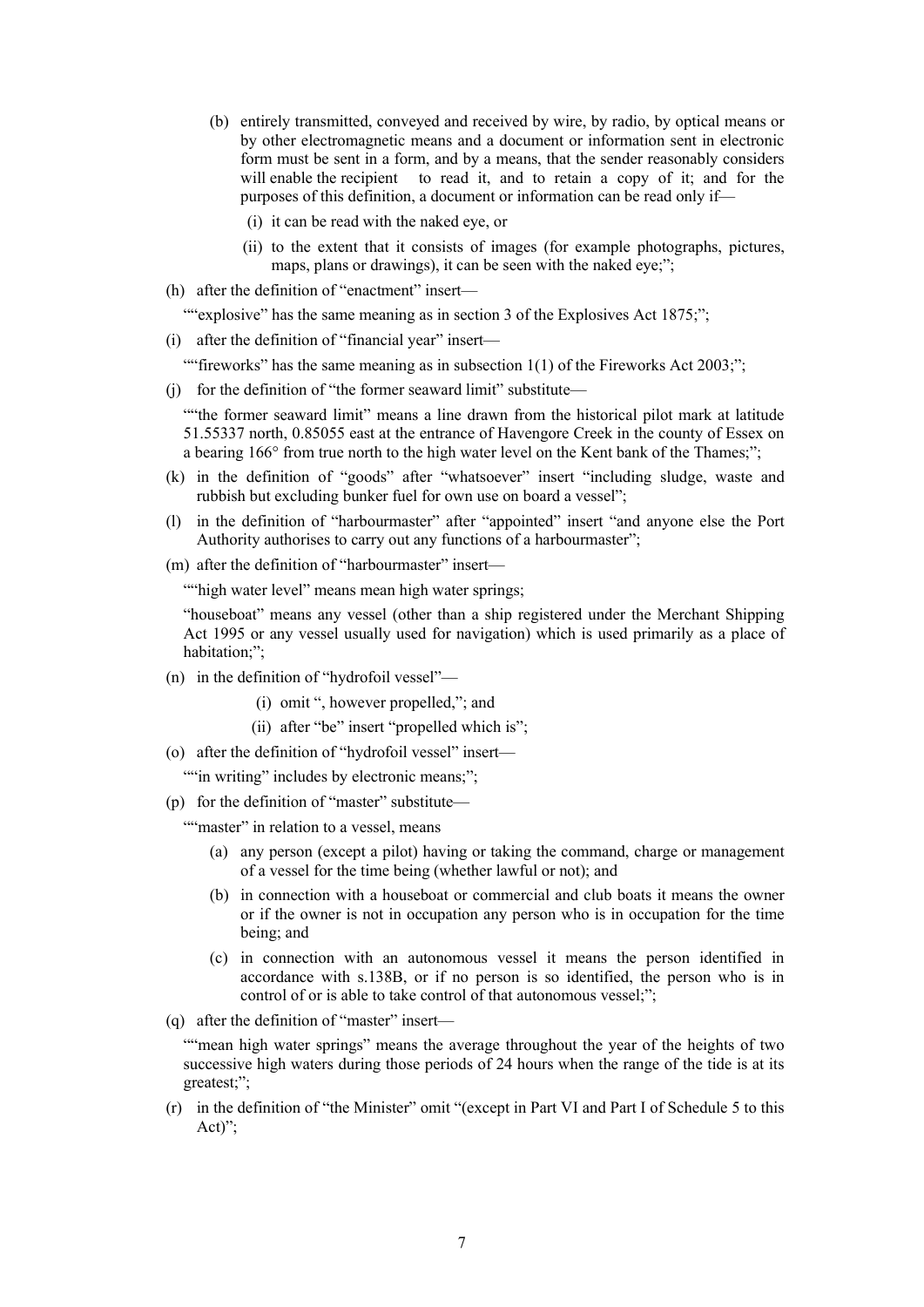- (s) in the definition of "mooring" after "anchoring" insert "or any other act to moor or make fast a vessel to any work or chain or other vessel or any thing, and "moor" and "moored" have corresponding meanings";
- (t) after the definition of "mooring" insert—

""mooring permission" means a permission granted under section 66A(1) (Permitting of mooring);

"navigation" means the movement on or in the water for whatever purpose of any vessel, whether travelling between two locations or not, but does not include any vessel under tow; ";

(u) for the definition of "owner" substitute—

""owner" means, in relation to a vessel, the owner of a vessel and any person having any interest in a vessel (whether as joint owner, lessee, charterer, mortgagee or otherwise) and includes the registered owner and a person letting a vessel for hire whether or not that person owns the vessel and in reference to houseboats or commercial and club boats includes the occupier or manager;";

(v) in the definition of "passengers" after "crew" insert—

""and "crew" includes anyone employed to work on a vessel but excludes anyone employed by the owner or charterer or hirer of the vessel and carried on a vessel but not employed to provide services in connection with the operation of that vessel;";

(w) after the definition of "passengers" insert—

""permission application" means a permission application made under section 66B(1) (Registration of permission applications);";

(x) for the definition of "pleasure vessel" substitute—

""pleasure vessel" means:

- (a) any vessel which at the time it is being used is:
	- (i) in the case of a vessel wholly owned, or bareboat chartered or hired by an individual or individuals, used only for the sport or pleasure of the owner, charterer or hirer or the immediate family or friends of the owner, charterer or hirer; or
	- (ii) in the case of a vessel owned, or bareboat chartered or hired by a body corporate, used only for sport or pleasure and on which the persons are employees or officers of the body corporate, or their immediate family or friends;

and is on a voyage or excursion, which is one for which the owner, charterer or hirer does not receive money for or in connection with operating the vessel or carrying any person, other than as a contribution to the direct expenses of the operation of the vessel incurred during the voyage or excursion and in the case of a vessel bareboat chartered or hired, the charter or hire fee payable by the charterer or hirer; or

(b) any vessel wholly owned, or bareboat chartered or hired by or on behalf of a members' club formed for the purpose of sport or pleasure which, at the time it is being used, is used only for the sport or pleasure of members of the club or their immediate family, and for the use of which any charges levied (other than, in the case of a vessel bareboat chartered or hired, the charter or hire fee payable by the charterer or hirer) are paid into club funds and applied for the general use of the club and/or upkeep of the vessel;

and in the case of any vessel referred to in paragraph (a) or (b) above no other payments are made by or on behalf of the users of the vessel, other than by the owner, charterer or hirer and in this definition "immediate family" means, in relation to an individual, the husband, wife or partner of the individual and a relative of the individual or the relative's husband or wife, and "relative" means brother, sister, ancestor or lineal descendant;";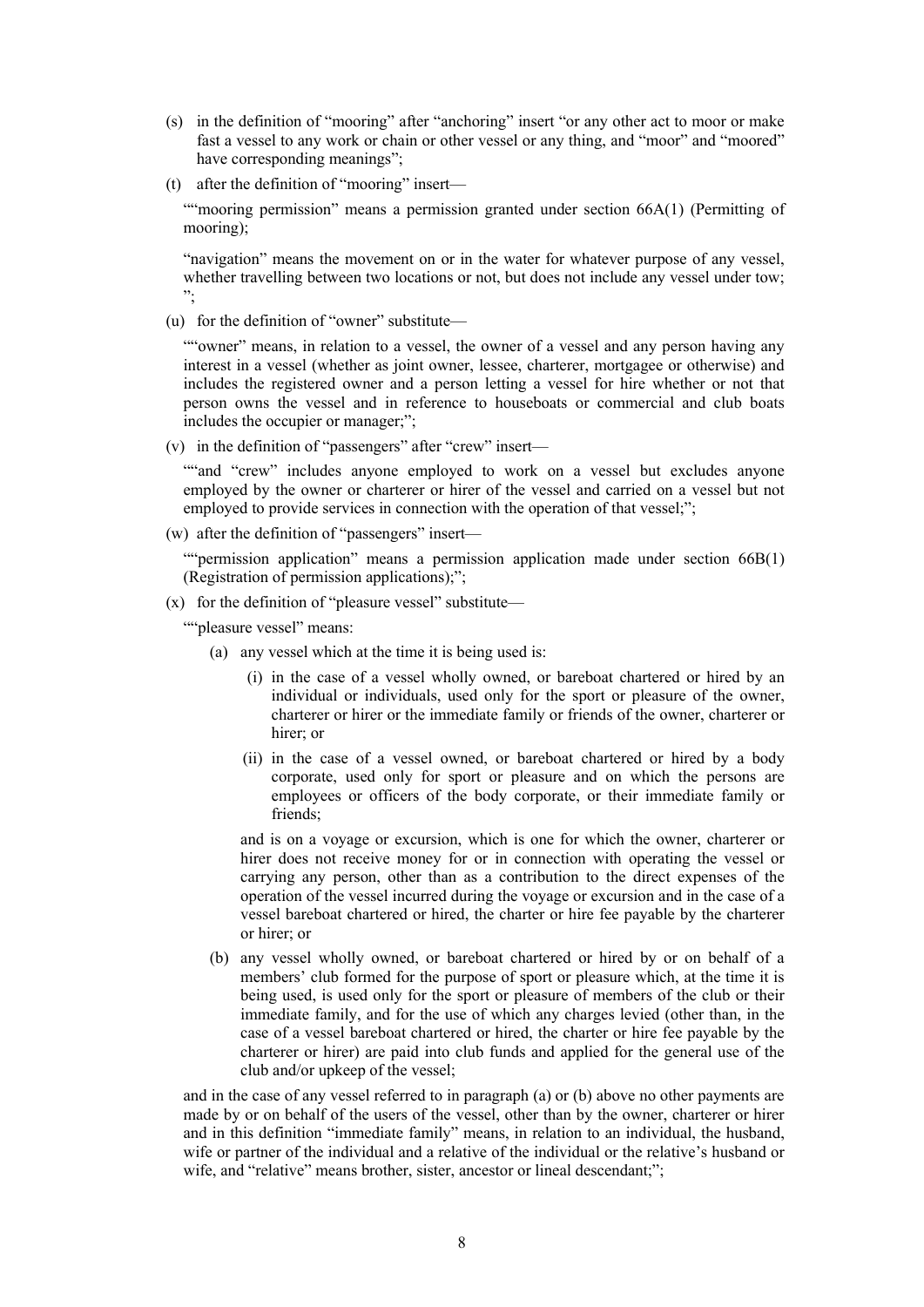(y) for the definition of "port rates" substitute—

""port rates" means any charges levied by the Port Authority in relation to goods;";

(z) after the definition of "published" insert—

""the Revenue and Customs" has the same meaning as in section  $17(3)$  of the Commissioners for Revenue and Customs Act 2005;";

- (aa) in the definition of "river duties of tonnage" for "at the Custom House" substitute "by the Revenue and Customs";
- (bb) after the definition of "the statutory maximum" insert—

""temporary permission" means works authorised by the Port Authority under section 66 (Permitting of works) for any period of less than three years;";

- (cc) in the definition of "trader"—
	- (i) in paragraph (a) omit "imported";
	- (ii) in paragraph (a) after "goods", in the first place it occurs, insert "which have been transported and are"; and
	- (iii) in paragraph (b) for "for export" substitute "to be transported";
- (dd) in the definition of "vessel"—
	- (i) after "propelled" insert "(and whether or not it is capable of self propulsion)"
	- (ii) after "moved" insert "whether or not used for navigation";
	- (iii) after "water", in the first place it occurs, insert "or under water";
	- (iv) after "hovercraft" for "and" substitute ","; and
	- (v) after "hydrofoil vessel" insert ", a houseboat, commercial or club boats and an amphibious vehicle";

(ee) after the definition of "vessel" insert—

""vessel licence" means a licence granted under section 124(1) (Unlicensed vessels not to be navigated);";

- (ff) in the definition of "the vessel licensing area" for "above the former seaward limit" substitute "classed as C or D waters under regulation 2 of the Merchant Shipping (Categorisation of Waters) Regulations 1992";
- (gg) in the definition of "works"—
	- (i) for "licensing", in the first place it occurs, substitute "permitting"; and
	- (ii) for "Licensing", in the second place it occurs, substitute "Permitting";
- (hh) for the definition of "works licence" substitute—

""works permission" means a permission granted under subsection (1) of section 66 (Permitting of works) of this Act and includes a temporary permission unless otherwise expressly excluded;"; and

- (ii) in the definition of "the Yantlet line" after "Essex" insert "and extending on the same trajectory up to the high water level on either side of the Thames".
- (3) After subsection (4) insert—

"All latitude and longitude values in this Act are stated by reference to the Geographical Coordinate System ETRS 1989 referenced to the spheroid GRS 1980."

# **Protection of members of the Port Authority**

**5.** After section 4 (Proceedings) of the Act insert—

"**4A.** Protection of members of the Port Authority

(1) No member of the Port Authority or of any committee or sub-committee established under Schedule 2 is to be liable nor are the estate or effects of that member to be liable to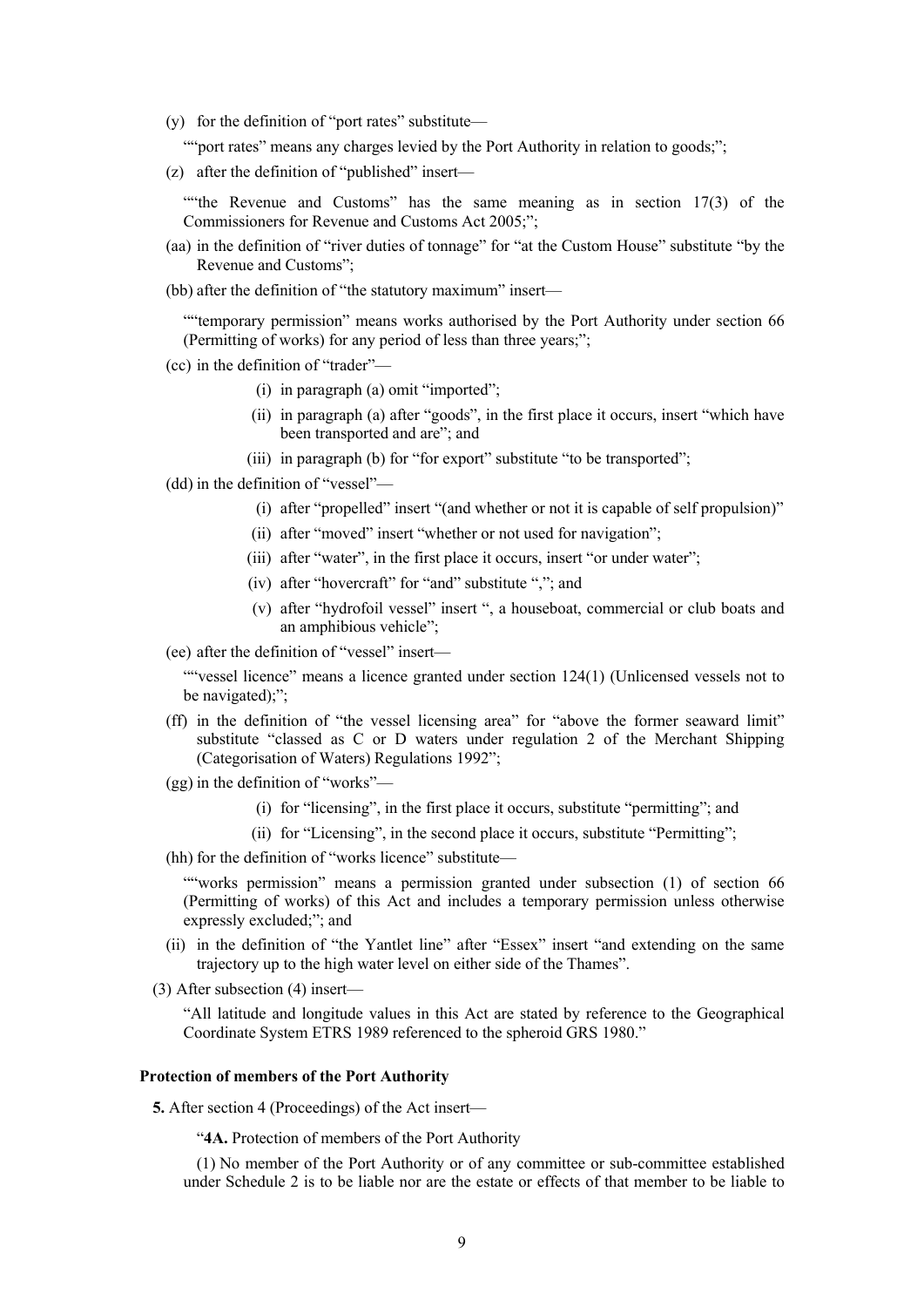execution or legal process by reason of any lawful act or omission of such member done or made in good faith and not in breach of that member's duty or recklessly and in the purported execution of the powers conferred on the Port Authority and its members by any enactment.

(2) Every member of the Port Authority and every member of such a committee or subcommittee and the estate and effects of that member is to be indemnified out of the assets and revenues of the Port Authority for all payments made by that member and liability incurred in any act done or omission made by that member lawfully and in good faith and not in breach of that member's duty or recklessly and in the purported execution of such powers and against all actions, claims, losses, damages, costs and demands in respect of such act or omission.

(3) The Port Authority may enter into, and pay premiums for, a contract of insurance to indemnify the members of the Port Authority or the members of any committee or subcommittee jointly or severally against personal liability arising from any act or omission by the Port Authority or any member of the Port Authority; not being an act or omission which the member or members in question knew to be a breach of their duty or, concerning which, they were reckless as to whether it was such a breach.".

#### **General duties and powers**

**6.** After subsection (2) of section 5 (General duties and powers) of the Act insert—

"(2A) The power in subsection (2) to turn their resources to account includes investing resources in any investments as they consider necessary or desirable for the benefit directly or indirectly of their undertaking.".

# **Hydrographic surveys**

**7.** Section 7 (Hydrographic surveys) of the Act is amended as follows—

- (a) in subsection (1) omit "former";
- (b) after subsection (1) insert—

"(1A) The Port Authority may make such surveys of the bed of the Thames Estuary and the approaches to the Thames outside the seaward limit but within the vicinity of the Thames as they consider necessary or desirable in the discharge of their functions."; and

(c) in subsection (2) for "and such other surveys of the bed of the Thames" substitute "under subsections  $(1)$  and  $(1A)$ ".

# **Annual Report**

**8.** For section 8 (Annual Report) of the Act substitute—

"**8.** The Port Authority must as soon as possible after the end of the financial year prepare a report on the exercise and performance of their functions during that financial year and make that report available:

- (a) on their website or by other suitable electronic means; and
- (b) at their principal office, at a reasonable price, if demanded.".

# **Powers relating to land**

**9.** Section 11 (Powers relating to land) of the Act is amended as follows—

- (a) in subsection  $(1)$ 
	- (i) after "lease" insert ", the grant of an easement, right or privilege"; and
	- (ii) after "otherwise" insert ", or be granted a licence for use of land";
- (b) in subsection (2)—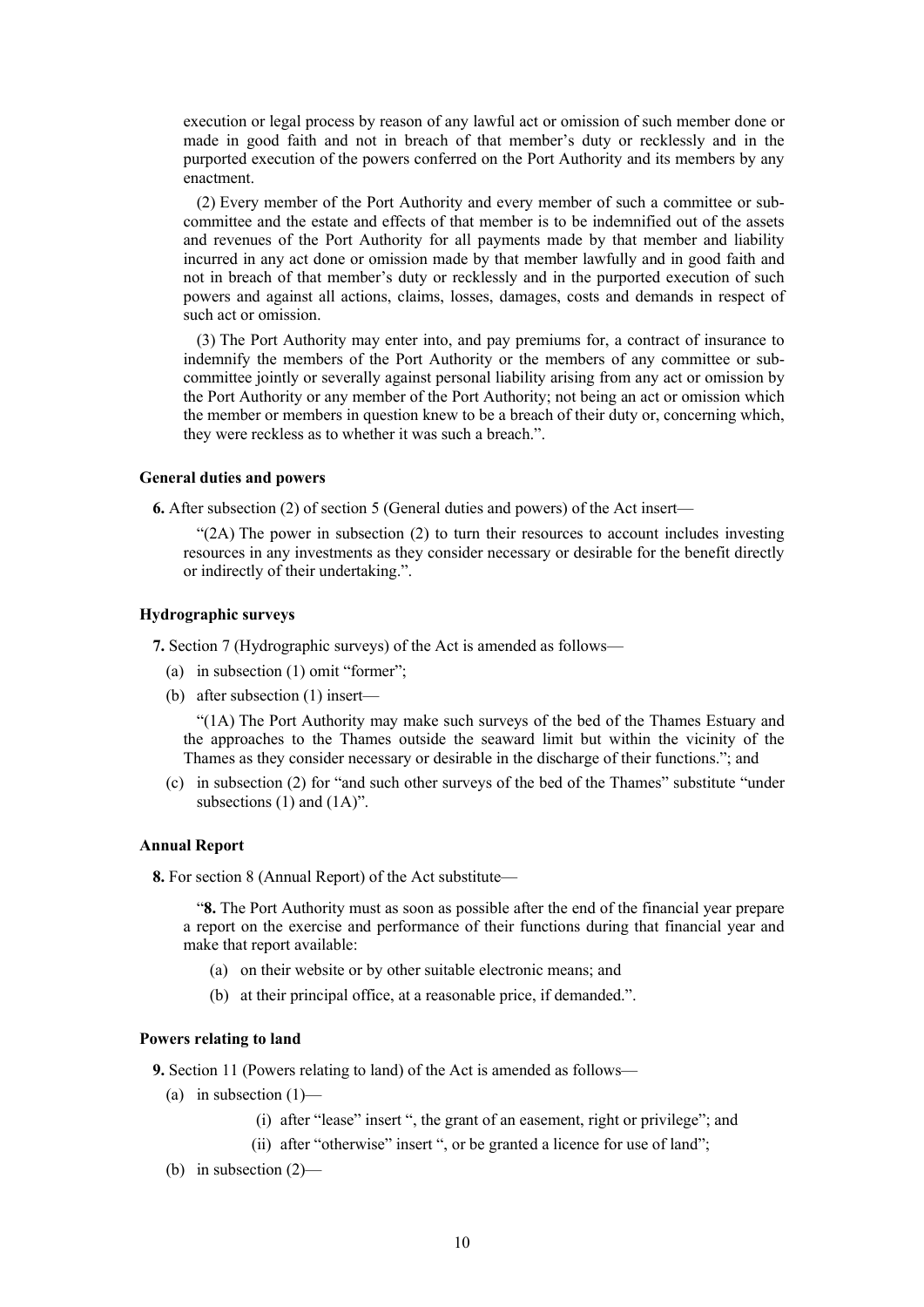- (i) for "Acquisition of Land (Authorisation Procedure) Act, 1946" substitute "Acquisition of Land Act 1981 and section 13 of the Local Government (Miscellaneous Provisions) Act 1976,"; and
- (ii) for "that Act and as if this Act had been in force immediately before that Act" substitute "those Acts";
- (c) in subsection (3) after "otherwise" insert ", and may grant a licence for use of land or discharge of water into the Thames"; and
- (d) after subsection (3) insert—

"(3A) Subsections (3B) to (3G) apply in relation to the grant of an interest in or rights over or under, or a right to use land belonging to the Port Authority which is required in order to enable the holder of a works or mooring permission to enjoy the benefit of that permission.

(3B) The consideration for the grant of such an interest in or rights over or under or a right to use land is to be such as may be agreed between the Port Authority and the holder of the permission or, failing agreement, is to be assessed in accordance with subsection (3C) by an arbitrator appointed on the application of either party, after notice to the other, by the President of the Royal Institution of Chartered Surveyors or his deputy.

(3C) The consideration referred to in subsection (3B) is the best consideration in money or moneys worth which, in the opinion of the arbitrator, can reasonably be obtained, having regard to all the circumstances of the case including the value of any such interest or right and taking into account any works or mooring permission granted, but excluding any element of monopoly value attributable to the extent of the Port Authority's ownership of comparable land.

(3D) The holder of a works or a mooring permission who is aggrieved by—

- (a) the refusal by the Port Authority to grant a right to use land to which this subsection applies; or
- (b) any conditions upon which the Port Authority propose to grant the right to use land;

may, on grounds that the refusal is or the terms are unreasonable, within twenty-eight days from the date upon which the Port Authority notify that person of their decision, appeal to the Minister and the provisions in Schedule 4 to this Act shall apply to such an appeal.

(3E) The conditions to which subsection (3D)(b) applies include any conditions as to the review or reassessment of the consideration, but not the consideration itself.

(3F) The notification by the Port Authority of their decision shall inform the person notified of the right to appeal to the Minister under this subsection.

(3G) In any case where a permitted work is attached to land of the permission holder adjoining the Thames, the terms of the interest or right granted under this section regarding that work may require—

- (a) that the owner of the adjoining land is not to transfer, lease or make any other disposition of the land to another person ("the transferee"), where the work is not to pass with the adjoining land, unless the owner secures from the transferee a covenant for the benefit of the Port Authority allowing the Port Authority access to the land to inspect the work and allowing continuing support of the work from that land and requiring the Transferee to secure a covenant in the same terms from any subsequent transferee; and
- (b) that a restriction is registered on the Proprietorship Register of the owner's title at Her Majesty's Land Registry providing that no disposition of the registered estate is to be registered without a certificate from the transferee or their conveyancer that the terms of that covenant have been complied with.".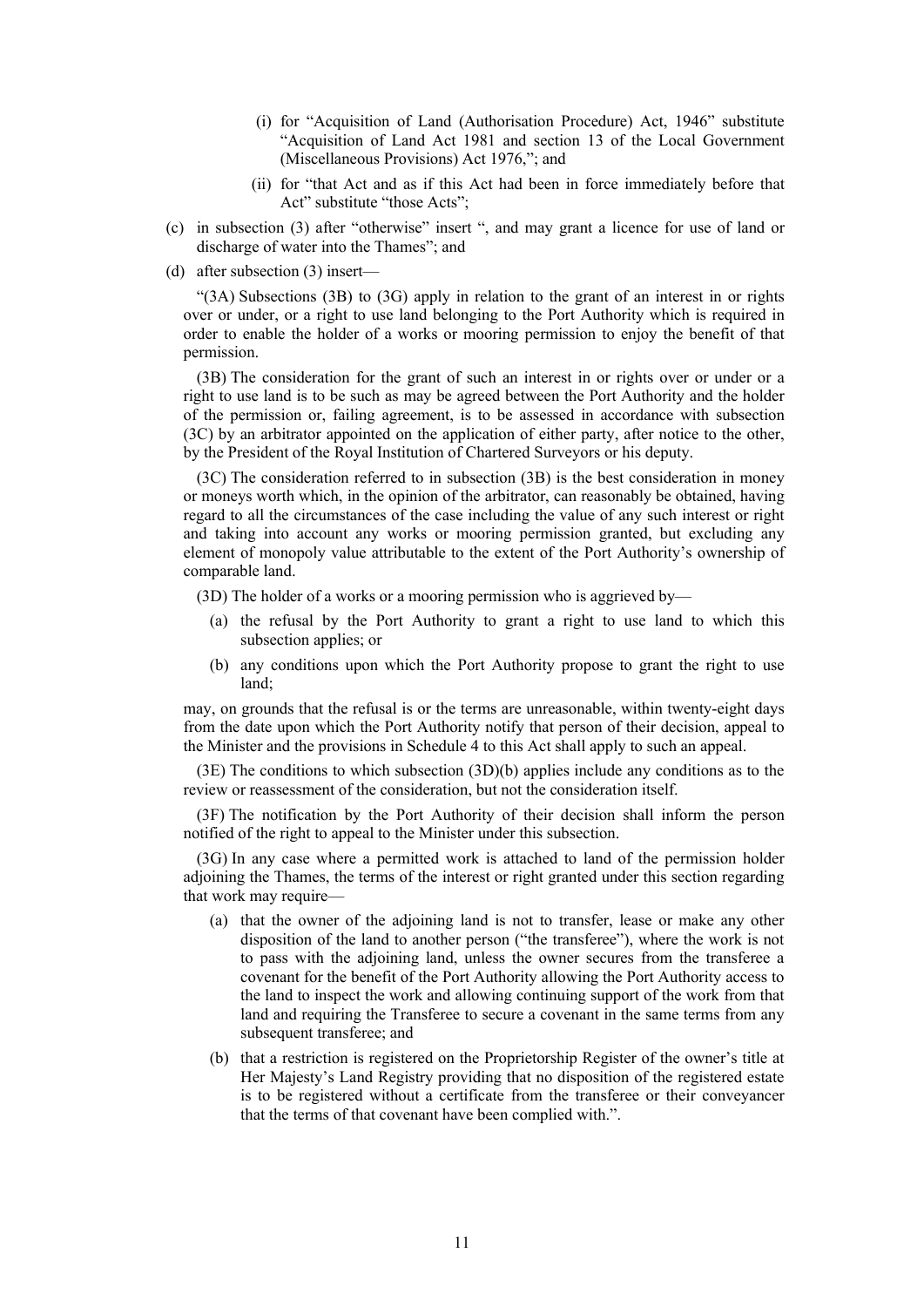#### **Application of landlord and tenant law**

**10.** After section 11 (Powers relating to land) of the Act insert—

#### "**Application of landlord and tenant law**

**11A.**—(1) No enactment or rule of law regulating the rights and obligations of landlords and tenants applies, in relation to the rights and obligations of the parties to a grant by the Port Authority of an interest or right to which sections 11(3B) to 11(3G) apply–

- (a) so as to exclude or in any respect modify any of the rights and obligations of those parties under the terms of the interest or right, whether with respect to the termination of the tenancy or any other matter,
- (b) so as to confer or impose on either party any right or obligation arising out of or connected with anything done or omitted on or in relation to land which is the subject of the interest or right, in addition to any such right or obligation provided for by the terms of the interest or right, or
- (c) so as to restrict the enforcement (whether by action for damages or otherwise) by either party to the interest or right of any obligation of the other party under the interest or right.".

## **Power to acquire securities, lend money and give guarantees**

**11.** Section 13 (Power to acquire securities, lend money and give guarantees) of the Act is amended as follows—

- (a) after "Port Authority" insert "(which for the purpose of this section includes any subsidiary of the Port Authority)";
- (b) in paragraph (a) after "corporate" insert "including that of a subsidiary of the Port Authority"; and
- (c) in paragraph (b) after "thereof" insert "or a subsidiary of the Port Authority".

# **Power to make certain charges**

**12.**—(1) Section 21 (Power to make certain changes) of the Act is amended as follows.

- $(2)$  In subsection  $(1)$ 
	- (a) after "any" in the first place it occurs insert ":

 $(a)$ ":

- (b) for "or", substitute ",";
- (c) after "leaving", insert "or operating within"; and
- (d) after "limits", insert "; or
	- (b) goods carried on any vessel navigating within, entering or leaving, the limits,".

(3) In paragraph (a) of subsection (2), after "behalf" insert ", including professional fees incurred in connection with the grant of an interest or right referred to in section 11(3A),".

(4) After subsection (2) insert—

"(3) The Port Authority may confer total or partial exemptions from, allow rebates to or make compositions with, any person with respect to charges recoverable under subsections (1) and (2), and may vary or extinguish any such exemption or composition.".

#### **Charges regulations**

**13.**—(1) Section 22 (Charges regulations) of the Act is amended as follows.

 $(2)$  In subsection  $(1)$ —

(a) in paragraph (a) after "and" insert "how,";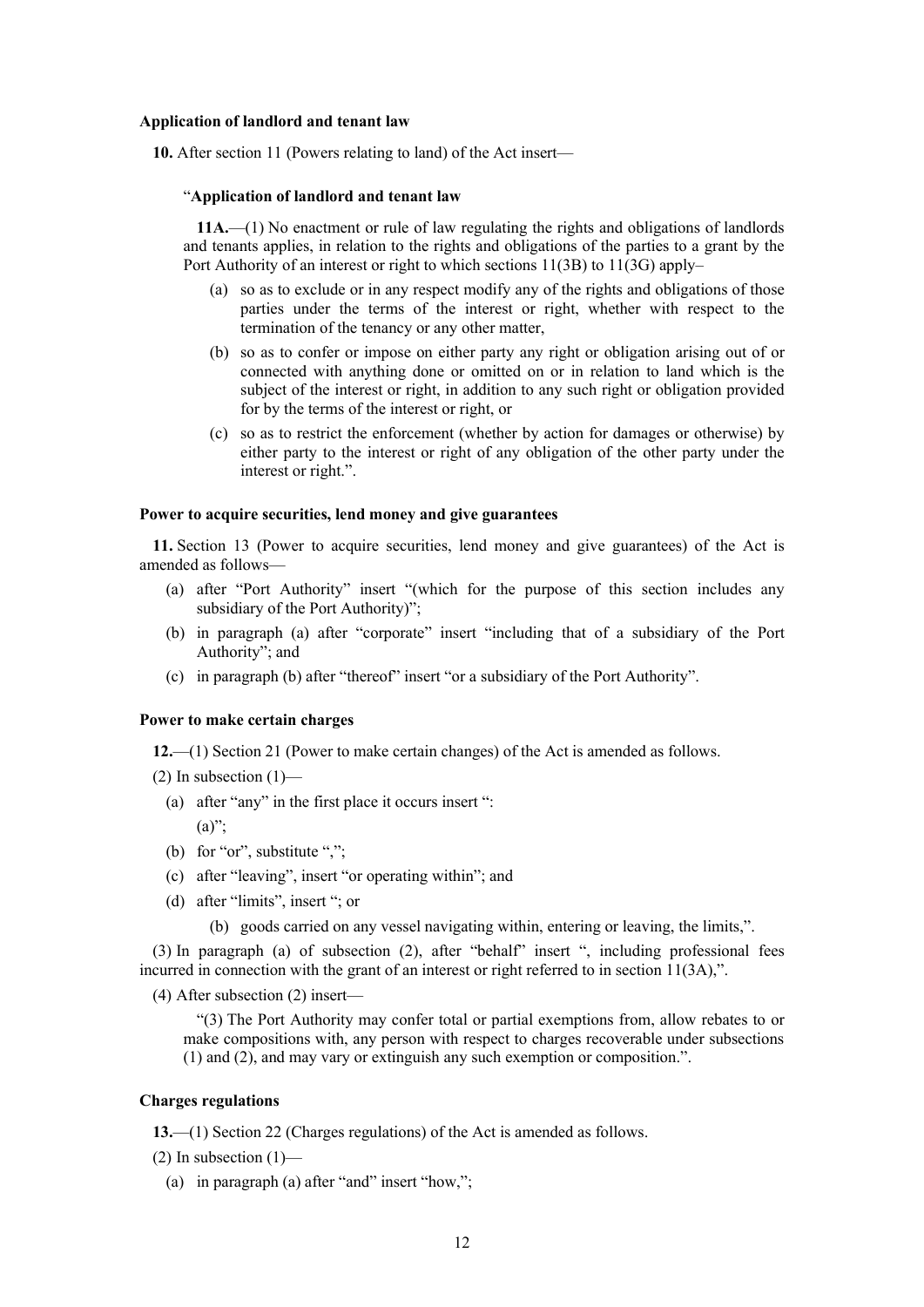- (b) in paragraph (b)–
	- (i) in subparagraph (i) for "or" in the second place it occurs, substitute " $\ddot{ }$ ";
	- (ii) in subparagraph (i) after "agent" insert "or terminal operator";
	- (iii) in subparagraph (i) omit "and"; and
	- (iv) after subparagraph (ii) insert–

"(iii) the holder of a works or mooring or dredging permission;

(iv) in the case of the charge payable in relation to a vessel detailed under section 39(2)(d) (Recovery and enforcement of charges), the owner of the permitted work to which the vessel was moored; or

(v) any other person who holds that information,";

- (c) in paragraph (f) omit "a claim under subsection (2) of section 29 (Exemption from port rates for bunker fuel and fish) of this Act and"; and
- (d) in paragraph (g) omit "subject to subsection (1) of section 30 (Exemption from port rates for goods in transit) of this Act,".
- (3) In subsection (4);
	- (a) omit—
		- "(a) A relevant extract from subsisting regulations made under this section shall be included in each schedule of charges published by the Port Authority
		- (b)  $"$ ; and
	- (b) for "shall", in the second place it occurs, substitute "made under this section must".
- (4) In paragraph (a) of subsection (5) omit "paragraph (a) of".

#### **Arrangements with the Revenue and Customs**

**14.** Section 23 (Arrangements with Commissioners for her Majesty's Revenue and Customs) of the Act is amended as follows—

- (a) the heading is amended by the substitution of "the Revenue and Customs" for "Commissioners for Her Majesty's Revenue and Customs";
- (b) in subsection (1) omit "Commissioners for Her Majesty's"; and
- (c) in subsection  $(2)$ 
	- (i) in paragraph (a) omit "Commissioners for Her Majesty's";
	- (ii) in paragraph (a) after "goods" insert "and the owners of any vessel and goods";
	- (iii) in paragraph (b) for "Notwithstanding the provisions of section 64 of the Merchant Shipping Act, 1894, the said Commissioners" substitute "The Revenue and Customs";
	- (iv) in paragraph (b) omit "book"; and
	- (v) in paragraph (b) for "section 4 of the said Act" substitute "Part II of the Merchant Shipping Act 1995".

# **Payment of charges**

**15.**—(1) Subsection (2) of section 35 (Payment of charges) of the Act is amended as follows—

- (a) in paragraph (a) for "the owner or master of the vessel." substitute–
	- ":
	- (i) the owner of the vessel;
	- (ii) the master of the vessel;
	- (iii) the operator of the vessel; or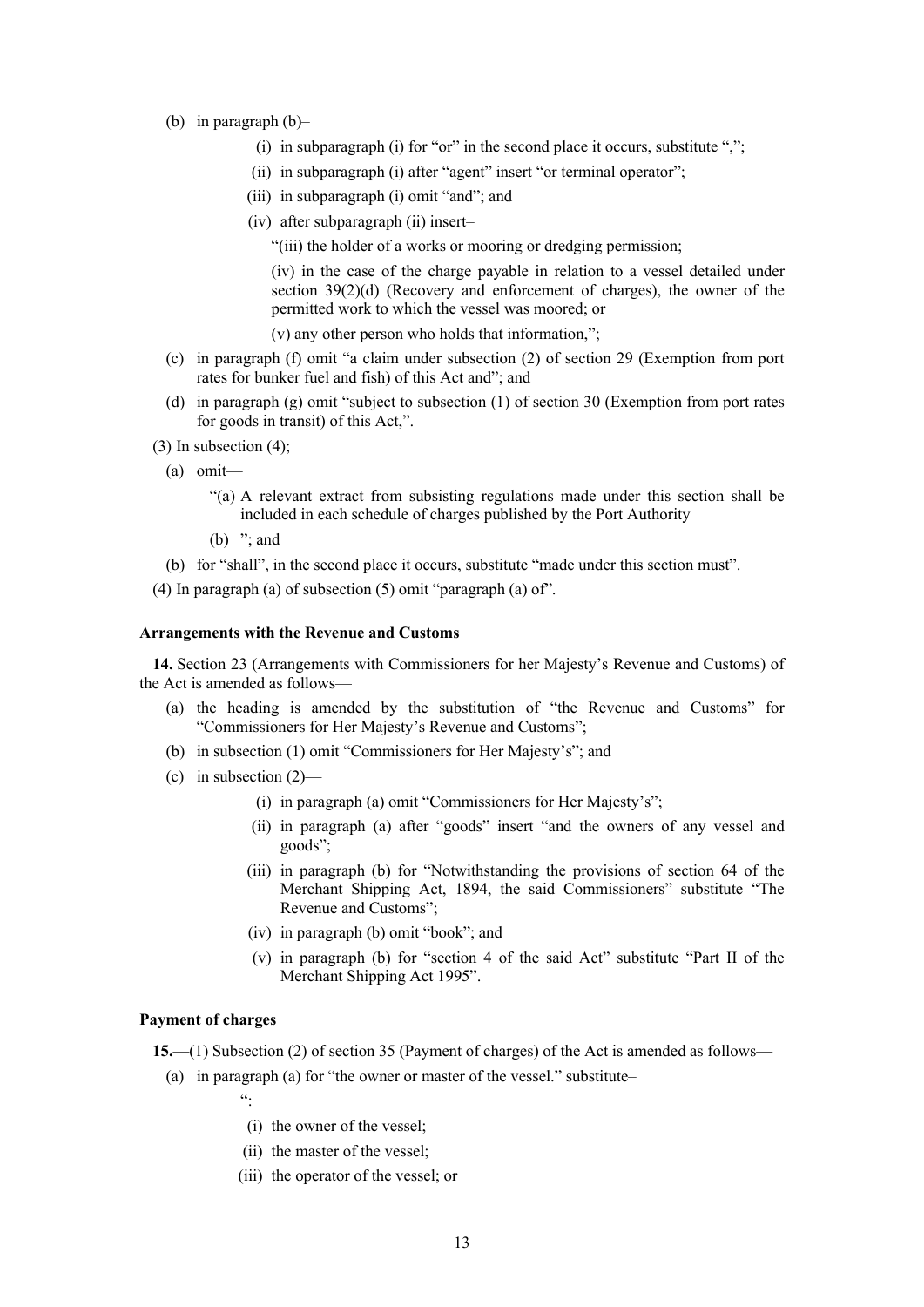- (iv) in the case of the charge payable in relation to a vessel detained under section 39(2)(d) (Recovery and enforcement of charges), the owner of the permitted work to which the vessel was moored.";
- (b) after paragraph (a) insert—
	- "(aa) Charges in respect of passengers embarking or disembarking a vessel shall be payable by the owner or operator of that vessel."; and
- (c) in paragraph (b) for "at the Custom House" substitute "with the Revenue and Customs".
- (2) After subsection (2) insert—

"(3) Charges in relation to a works permission, a mooring permission, a dredging permission, or a vessel licence shall be payable by:

- (a) the applicant up to the date the permission or licence is granted; and
- (b) from the date of grant of the permission or licence by the permission or licence holder.".

#### **Security for charges and consideration**

**16.** Section 36 (Security for charges) of the Act is amended as follows—

- (a) the heading is amended by the insertion of "and consideration" after "charges";
- (b) for "to deposit with them, or to guarantee such sum of money" substitute "or liability to pay consideration or a fee to provide such security,";
- (c) for "reasonable" substitute "sufficient to guarantee their obligations";
- (d) after "charge", in the second place it occurs, insert "or liability";
- (e) for "deposit or to guarantee the sum of money required" substitute "provide sufficient security"; and
- (f) for "at the docks" substitute "in the limits".

#### **Certificate of payment**

**17.** In section 37 (Certificate of payment) of the Act for "a customs officer" substitute "the Revenue and Customs".

## **Entry on vessels**

**18.** Section 38 (Entry on vessels) of the Act is amended as follows—

- (a) for "his", in both places it occurs, substitute "that";
- (b) in subsection (1) omit "in the docks or"; and
- (c) in subsection  $(2)$ 
	- (i) after "section" insert ", or gives any information or makes a statement which the master knows to be false in a material particular"; and
	- (ii) for "3" substitute "4".

# **Recovery and enforcement of charges and consideration**

**19.**—(1) Section 39 (Recovery and enforcement of charges) of the Act is amended as follows.

- (2) The heading is amended by the insertion of "and consideration" after "charges".
- $(3)$  In subsection  $(2)$ 
	- (a) in paragraph  $(b)$ 
		- (i) after "port rates" insert "or other charges";
		- (ii) after "on", in the first place it occurs, insert "or in respect of";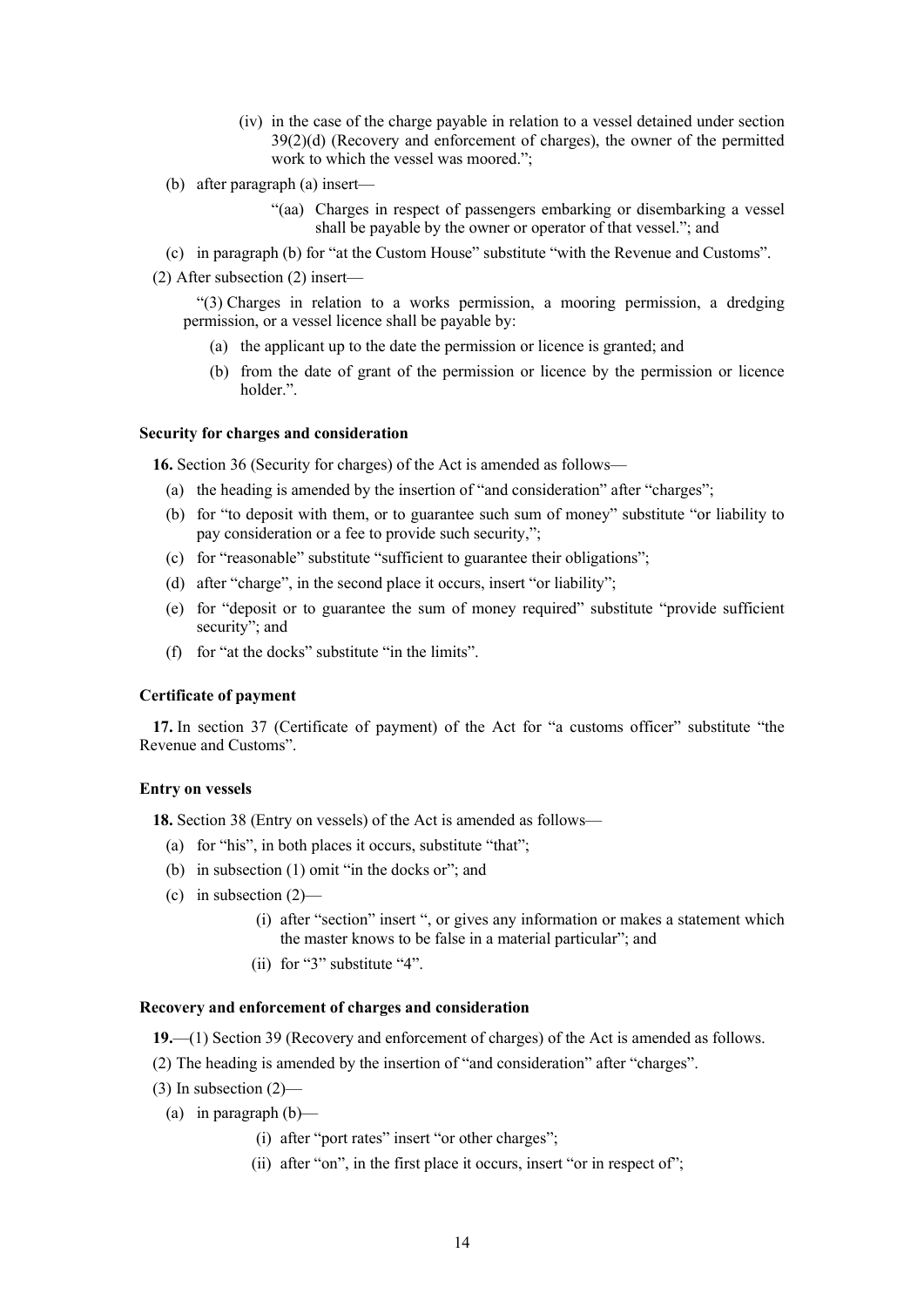- (iii) omit "in a dock or"; and
- (iv) omit "and" in the final place it occurs;
- (b) in paragraph  $(c)$ 
	- (i) omit "in a dock or"; and
	- (ii) for "and its appurtenances" substitute "; and"; and
- (c) after paragraph (c) insert—
	- "(d) in the case of—
		- (i) a charge for a works permission or a charge for a mooring permission, or
		- (ii) any consideration payable for the grant of a right to use land in connection with that work or mooring,

seize and detain the work and remove any vessel at the mooring or attached to the work including pumping out the work or vessel or raising it if it has sunk, removing it from the river and if necessary, maintaining and mooring it elsewhere or storing it until the charge or consideration has been paid, together with any costs incurred by the Port Authority in seizing, removing, pumping out, raising, maintaining, mooring or storing the work and any vessel.".

(4) In subparagraphs (i) and (ii) of paragraph (b) of subsection (3) omit "in a dock or" in both places.

 $(5)$  In subsection  $(4)$ —

- (a) for "The", in the first place it occurs, substitute "Subject to subsection (5) the";
- (b) in paragraph (c) omit "or";
- (c) in paragraph (d) after "master;" insert "or";
- (d) after paragraph (d) insert—
	- "(e) in the case of a work, to the owner.";
- (e) in the text of subsection (4) beneath paragraph (e)—
	- (i) for "its appurtenances" substitute "the work";
	- (ii) after "detained is in the" insert "reasonable"; and
	- (iii) after "attempted sale" insert ", sale"; and
- (f) in the proviso of subsection (4) after "is of" insert "the reasonable".
- (6) For subsection (5) substitute–

" $(5)$  In relation to a vessel detained under subsection 2(d) which is not owned by the holder of a permission, the power to sell or dispose of it under subsection  $(4)(d)$  is not to have effect unless the owner of the vessel has not claimed the vessel within 90 days of the issue of the notice required by subsection (4).".

- $(7)$  In subsection  $(6)$ 
	- (a) for "the master of a vessel which is" substitute "any person removes or attempts to remove goods or a vessel or a work"; and
	- (b) omit "removes or attempts to remove the vessel".
- $(8)$  In subsection  $(7)$ 
	- (a) after "vessel", in the first place it occurs, insert "or work"; and
	- (b) in paragraph (a), for "and sale", substitute ", attempted sale, sale and disposal (including any costs incurred by the Port Authority in removing, pumping out, raising, maintaining, mooring or storing the work or vessel)".
- (9) In paragraph (a) of subsection (8)—
	- (a) for "duties of" substitute "sums payable to"; and
	- (b) for "customs and excise" substitute "the Revenue and Customs".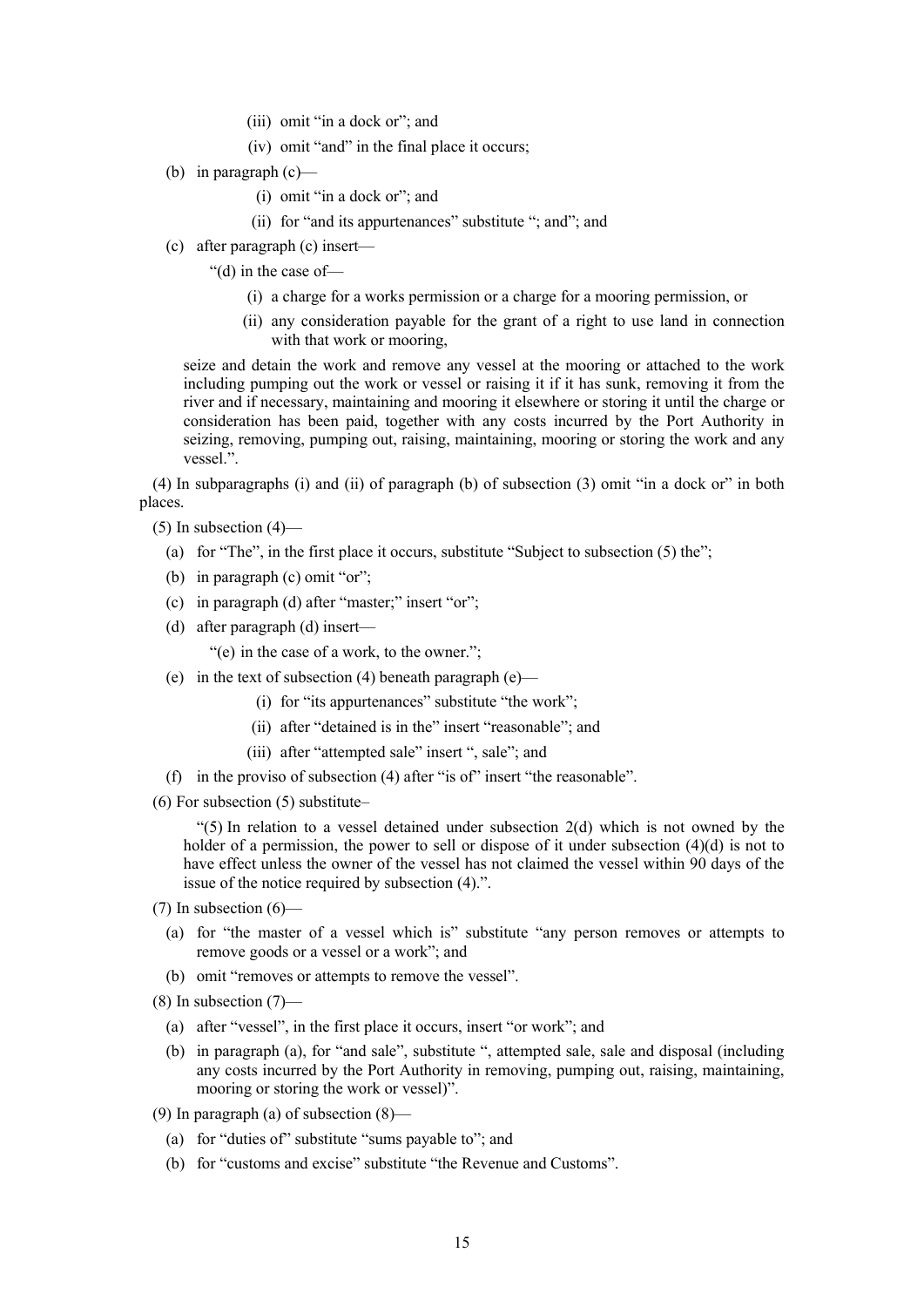- (10) In subsection (9) after "vessel" insert "or work".
- (11) In paragraph (a) of subsection  $(11)$ 
	- (a) after "in the" insert "reasonable"; and
	- (b) for "head" substitute "principal".
- (12) In subsection (12) after "goods" insert "or the vessel or the work".
- (13) After subsection (12) insert—

"(13) References in this section to removing, maintaining, storing or selling a vessel include a reference to its appurtenances and any tackle or other chattels with or on that vessel but "chattels" does not include any tools or other items of equipment necessary for the employment of any person, or such clothing, bedding or furniture or domestic equipment and provisions as are necessary for satisfying their basic domestic needs (except where these have been abandoned or in the reasonable opinion of the Port Authority are so damaged as to be no longer usable for such employment or to satisfy basic domestic needs). ".

# **Refusal of customs clearance**

**20.** Section 40 (Refusal of customs clearance) of the Act is amended as follows—

- (a) for "A customs officer" substitute "The Revenue and Customs"; and
- (b) omit "he is".

# **Application of Port Authority's revenue**

**21.** Section 47 (Application of Port Authority's revenue) of the Act is amended as follows—

- (a) in subsection  $(1)$ 
	- (i) for "Subject to subsection (2) of this section, the receipts" substitute "The income";
	- (ii) omit "on revenue account";
	- (iii) in paragraph (a) for "chargeable to revenue account" substitute "recorded in the profit and loss statement"; and
	- (iv) omit paragraphs (b) and (c).
- (b) omit subsection (2); and
- (c) in subsection  $(3)$ 
	- (i) in paragraph (a) for "receipts" substitute "income"; and
	- (ii) in paragraph (b) for "chargeable to revenue account" substitute "recorded in the profit and loss statement".

#### **Borrowing powers**

**22.** For section 48 (Borrowing powers) of the Act substitute—

"**48.**—(1) The Port Authority (which for the purpose of this section includes any subsidiary of the Port Authority) may borrow money for any of the purposes of its undertaking whether the purposes concerned are of a capital or revenue nature, and may do so in such manner and on such terms as the Port Authority considers expedient.

(2) Without prejudice to the generality of subsection (1), the power to borrow conferred by that subsection may be exercised—

- (a) by the issue of debentures on such terms as the Port Authority thinks fit;
- (b) by borrowing from a government source or bank or other provider on overdraft or loan;
- (c) by opening an acceptance credit with a bank or accepting house;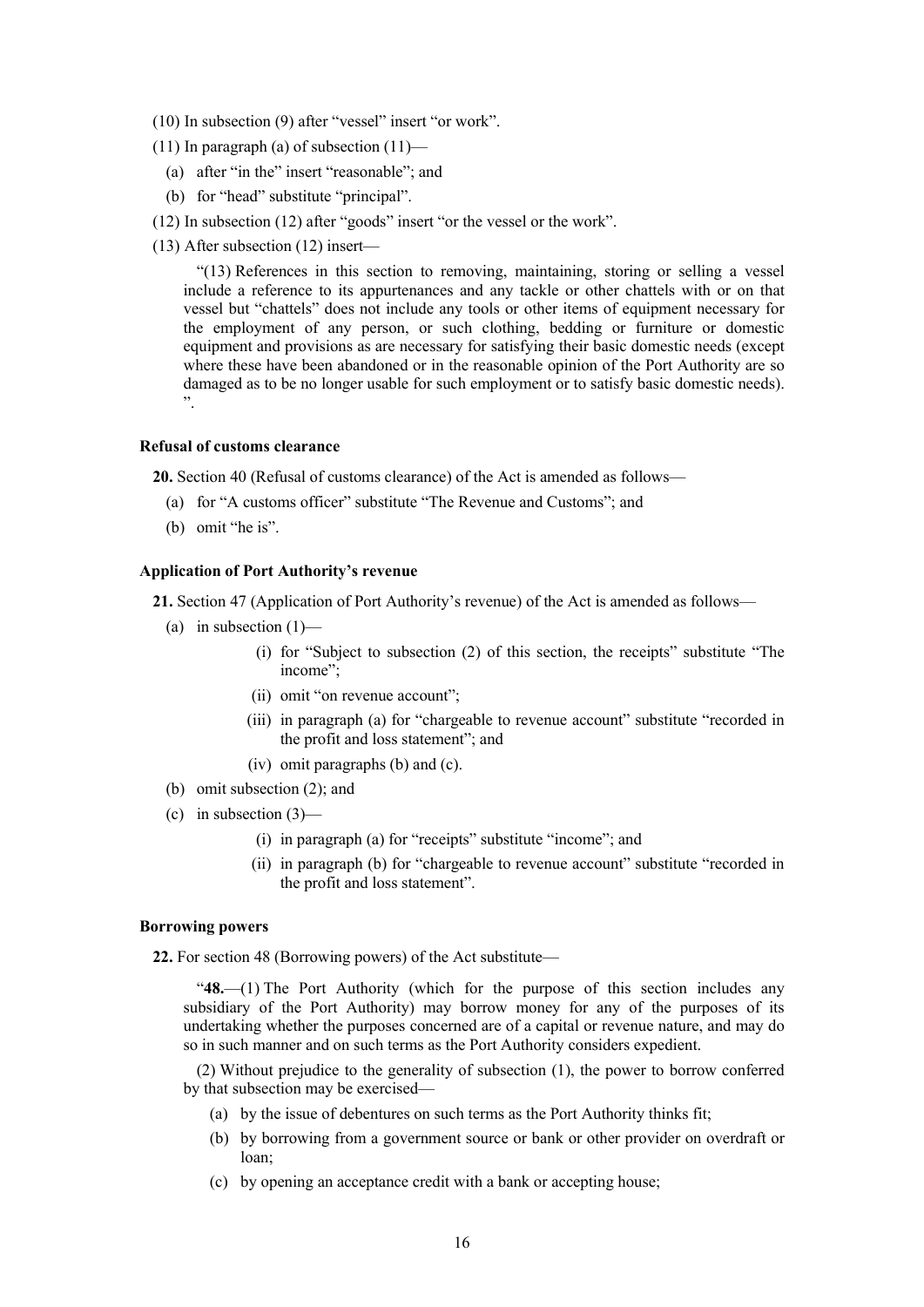(d) by accepting money on deposit.

(3) The Port Authority may, by way of security for any borrowing authorised or any guarantee given by it under this section, grant any mortgage or charge which it thinks fit over all or any part of its revenues (present or future) and the Port Authority's assets.

(4) The Port Authority may for the purposes of its undertaking give guarantees to any person for the benefit of any undertaking carried on by that person or, if that person is a company, by any subsidiary of that person."

## **Miscellaneous rights of stockholders and others**

**23.** Section 54 (Miscellaneous rights of stockholders and others) of the Act is amended as follows—

(a) for subsection (1) substitute—

"(1) The following provisions shall apply in relation to any borrowing which is secured on the assets for the time being of the Port Authority and on the revenues of the Port Authority.";

(b) for subsection (2) substitute—

"(2) If the Port Authority are in default in the repayment of money borrowed or raised by the Port Authority to which this section applies or have been in default for not less than three months in the payment of interest on money so borrowed or raised, the person to whom that money is owed may apply to the High Court for the appointment of a receiver and manager of the undertaking.";

- (c) in subsection (3) omit "meet a deficiency in the port fund and to"; and
- (d) omit subsections (5) and (6).

#### **Power to charge interest on capital**

**24.** Section 56 (Power to charge interest on capital) of the Act is amended as follows—

- (a) omit "not exceeding ten years"; and
- (b) omit "or such longer period as the Minister may in writing agree".

#### **Accounts and audit**

**25.** Section 59 (Accounts and audit) of the Act is amended as follows—

- (a) in subsection (3) for "part 42" substitute "section 1210";
- (b) after subsection (3) insert—

"(4) The Port Authority must as soon as possible after the end of each financial year prepare a report to include:

- (a) a statement of the audited accounts of the Port Authority for that year; and
- (b) the independent auditor's report relating to those accounts.
- (5) The Port Authority must make the report referred to in subsection (4) available:
	- (a) on their website or by other suitable electronic means; and
	- (b) at their principal office, at a reasonable price, if demanded.".

# **Dredging and improvement**

**26.**—(1) Section 60 (Dredging and improvement) of the Act is amended as follows.

 $(2)$  In subsection  $(1)$ —

- (a) omit "cleanse, scour, cut, deepen, widen,"; and
- (b) omit ", and may take up and remove material there from".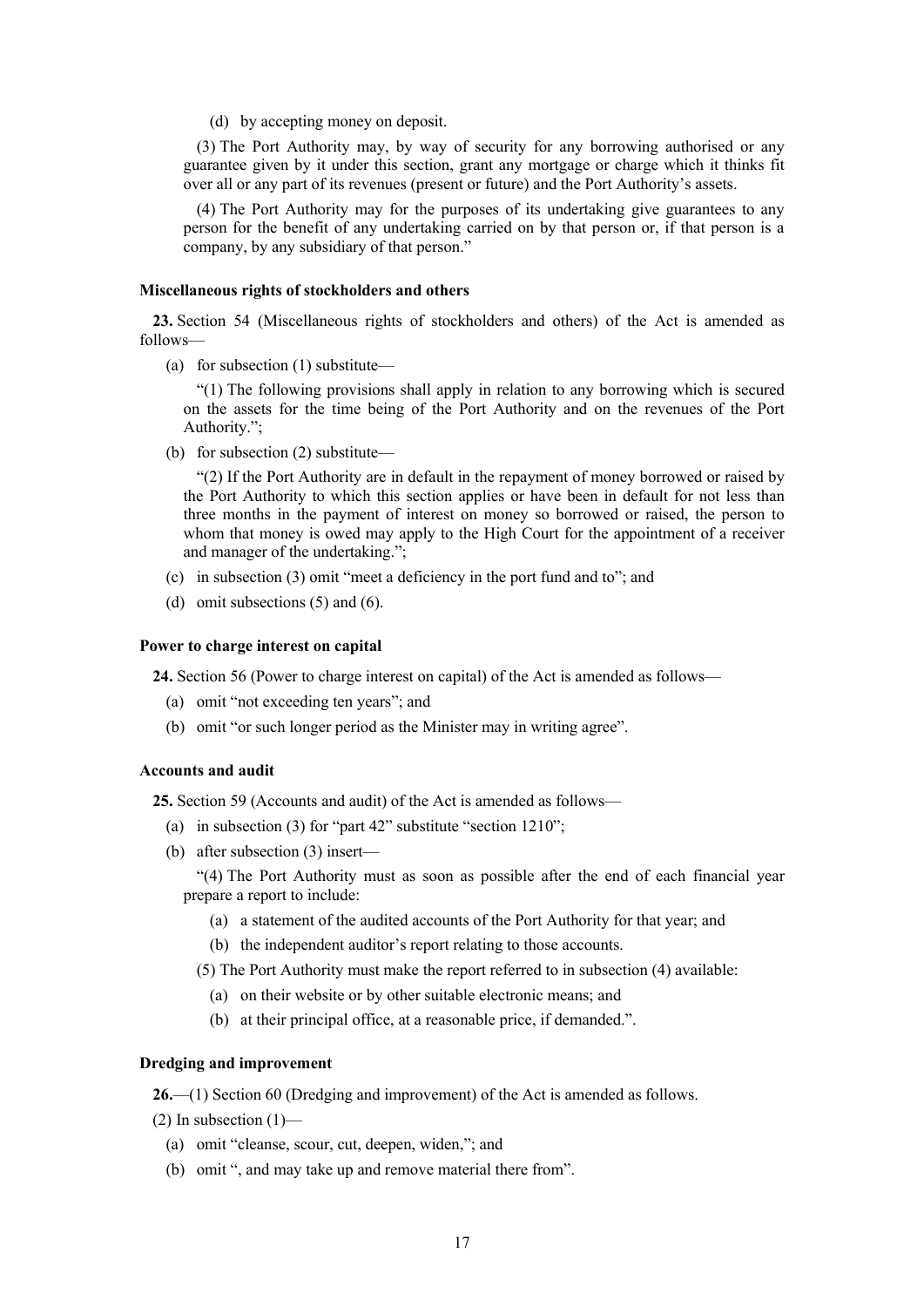$(3)$  In subsection  $(2)$ —

- (a) omit "so" in the first place it occurs; and
- (b) for ":" substitute ".".
- (4) Omit the proviso.

#### **Protection in relation to dredging**

**27.**—(1) Section 61 (Protection in relation to dredging) of the Act is amended as follows.

 $(2)$  In subsection  $(1)$ —

- (a) for "licence" substitute "dredging permission"; and
- (b) after "department" insert ", provided that compensation shall not be made for damage to property or works constructed without lawful authority".
- $(3)$  In subsection  $(2)$ 
	- (a) for "twenty yards" substitute "18.28 metres";
	- (b) in paragraph (a) after "Thames;" insert "or";
	- (c) omit paragraphs (b) and (c);
	- (d) for paragraph (d) substitute—
		- "(d) an electronic communications line, an electric line, a main or pipe (including cooling water intake and outfall works) or sewer under the Thames vested in any operator of an electronic communications network, or electricity, gas, water or sewerage undertakers;";
	- (e) omit "the local authority, the Postmaster General"; and
	- (f) for the proviso substitute—

"Provided that this subsection shall not apply in relation to any electronic communications line, electric line, main, pipe (including cooling water intake and outfall works) or sewer unless the operator of an electronic communications network or the undertaker concerned has supplied the Port Authority with a plan showing the position in which the electronic communications line, electric line, main, pipe or sewer is laid under the Thames.";

- $(4)$  In subsection  $(3)$ 
	- (a) for "the Postmaster General, the local authority or" substitute "the operator of an electronic communications network";
	- (b) omit "as the case may be,";
	- (c) for "Post Office cable" substitute "electronic communications line".
- $(5)$  In subsection  $(4)$ 
	- (a) for "a river authority" substitute "the Environment Agency";
	- (b) for the "Land Drainage Act, 1930, the Land Drainage Act, 1961 or the Water Resources Act 1963" substitute "the Land Drainage Act 1991 or the Water Resources Act 1991";
	- (c) after "in the" insert "Agency or the"; and
	- (d) after "authority", in the final place it occurs, insert "as the case may be".

### **Works in the Thames**

**28.** In section 62 (Works in the Thames) of the Act omit subsection (2).

#### **Removal of private moorings**

**29.** For section 63 (Removal of private moorings) substitute—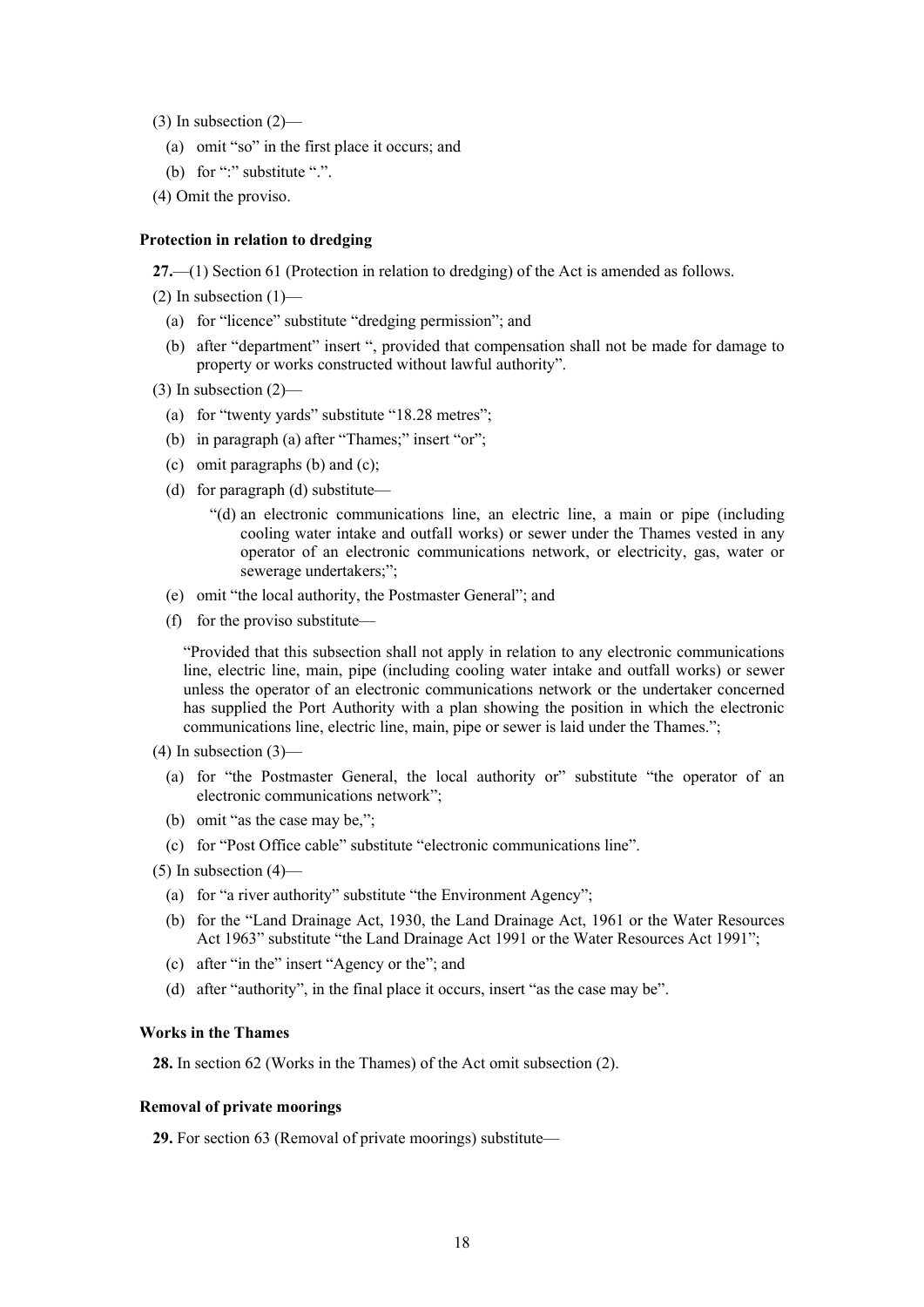#### "**Removal of private moorings**

**63.**—(1) The owner of a mooring chain placed in the Thames before 29th September, 1857, which was exempt from licensing under section 66 (Permitting of Works) and section 70 (Works not to be constructed, etc., without works permission) prior to the registration period or any replacement in whole or in part of such chain must within the registration period apply to the Port Authority to register any such mooring chain.

(2) To register such a mooring chain the owner must:

- (a) plot on a chart the location of the mooring chain and provide written evidence that the mooring chain dates from before 29th September 1857 on a balance of probabilities;
- (b) provide evidence that the mooring has been in uninterrupted use over the 20 years immediately prior to application for registration; and
- (c) demonstrate to the satisfaction of the Port Authority that the owner has the necessary right over land or right to use land to retain and use the mooring chain in the Thames.

(3) On the date of registration of a mooring chain under this section the Port Authority must grant for no fee a works permission to retain and maintain the mooring chain in the Thames and the terms of the works permission shall be such terms as the Port Authority thinks fit, including conditions as to variation and revocation of the works permission.

(4) Section 69 (Appeal to the Minister) applies in relation to a refusal by the Port Authority to register a mooring chain, or the imposition of terms in a works permission under subsection (3), as it applies to the refusal to grant a works permission or the imposition of terms under section 66.

(5) The Port Authority must maintain a register of mooring chains which is to be open to the public and sets out the name of the owner and the details of the mooring chains (including their location) which have been registered under subsection (2).

(6) Subject to subsection (4), the owner of a mooring chain which is refused registration under subsection (2), must apply within 30 working days for a works permission to retain it, or at the end of that period will be deemed to be in breach of section 70.

(7) The Port Authority may during the registration period remove any mooring chain to which this section applies provided that unless it is broken, dangerous or useless or has not been in use over the preceding 3 years, the Port Authority must—

- (a) pay compensation to the owner, and
- (b) if the owner is known to the Port Authority on the date of its removal serve notice on the owner that it has been removed and the reason for its removal;

and the owner is not entitled to replace any mooring chain removed under this subsection without first obtaining a works permission.

(8) Unless the owner and the Port Authority agree, the compensation payable under this section is to be assessed by a single arbitrator to be agreed between the parties or, failing agreement to be appointed on the application of either party, after notice to the other, by the President of the Royal Institution of Chartered Surveyors.

(9) After the registration period the Port Authority may remove any mooring chain to which this section applies which has not been registered or granted a works permission except if either of the following apply:

- (a) there has been an application for registration under subsection (1) or for a works permission which has not been determined; or
- (b) an appeal against a refusal to register or the grant of a works permission is under way.

(10) After the registration period, any mooring chain to which subsection (9) applies which has not been removed under subsection (9) and in relation to which no property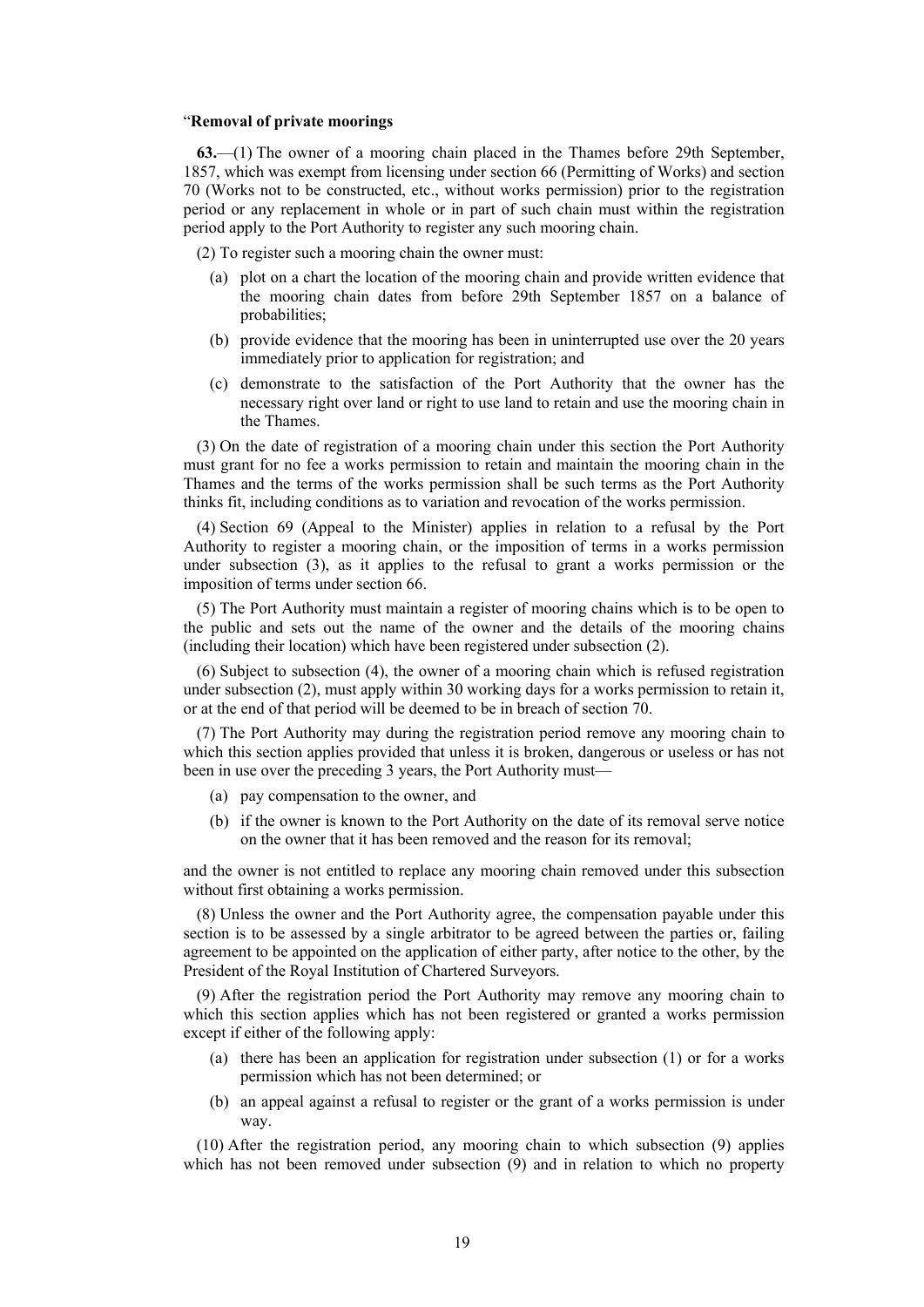interest has been established in accordance with subsection  $(2)(c)$  will vest in the Port Authority.

(11) The Port Authority may recover the expenses incurred by them in removing a broken, dangerous or useless mooring chain under subsection (7) or removing a mooring chain under subsection (9), from its owner as a debt in any court of competent jurisdiction and if subsection (9) applies, the Port Authority shall not be required to pay any compensation to the owner for such removal.

(12) In this section—

- (a) "mooring chain" means the chain and mooring root by which the chain is fixed in or to the bed of the Thames and includes any ancillary chain, links, buoys or other appendages;
- (b) "registration period" means the period of three years commencing on the date of the coming into force of [the Order]; and
- (c) "working day" means any day other than a Saturday, a Sunday, Christmas Day, Good Friday or a day that is a bank holiday in England and Wales within the meaning of the Banking and Financial Dealings Act 1971.".

#### **Reclaiming creeks etc.**

**30.** Section 65 (Reclaiming creeks etc.) of the Act is amended as follows—

- (a) at the beginning insert " $(1)$ ";
- (b) in paragraph (a) after "them" insert "including that belonging to Her Majesty in right of Her Crown and under the management of the Crown Estate Commissioners on behalf of Her Majesty,";
- (c) in paragraph  $(b)$ 
	- (i) omit subparagraph (i);
	- (ii) omit "Crown Estate Commissioners, the government department or the"; and
	- (iii) omit ", as the case may be"; and
- (d) after subsection (1) insert—

"(2) For the purposes of subsection  $(1)(b)$ , "in front of" means in the half of the river directly in front of land vested in a local government body ("Area A") except that where there is an island or other permanent feature within or partly within Area A—

- (a) if the island or feature is not owned by the local government body, "in front of" means in that half of the channel between the bank directly in front of the land vested in the local government body ("the near bank") and the island or feature; or
- (b) if the local government body also owns the island or feature, "in front of" includes the area between the near bank and the island or feature and that half of the channel between the island or feature and the far bank of the Thames or the next island or feature.".

# **Permitting of works**

- **31.**—(1) Section 66 (Licensing of works) of the Act is amended as follows.
- (2) The heading is amended by the substitution of "Permitting" for "Licensing".
- (3) For subsection (1) substitute—

"(1) (a) The Port Authority may on such terms as they think fit, including conditions as to variation, revocation and termination of the permission, grant to a person a permission to carry out, construct, place, use, alter, renew, maintain or retain works, notwithstanding that the works interfere with the public right of navigation or any other public right.

(b) The grant of a permission under this section does not confer an interest in or rights over or under, or right to use land and the holder of a works permission may not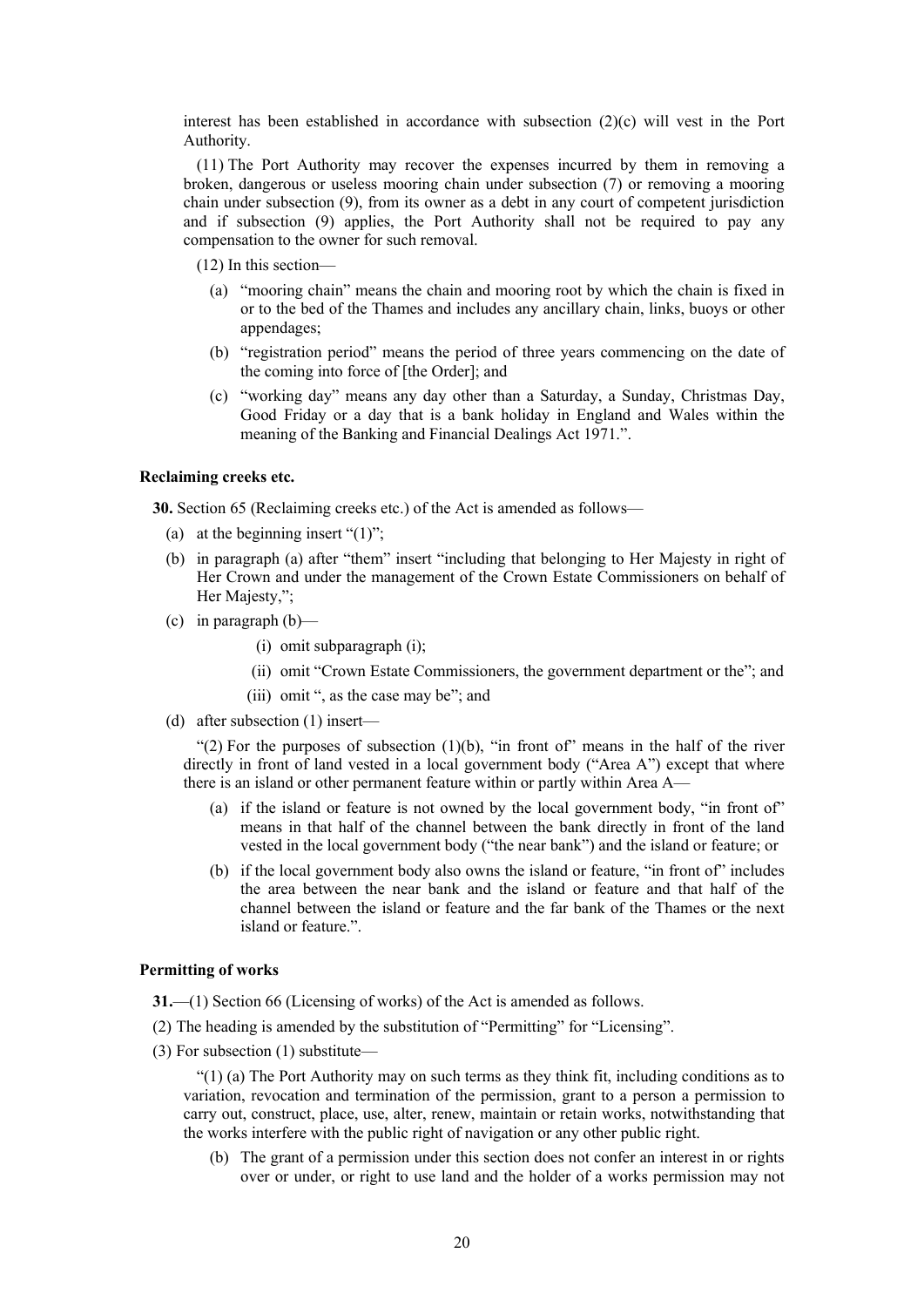exercise the rights conferred by that permission unless and until the permission holder has been granted such interest in or rights over or under, or right to use land as is necessary to enjoy the benefit of the permission or to comply with any conditions imposed by the permission.".

(4) For subsection (2) substitute—

"(2) The Port Authority may from time to time review any works permission granted under subsection (1) on grounds of navigational safety or adverse effects on the conservancy of the Thames and may following the review on giving reasonable written notice vary, suspend, revoke or terminate the works permission if in the reasonable opinion of:

- (a) the Port Authority the work has, or is likely to, become an obstruction, danger or impediment to the safe or convenient navigation or use of the Thames, or
- (b) in the reasonable opinion of the Port Authority it adversely affects conservancy.".

(5) For subsection (3) substitute—

"(3) The Port Authority may by notice vary, suspend, revoke or terminate a works permission granted by them if it appears to the Port Authority that the works permission should be varied, suspended, revoked or terminated on one or more of the following grounds:

- (a) if a permission holder fails to comply with a requirement to pay the fee for the works permission;
- (b) in the course of the application for the works permission the applicant or any person on the applicant's behalf either supplied information to the Port Authority that was false or misleading or failed to supply information and if the correct information had been supplied the Port Authority would have, or it is likely that the Port Authority would have, refused the application or granted the works permission on different terms;
- (c) there has been a breach of any of its provisions; or
- (d) a permission holder does not hold such interest in or rights over or under, or right to use land as is necessary to enjoy the benefit of the permission or to comply with any conditions imposed by the permission.

(3A) A suspension may extend to all or some of the rights granted under the permission and is for such period as the Port Authority specified in the notice of suspension but the suspension may be extended by further notice provided no suspension exceeds 18 months.

(3B) The Port Authority may terminate a works permission granted under this section if the work so permitted has been abandoned in the reasonable opinion of the Port Authority."

(6) In subsection (4) omit "mean".

.

- (a) in paragraph (a) for "cable placed or maintained by the Postmaster General" substitute "electronic communications line";
- (b) for "Postmaster General" substitute "operator of an electronic communications network"; and
- (c) for "cable" substitute "electronic communications line".

(8) In subsection (7)—

- (a) for "a river authority" substitute "the Environment Agency";
- (b) for the "Land Drainage Act, 1930, the Land Drainage Act, 1961 or the Water Resources Act 1963" substitute "the Land Drainage Act 1991 or the Water Resources Act 1991"; and

 $(7)$  In subsection  $(6)$ —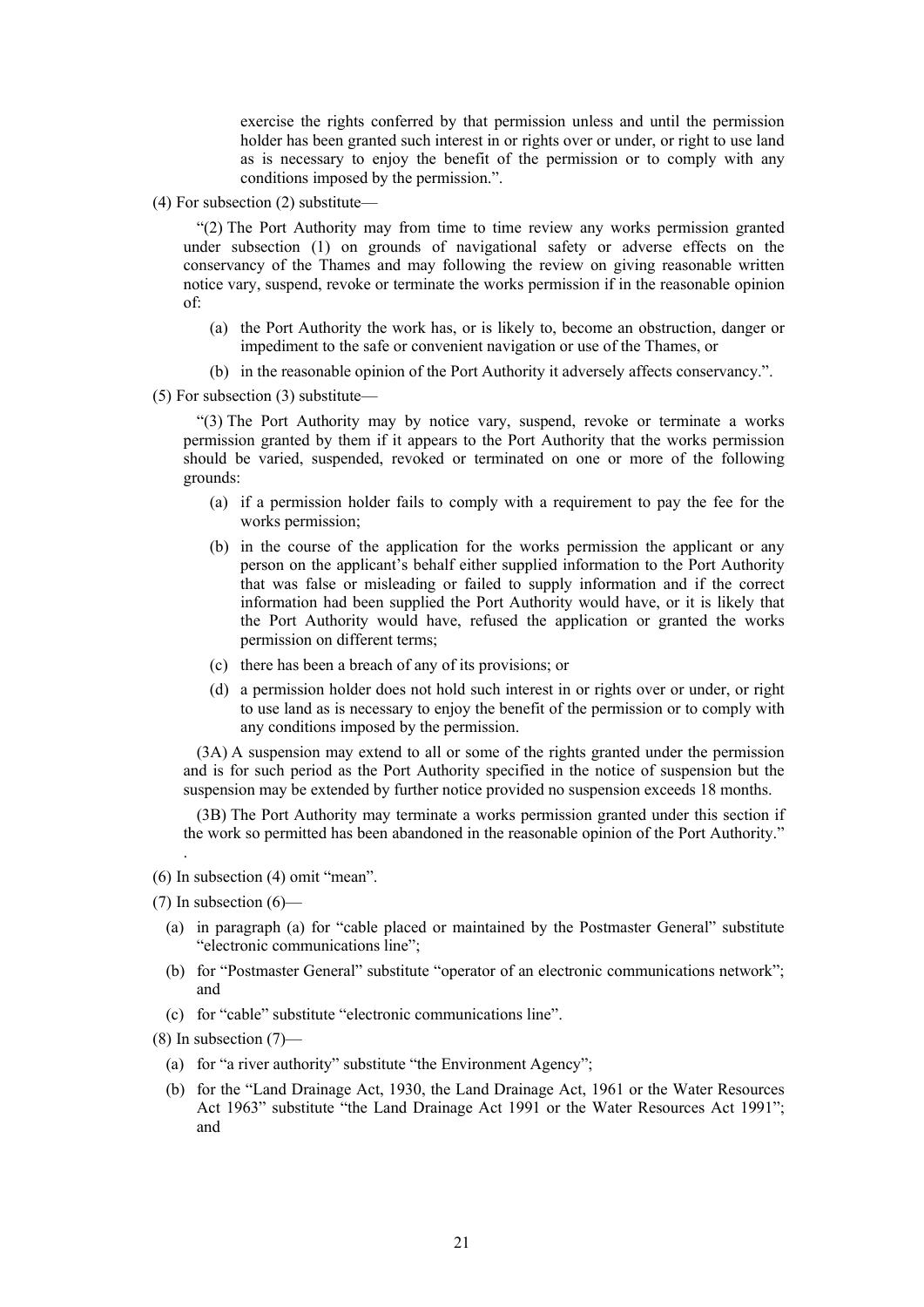- (c) at the end of the subsection insert "but the Agency or authority must notify the Port Authority of its intention to carry out such works not less than 6 weeks prior to the commencement of them".
- (9) After subsection (7) insert—

.

"(8) Subsection (7) does not affect a requirement for consent under any other enactment."

# **Permitting of mooring, Permission applications, Determination of permission applications & Public register of permissions**

**32.** After section 66 (Licensing of works) of the Act insert—

#### "**Permitting of mooring**

**66A.**—(1) The Port Authority may upon such terms as they think fit, including conditions as to variation, revocation and termination of the permission, grant to a person a permission to moor a vessel over any part of the land of the Thames and notwithstanding that such mooring may interfere with the public right of navigation or any other public right.

(2) The grant of a permission under this section does not confer an interest in or rights over or under, or right to use land and the holder of such a permission may not exercise the rights conferred by that permission unless and until the permission holder has been granted such interest in or rights over or under, or right to use land as is necessary to enjoy the benefit of the permission or to comply with any conditions imposed by the permission.

(3) The Port Authority may from time to time review any permission granted under this section on grounds of navigational safety and adverse effects on the conservancy of the Thames and may following the review on giving reasonable written notice vary, suspend, terminate or revoke a permission if the mooring of the vessel, in the reasonable opinion of:

- (a) the harbourmaster, has or is likely to, become an obstruction, danger or impediment to the safe or convenient navigation or use of the Thames, or
- (b) the Port Authority, has or, is likely to have, adverse effects on the conservancy of the Thames.

(4) The Port Authority may by notice vary, suspend, revoke or terminate a mooring permission granted by them if it appears to the Port Authority that the mooring permission should be varied, suspended, revoked or terminated on one or more of the following grounds:

- (i) if a permission holder fails to comply with a requirement to pay the fee for the permission to moor;
- (ii) in the course of the permission application the application or any person on the applicant's behalf either supplied information to the Port Authority that was false or misleading or failed to supply information and if the correct information had been supplied the Port Authority would have, or it is likely that the Port Authority would have, refused the application or granted the permission in different terms;
- (iii) there has been a breach of any of its provisions; or
- (iv) a permission holder does not hold such interest in or rights over or under, or right to use land as is necessary to enjoy the benefit of the permission or to comply with any conditions imposed by the permission.

(5) A suspension may extend to all or some of the rights granted under the permission and is for such period as the Port Authority specified in the notice of suspension but the suspension may be extended by further notice provided no suspension exceeds 18 months.

(6) A permission under this section may be given under the hand of a duly authorised officer of the Port Authority.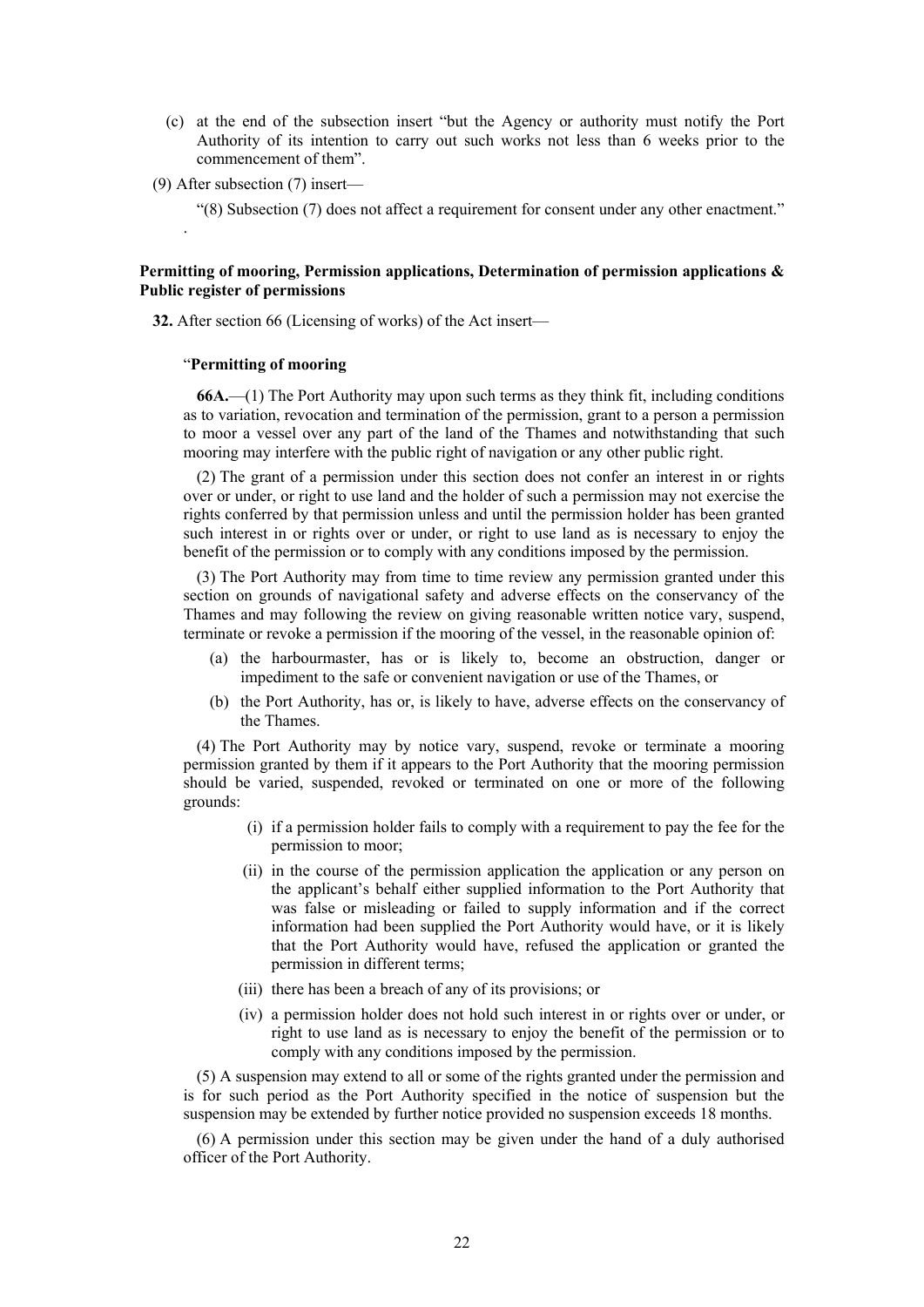(7) The Port Authority may terminate a mooring permission granted under this section if, in the reasonable opinion of the Port Authority, the vessel to which the mooring permission relates has been abandoned.

# **Permission applications**

**66B.**—(1) The Port Authority may require an application for:

- (a) a works permission;
- (b) a mooring permission; or
- (c) a dredging permission;

to be made in such form as they may determine but any such permission application must be made in writing to the Port Authority and must be accompanied by plans, sections and full particulars of the works, mooring or dredging to which the application relates so that the permission application can be registered, and in granting any such permission the Port Authority may require modifications in the plans, sections and particulars so submitted.

(2) The Port Authority may—

- (a) determine different forms for each of the permissions referred to in subsection (1); and
- (b) provide for different fees for each:
	- (i) stage of application; and
	- (ii) type of permission.

(3) The Port Authority may require an applicant—

- (a) to supply such further information,
- (b) to produce such articles, and
- (c) to permit such investigations, examinations and tests,

as in the reasonable opinion of the Port Authority may be necessary or expedient to enable it to register a permission application prior to its determination.

(4) If the Port Authority carry out any investigation, examination or test (whether or not by virtue of subsection  $(3)(c)$ ) which in its reasonable opinion is necessary or expedient to enable it to register a permission application, the authority may require the applicant to pay a fee towards the reasonable expenses of that investigation, examination or test.

(5) The Port Authority shall only register a permission application when they are satisfied they have any necessary fees and sufficient information to enable them to determine the registration.

(6) Following registration of a works or dredging permission application, the Port Authority must—

- (a) publish notice of the permission application, or
- (b) require the applicant to publish notice of it;

unless it is an application for a temporary permission.

(7) If the Port Authority publish notice of a permission application, in pursuance of subsection  $(6)(a)$ , they may require the applicant to pay a fee towards the reasonable expenses of doing so.

(8) Publication under subsection (6) must be in such manner as the Port Authority think appropriate in the context of that application and is best calculated to bring the application to the attention of any persons likely to be interested in it.

(9) If an applicant fails to comply with a requirement made by the Port Authority under this section, the Port Authority may—

(a) refuse to proceed with the permission application, or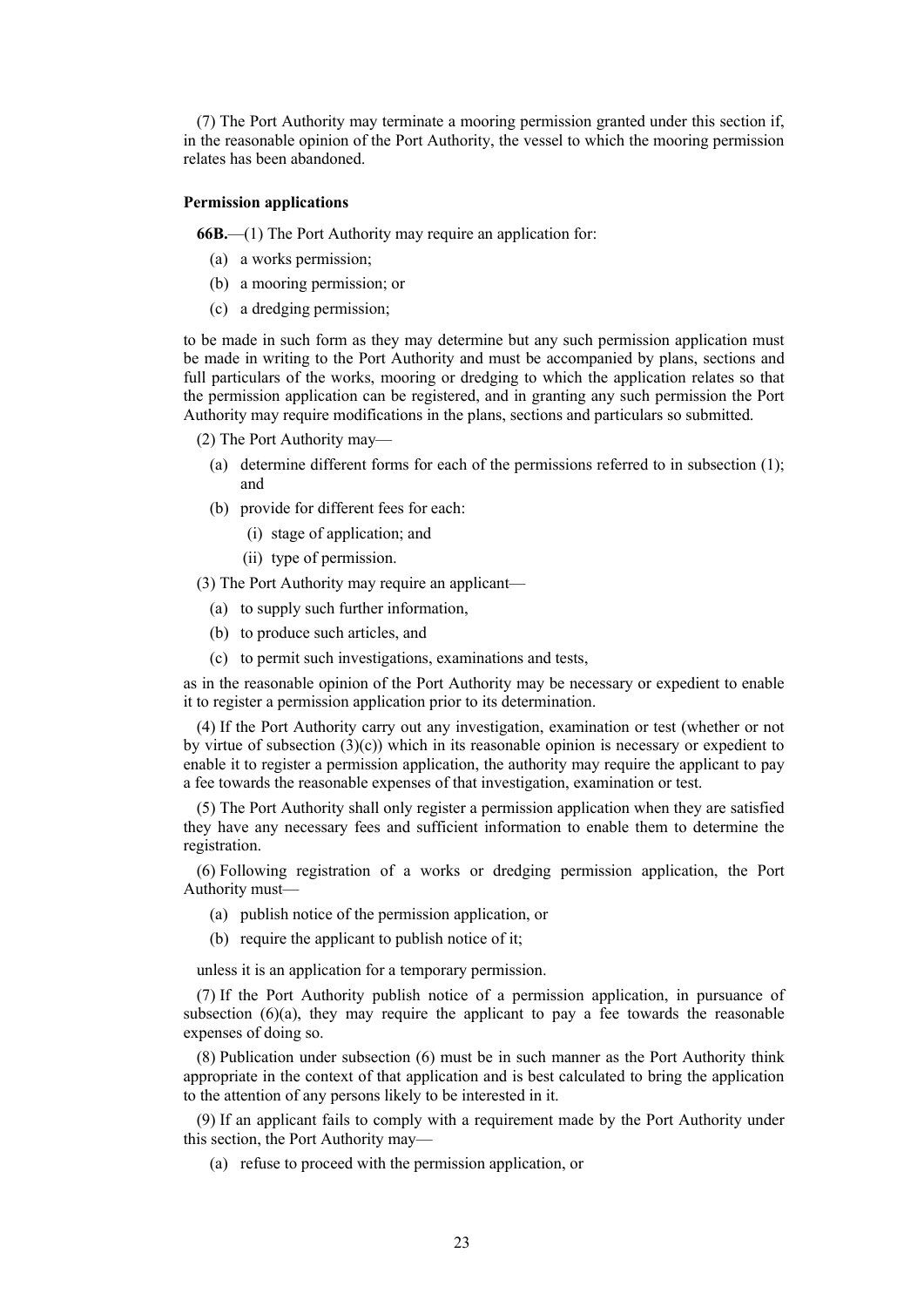- (b) refuse to proceed with it until the failure is remedied.
- (10) Subsection (6) does not apply in the case of any particular application if—
	- (a) the Port Authority considers that notice of the application should not be published, or
	- (b) the Minister certifies that in the opinion of the Minister publication of notice of the application would be contrary to the interests of national security.

#### **Determination of permission applications**

**66C.**—(1) The Port Authority must not proceed to determine a permission application unless—

- (a) the permission application has been registered in accordance with s.66B (Registration of permission applications); and
- (b) where required under that section, notice has been published.

(2) In determining any permission application (including the terms on which it is to be granted and what conditions, if any, are to be attached to it) the Port Authority must have regard to:

- (a) its powers and duties as set out in this Act and other relevant legislation;
- (b) the ability of the applicant to comply with and observe the terms of the permission including any requirement for removal of works or vessels or equipment; and
- (c) any representations received within any period for receiving representations specified in the notice published under section 66B.

(3) In the case of an application for a works permission to authorise the carrying out, construction, alteration, renewal, maintenance or retention of any works the Port Authority must have regard (amongst other things) to the effects of any use intended to be made of the works in question when carried out, constructed, altered, renewed, maintained or retained.

(4) If within three months from the date of the registration of a permission application under subsection (2) the Port Authority do not grant a permission, they shall be deemed to have refused the permission application unless the applicant agrees an extension of time.

(5) In determining any permission application the Port Authority may impose as a term of that permission a requirement that the applicant provides such security as is, in the opinion of the Port Authority, sufficient to guarantee any obligations arising from the grant of the permission.

# **Public register of permissions**

**66D.**—(1) The Port Authority must maintain a register of information, in relation to permissions granted under this Part.

(2) The register must contain prescribed particulars of or relating to—

- (a) applications for permissions including the names and addresses of the applicants;
- (b) permissions granted including the names and addresses of the permission holders;
- (c) variations of permission granted;
- (d) revocations of permissions granted;
- (e) information supplied in connection with any permission in pursuance of any provision including plans; and
- (f) such other matters relating to permission or the activities requiring a permission as the Port Authority considers appropriate for inclusion on the register.

but no particulars of a temporary permission, unless the Port Authority determines that they should be included.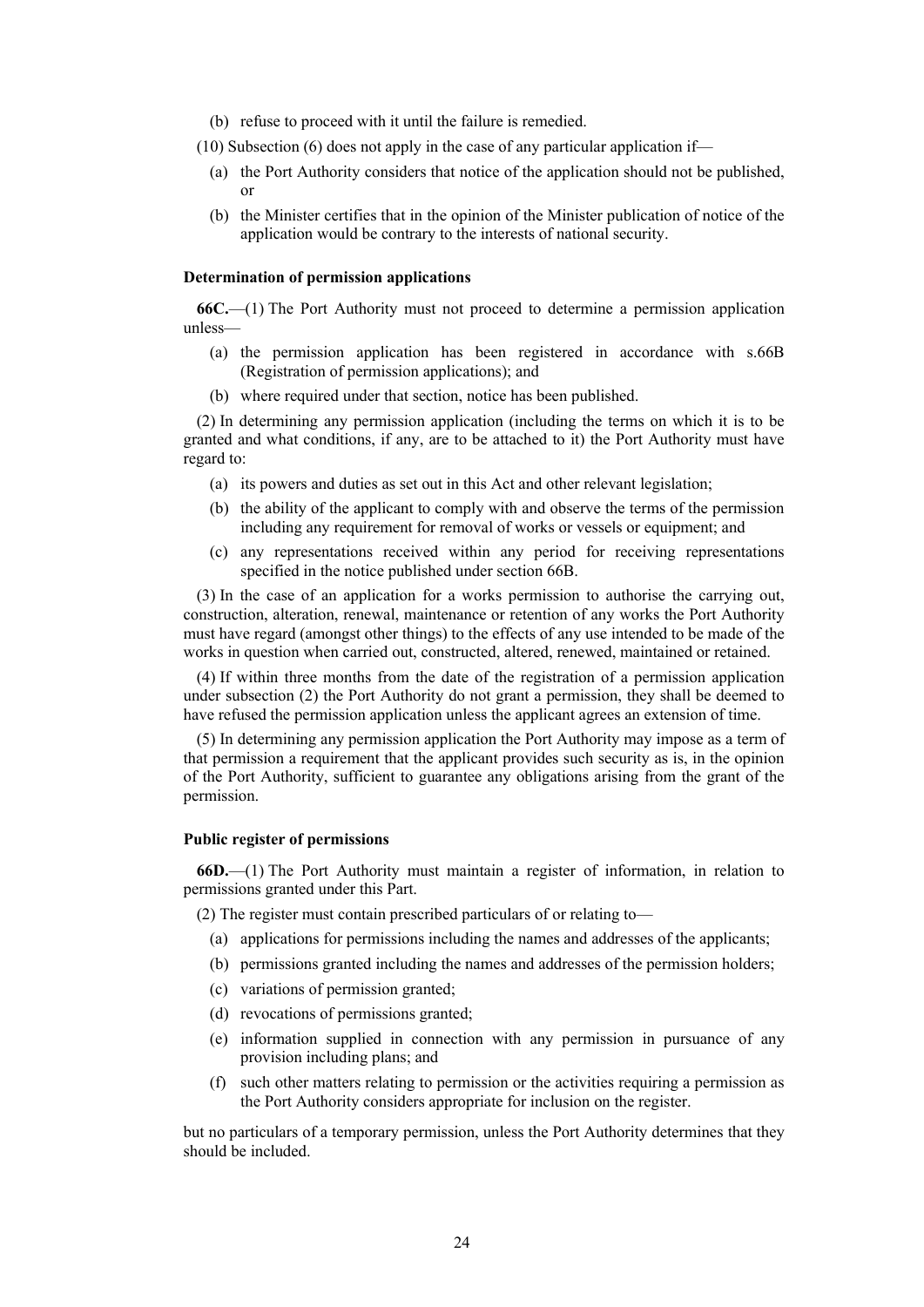(3) The Port Authority must make arrangements for its register to be available for inspection at all reasonable times by members of the public free of charge.

(4) Information must not appear in the register if—

- (a) the Minister determines that its disclosure in the register would be contrary to the interests of national security, or
- (b) the Port Authority determines that its disclosure in the register would adversely affect the confidentiality of commercial or industrial information where such confidentiality is provided by law to protect a legitimate commercial interest.

(5) The Port Authority must review a determination to exclude information under subsection (4)(b) every four years.

(6) On a review under subsection (5) the Port Authority must include the information in the register unless, on the application of any person to whom the information relates, the Port Authority determines that it should continue to be excluded.

(7) Where information of any description is excluded from a register by virtue of subsection  $(4)(b)$ , a statement must be entered in the register indicating the existence of information of that description."

# **Charge for permission**

**33.** For section 67 (Consideration for licence) of the Act substitute—

## "**Charge for permission**

**67.** The Port Authority may charge a reasonable fee for—

- (a) registering and determining a permission application in accordance with section 66B (Registration of permission applications); and
- (b) monitoring compliance with the terms and conditions of any such permission granted.".

#### **Appeal to the Minister**

**34.**—(1) Section 69 (Appeal to Board of Trade) of the Act is amended as follows.

- (2) The heading is amended by the substitution of "the Minister" for "Board of Trade".
- (3) For "Board of Trade", in each place it occurs, substitute "Minister".
- (4) After "revocation", in each place it occurs, insert ", termination".
- $(5)$  In subsection  $(1)$ 
	- (a) after "licence", in the first place that it occurs, insert ", a mooring permission or a dredging permission";
	- (b) in paragraph (b), for "the consideration" substitute "any fee";
	- (c) in paragraph (b), omit "or its reassessment";
	- (d) in paragraph (c); after "sections", insert ", charts";
	- (e) after "licence", in the fifth place it occurs, insert ", a mooring permission or a dredging permission";
	- (f) for "his", in both places it occurs, substitute "that";
	- (g) omit "(other than the consideration for the licence or its reassessment)"; and
	- (h) for "subsection (3) of section 66 (Licensing of works)", substitute "section  $66C(4)$ (Determination of permission applications)".
- (6) In subsection (2), for "his" substitute "the".
- (7) In subsection (3)—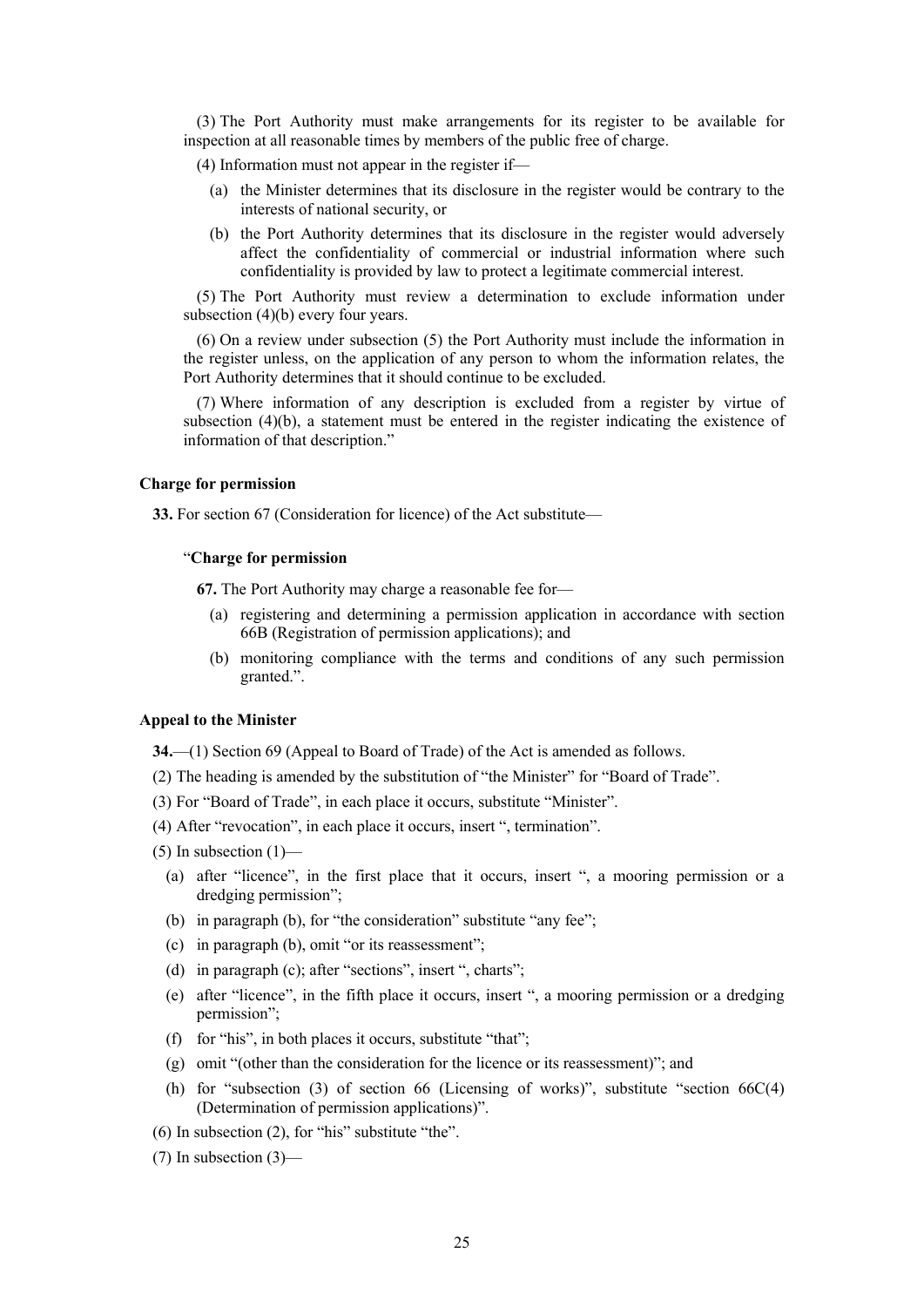- (a) after "licence", in the first place that it occurs, insert ", a mooring permission or a dredging permission"; and
- (b) for "his", substitute "that".

#### **Works, mooring or dredging without permission**

**35.**—(1) Section 70 (Works not to be constructed, etc, without works licence) of the Act is amended as follows.

(2) For the heading substitute "Works, mooring or dredging without permission".

(3) For subsection (1) substitute—

"(1) No person shall, or shall cause or permit another person to:

- (a) carry out, construct, place, alter, renew, or carry out maintenance to or on or retain or remove works unless permitted so to do by a subsisting works permission and except upon the terms and conditions, if any, upon which a works permission for those works is granted and in accordance with any plans, sections and full particulars approved in pursuance of section 66 (Permitting of works);
- (b) subject to subsection (1A), after [the date of the commencement of the Order], moor a vessel in the Thames except in accordance with a subsisting mooring permission and except upon the terms and conditions, if any, upon which that mooring permission is granted and in accordance with any plans, sections and full particulars approved in pursuance of section 66A (Permitting of mooring); or
- (c) carry on dredging, or cause or permit any other person to carry on such dredging except in accordance with a subsisting dredging permission and except upon the terms and conditions, if any, upon which a dredging permission for that dredging work is granted and in accordance with any plans, sections and full particulars approved in pursuance of section 73 (Permitting of dredging etc.).".
- (4) After subsection (1) insert—

"(1A) The requirements of subsection (1)(b) do not apply to-

- (a) any vessel which does not moor in the Thames for a period longer than 7 days in any 3 month period;
- (b) any vessel moored under a right conferred by a works permission granted in accordance with section  $66(1)(a)$ ;
- (c) any vessel secured solely to a mooring to which section 63(1) applies until the end of the registration period referred to in that section or for so long as the circumstances described in section 63(9) continue to apply;
- (d) any vessel—
	- (i) which is moored without a permission before the date of the commencement of the Order and is the subject of an application for a mooring permission made but not yet determined by the Port Authority or is the subject of an appeal under section 69 (Appeal to the Minister) in relation to the refusal of a mooring permission, or
	- (ii) which is the subject of an appeal made in accordance with section 69 in relation to the revocation of a mooring permission, and
	- (iii) which does not moor on the Thames for a period longer than 14 days after notification of the determination of that appeal or application; or
- (e) any vessel belonging to or used by the Port Authority.".
- $(5)$  In subsection  $(2)$ 
	- (a) omit "or who fails to comply with any term or condition upon which a works licence is granted by the Port Authority";
	- (b) after "and", in the first place it occurs, insert—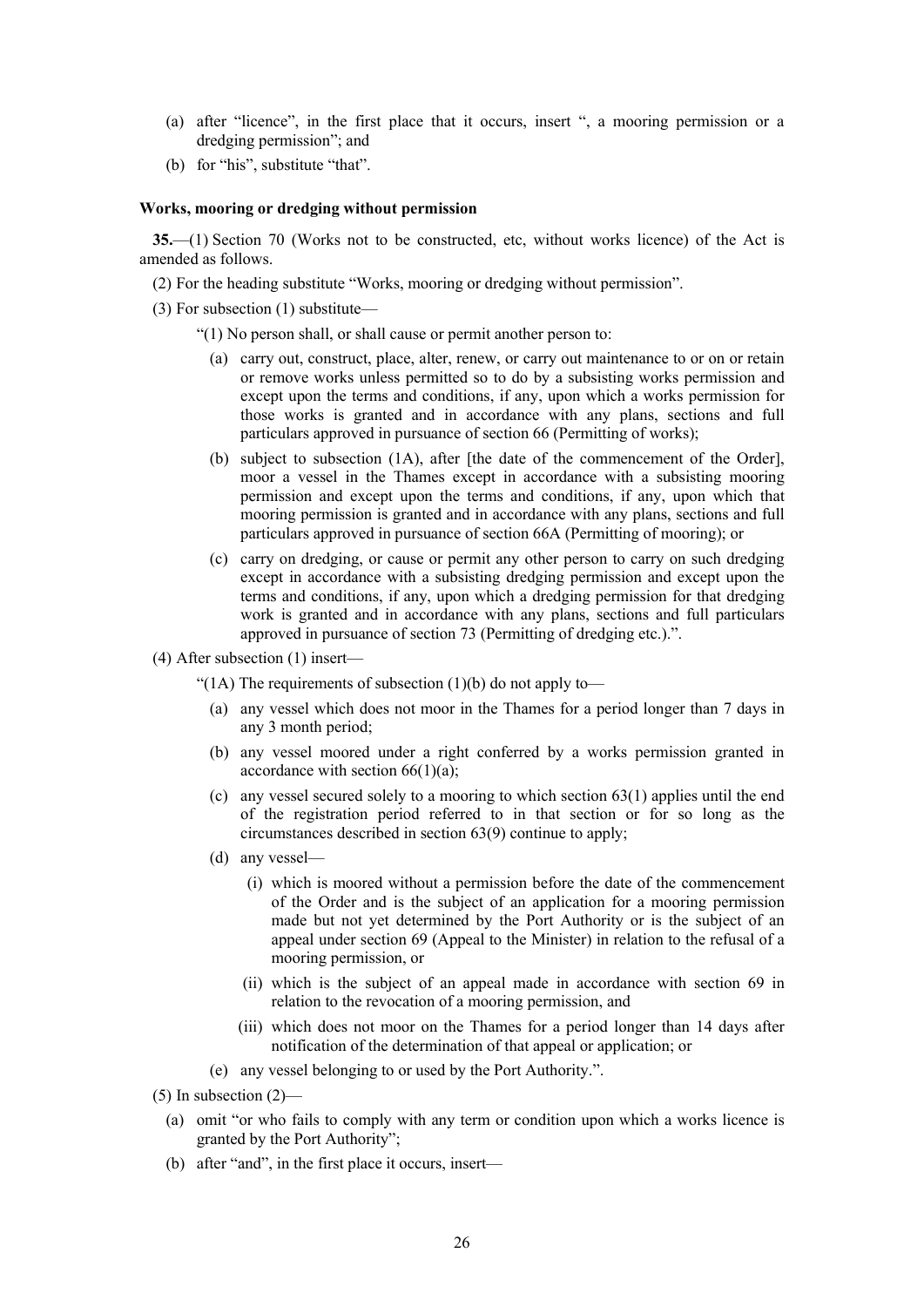$^{cc}$ 

- $(a)$  "; and
- (c) after "£50" insert—

"in respect of a works permission, and

- (b) liable to a fine not exceeding level 4 on the standard scale and to a daily fine not exceeding £50 in respect of a dredging permission or a mooring permission".
- (6) For subsection (3) substitute—

"(3) The Port Authority may by notice require a person who contravenes one or more of the provisions of this section within the time specified in the notice to:

- (a) remove or abate any works and restore the site to its former condition;
- (b) stop:
	- (i) any carrying out, construction, placing, alteration, renewal, removal or maintenance and remove or abate any works;
	- (ii) mooring and remove any mooring and any vessel; or
	- (iii) carrying on any dredging;

to which the contravention relates and to restore the site to its former condition

- (c) comply with a term or condition of the relevant permission; and
- (d) take such remedial or compensatory steps as the Port Authority considers appropriate;

and the Port Authority may by a further notice revoke the original notice or vary or extend it.

(4) Any notice given under subsection (3):

- (a) must state the Port Authority's grounds for believing that subsection (1) has been contravened;
- (b) must state the date and time from which the requirement is to take effect (which may be a time on the date of the notice but must allow a period for compliance which is reasonable in all the circumstances of the case);
- (c) may require the person to take such steps as the Port Authority consider appropriate to ensure that the cessation takes place safely; and
- (d) if relating to activities requiring a permission under sections 66, 66A or 73 and issued to a person who does not hold a permission authorising those activities, may remain in force until such time (if any) as such a permission is granted to that person.

(5) If the person to whom notice is given in subsection (3) fails to comply with the notice,

- (a) compliance with the terms of the notice shall be enforceable in civil proceedings brought by the Port Authority for an injunction;
- (b) the Port Authority may—
	- (i) carry out any work or action required by the notice and any further works which in their reasonable opinion appear to them to be necessary or expedient and recover the cost of so doing from that person as a debt in any court of competent jurisdiction; and
	- (ii) sell or otherwise dispose of any work or vessel to which the notice relates or any vessel belonging to the owner of the work moored to that work.

(6) The Port Authority may recover out of the proceeds of the sale all the following costs—

> (i) any unpaid fee payable under section  $21(2)(a)$  (Charges for the grant of interest or right) or section 67 (Charge for permission) or any consideration under section 11(3) (Powers relating to land) or both for the retention or use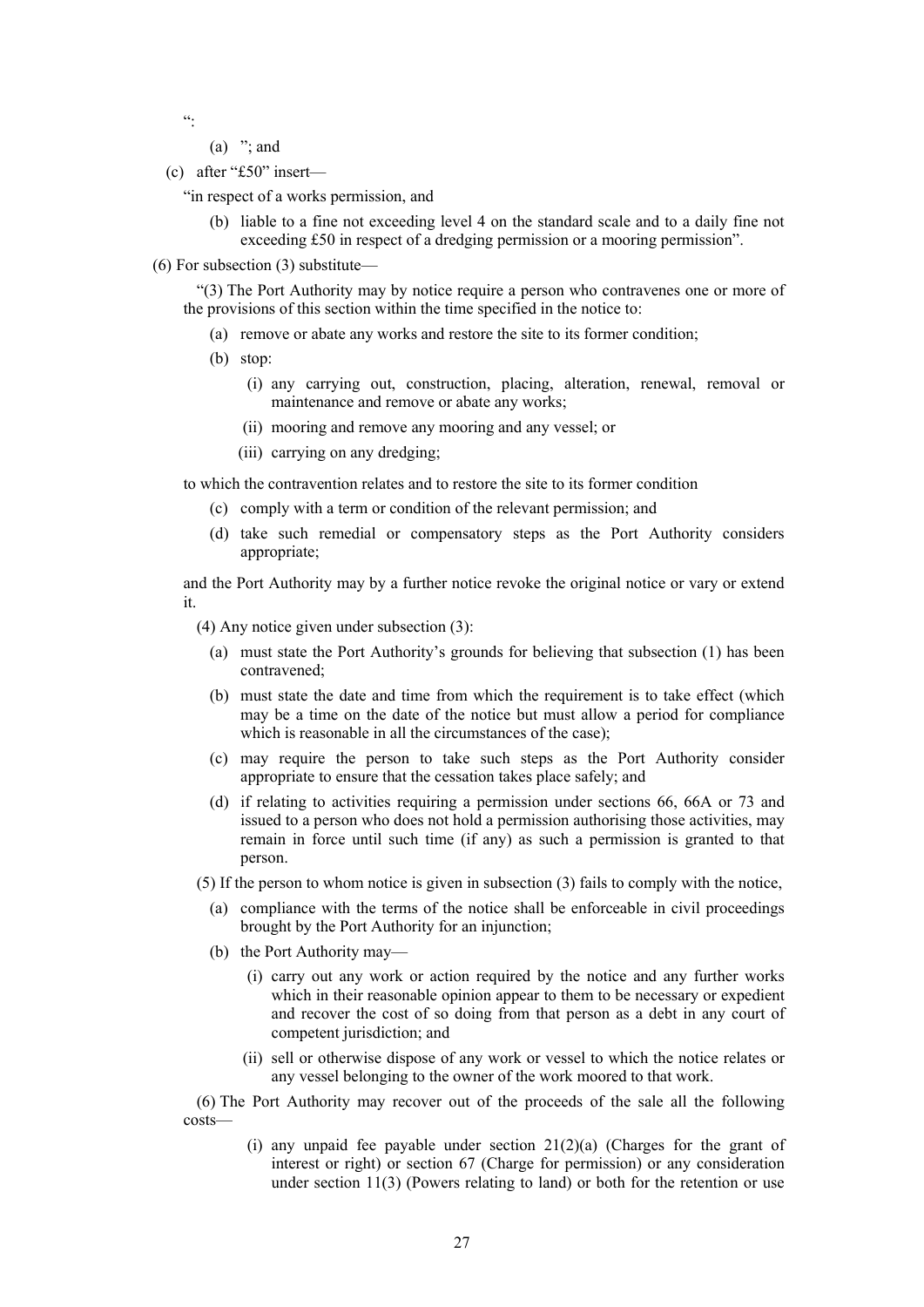of works, on or over the land of the Port Authority or for the carrying out of the dredging or mooring or any of them;

- (ii) any other unpaid fee in respect of the permission;
- (iii) the costs of any survey and administration costs associated with the service of a notice or with taking any court proceedings;
- (iv) the expense of removal, storage and disposal of any works and any vessel under this section; and
- (v) the costs of undertaking any further works or actions which the Port Authority considered necessary or expedient under subsection (5);

and shall hold any surplus proceeds of sale in trust for the owner of the work or the vessel.

(7) If within a period of 3 months after the sale under subsection (5) above no person proves ownership of the works or vessel, the proceeds of sale shall vest in the Port Authority.

(8) If the proceeds of sale are insufficient to reimburse the Port Authority for their expenses under this section, or if there is no sale, the Port Authority may recover the deficiency from the owner of the works or any vessel as a debt.

(9) The Port Authority shall, before removing works and any vessel, in exercise of their powers of this section give seven clear days' notice in writing of their intention to do so to the owner of the works or vessel, except in a case of emergency when they shall give notice as soon as reasonably practicable after they have removed the works or vessel.

(10) In a case where the name and address of a person to whom notice is to be given under subsection (3) or (9) cannot be identified such notice shall be left on the works or vessel associated with the mooring to which it relates.

(11) The power to require removal or to remove a work under subsections (3) to (10) may be exercised notwithstanding that the work supports a walkway created pursuant to an agreement under section 35 of the Highways Act 1980, a city walkway declared under section 6 of the City of London (Various Powers) Act 1967 or a walkway declared under section 11 of the Greater London Council (General Powers) Act 1969.

(12) References in this section to any vessel include reference to any tackle, appurtenances or other chattels with or on that vessel.

(13) Any vessel removed by the Port Authority shall be returned to a person who can prove they are the owner of the vessel, on payment of any costs referred to in subsection (6) which have been incurred by the Port Authority in relation to the vessel.".

# **Emergency safety notice**

**36.** After section 70 (Works not to be constructed, etc, without works licence) of the Act insert—

#### "**Emergency safety notice**

**70A.**—(1) This section applies if in the reasonable opinion of the Port Authority a work or any dredging or other activity or moored vessel has, or is likely to, become an obstruction, danger or impediment to the safe or convenient navigation or use or conservancy of the Thames as a result of –

- (a) any works, mooring or dredging for the carrying out of which a works permission, a mooring permission or a dredging permission is or was needed, or
- (b) any substantial and unforeseen change in the state or position of any such works, mooring or dredging.

(2) The Port Authority may issue an emergency safety notice to any person who is in control of the works, dredge, vessel or other activity to which the notice relates.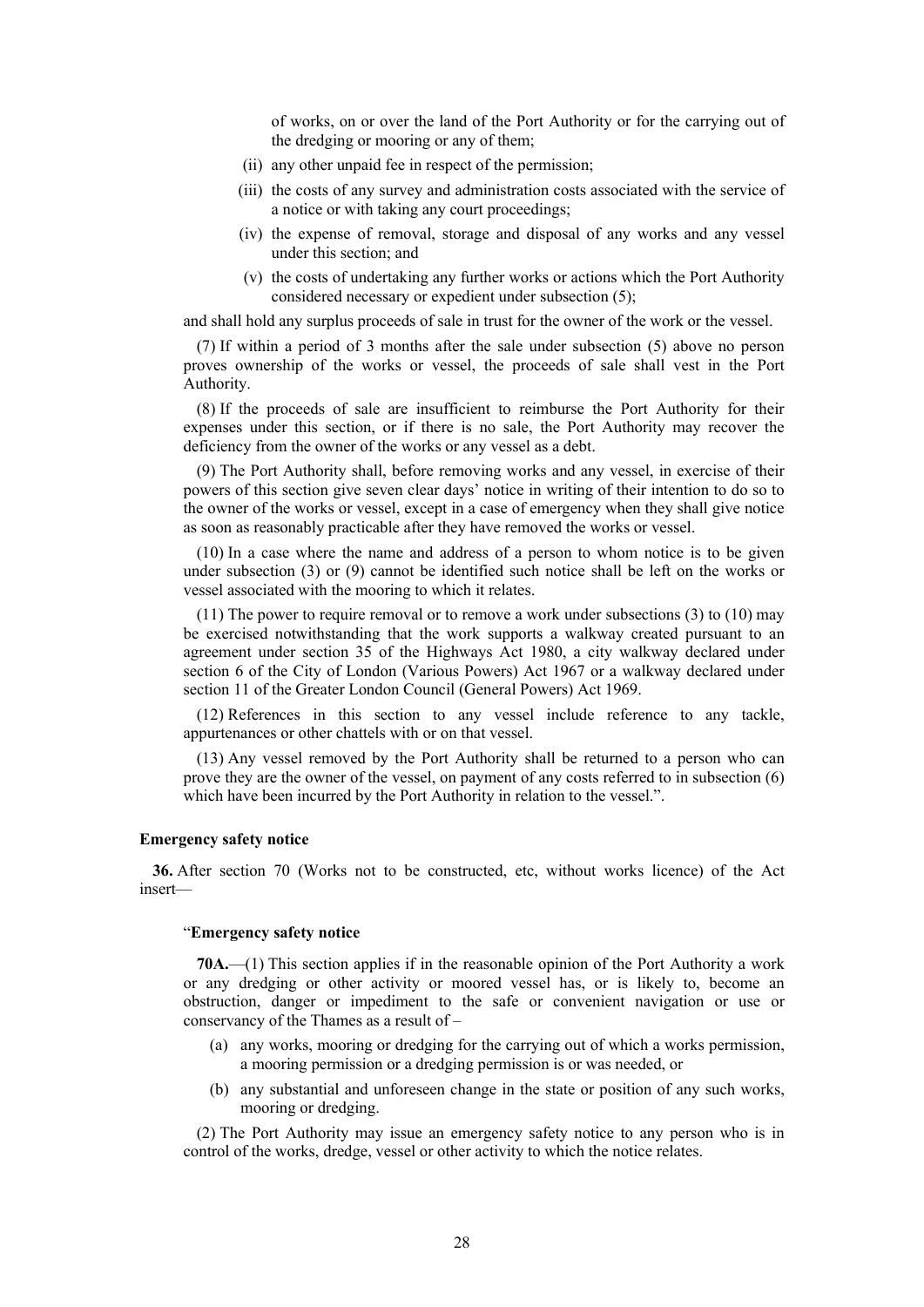(3) By issuing an emergency safety notice to a person, the Port Authority imposes on that person such requirements as are prescribed in the notice with respect to any of the matters specified in subsection (4).

- (4) Those matters are—
	- (a) the provision of lights, signals or other aids to navigation;
	- (b) the stationing of guard vessels.

(5) An emergency safety notice (in addition to specifying the requirements which it imposes)—

- (a) must state the Port Authority's grounds for believing that a work or vessel, or dredging or other activity has, or is likely to, become an obstruction, danger or impediment to the safe or convenient navigation or use or conservancy of the Thames,
- (b) must state the date and time from which the requirements are to take effect (which may be a time on the date of the notice but must allow a period for compliance which is reasonable in all the circumstances of the case, and
- (c) may require the person to take such steps as the Port Authority considers appropriate to ensure that compliance with the requirements takes place safely.

(6) Any emergency safety notice issued by the Port Authority must be served on each of the following—

- (a) if a works permission, mooring permission or dredging permission has been granted authorising the carrying out of the works, mooring or dredging, as the case may be, the permission holder; and
- (b) if there is in effect a notice under section 70(3) (Works not to be constructed, etc, without permission) which relates to the works, or dredging or vessel or activity any person on whom the notice under section 70(3) was served.

(7) The Port Authority may by a further notice revoke an emergency safety notice or vary it so as to substitute an altered date for the date specified in accordance with subsection  $(5)(b)$ .

(8) A person who fails to comply with an emergency safety notice commits an offence and is liable to a fine not exceeding level 4 on the standard scale.".

# **Works to be within nearest parish**

**37.** Section 71 (Works to be within nearest parish) of the Act is amended as follows—

- (a) for "Licensing" substitute "Permitting"; and
- (b) for "licensed" substitute "permitted".

# **Permitting of dredging, etc**

**38.** Section 73 (Licensing of dredging, etc) of the Act is amended as follows—

- (a) the heading is amended by the substitution of "Permitting" for "Licensing";
- (b) in subsection (1)—
	- (i) for "and", in the first place it occurs, substitute ",";
	- (ii) after "revocation" insert "and termination"; and
	- (iii) for "cleanse, scour, cut, deepen, widen, dredge or take up or remove material from the bed and banks of the Thames" substitute "dredge";
- (c) after subsection (1) insert—

"(1A) The Port Authority may from time to time review any dredging permission granted under this section on grounds of navigational safety or adverse effects on the conservancy of the Thames and may following the review on giving reasonable written notice vary,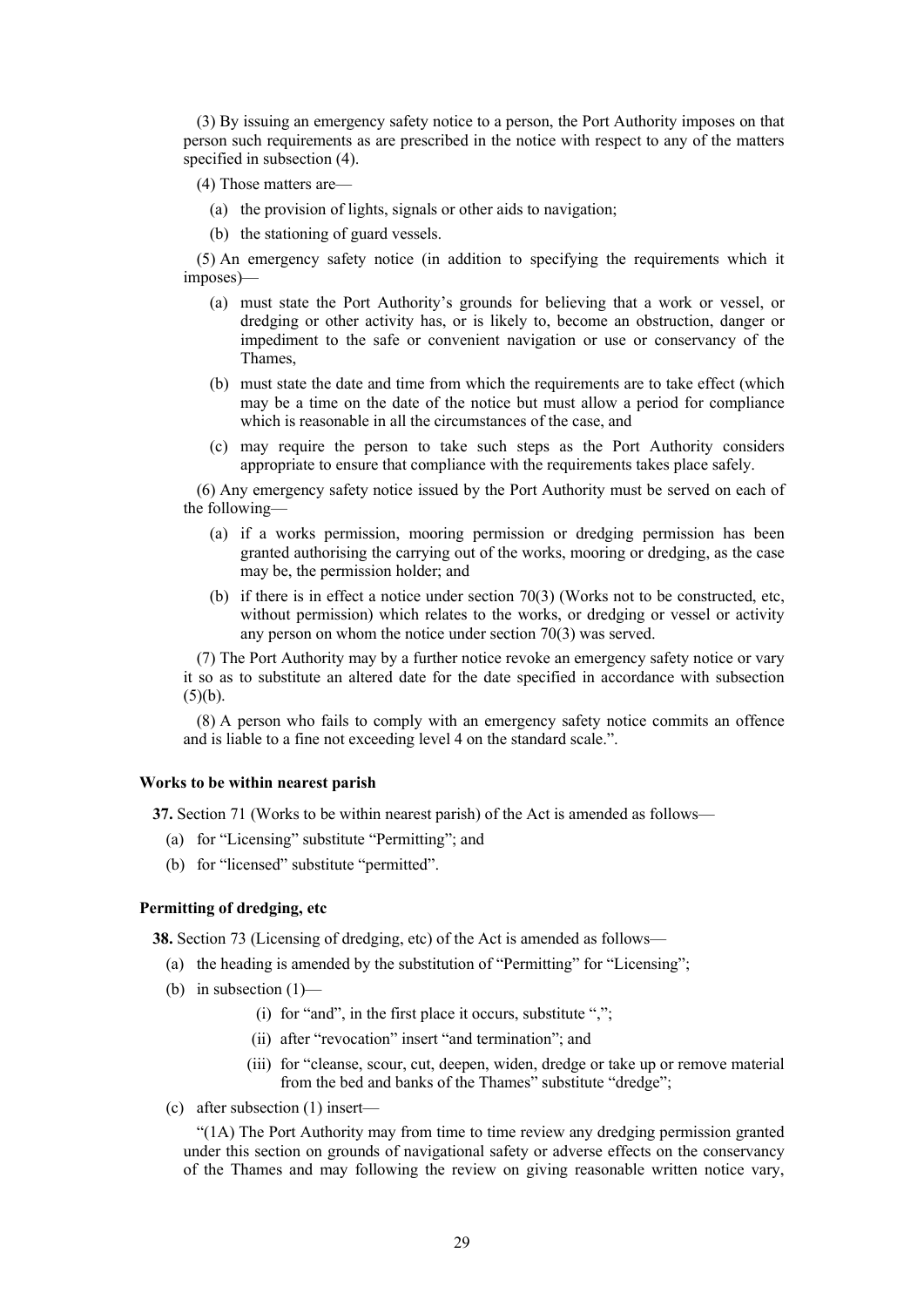suspend, revoke or terminate the dredging permission if the dredging has, or is likely to, become, in the reasonable opinion of:

- (a) the harbourmaster, an obstruction, danger or impediment to the safe or convenient navigation or use of the Thames or,
- (b) the Port Authority, a danger or damaging to its conservancy including through the spread of polluted material or alien species.

(1B) The Port Authority may by notice vary, suspend, revoke or terminate a dredging permission granted by them if it appears to the Port Authority that the dredging permission should be varied, suspended, revoked or terminated on one or more of the following grounds:

- (a) if a permission holder fails to comply with a requirement to pay the fee for the dredging permission;
- (b) in the course of the application for the dredging permission the applicant or any person on the applicant's behalf either supplied information to the Port Authority that was false or misleading or failed to supply information and if the correct information had been supplied the Port Authority would have, or it is likely that the Port Authority would have, refused the application or granted the permission on different terms; or
- (c) there has been a breach of any of its provisions.

(1C) A suspension may extend to all or some of the rights granted under the permission and is for such period as the Port Authority specified in the notice of suspension but the suspension may be extended by further notice provided no suspension exceeds 18 months.";

- (d) omit subsection (3);
- (e) in subsection  $(5)$ 
	- (i) in paragraph (a) for "cable placed or maintained by the Postmaster General" substitute "electronic communications line";
	- (ii) for "Postmaster General", in the second place it occurs, substitute "operator of an electronic communications network"; and
	- (iii) for "cable", in the second place it occurs, substitute "line";
- (f) in subsection  $(6)$ 
	- (i) for "a river authority" substitute "the Environment Agency";
	- (ii) for the "Land Drainage Act, 1930, the Land Drainage Act, 1961 or the Water Resources Act 1963" substitute "the Land Drainage Act 1991 or the Water Resources Act 1991"; and
	- (iii) at the end insert "but the Agency or authority must notify the Port Authority of its intention to carry out such works not less than 6 weeks prior to the commencement of them."; and
- (g) after subsection (6) insert—
	- "(7) Subsection (6) does not affect a requirement for consent under any other enactment."

# **Crown property**

.

**39.** Section 74 (Crown property) of the Act is amended as follows—

- (a) for "licensed" substitute "permitted"; and
- (b) for "Licensing", in both places it occurs, substitute "Permitting".

# **Transfer of work or mooring**

**40.** After section 75 (Lands above mean high water level) of the Act insert—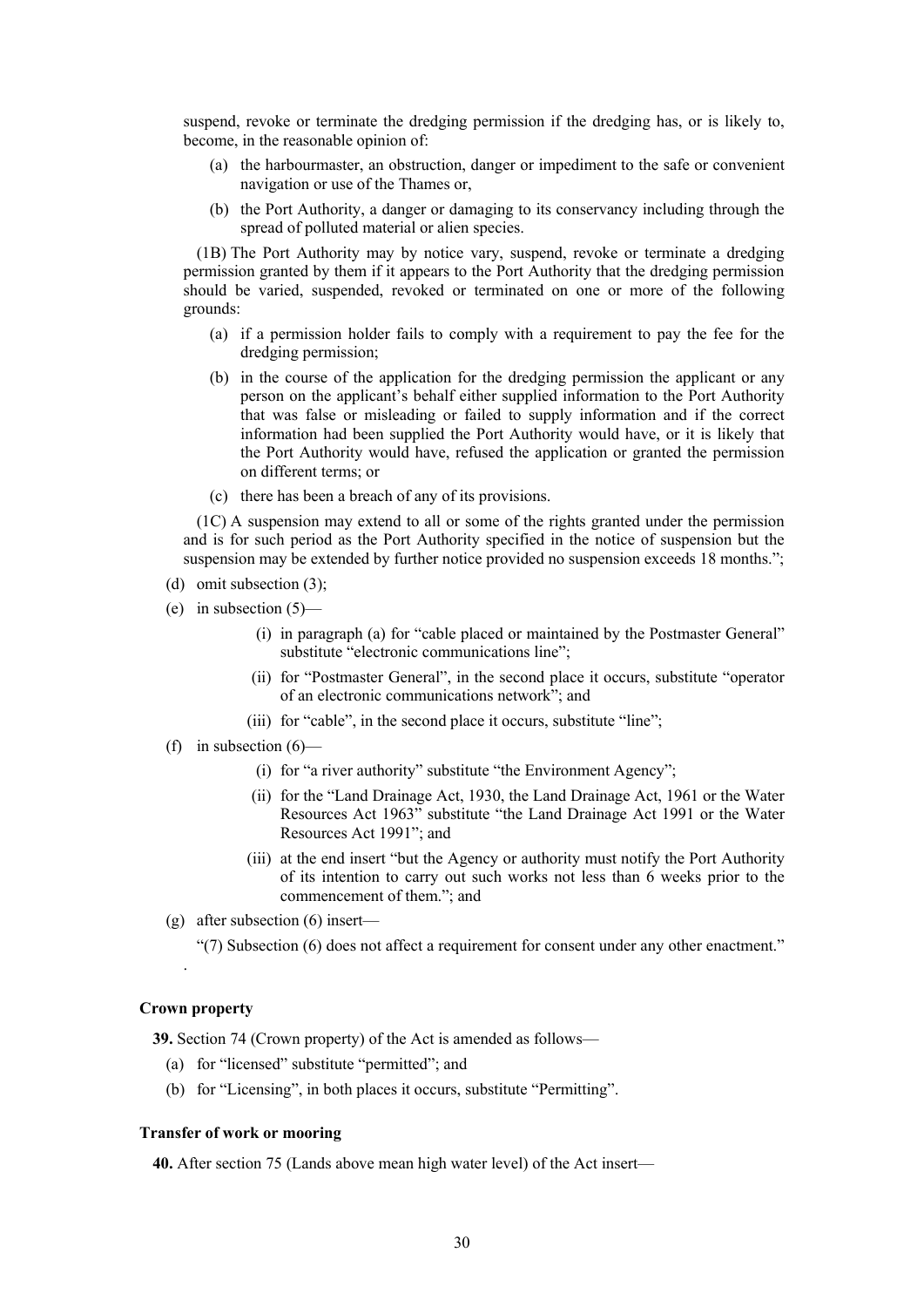#### "**Transfer of work or mooring**

**75A.**—(1) Any person to whom an interest in a work or vessel to which a permission relates is transferred must on or before such transfer make an application to the Port Authority for a new works permission or mooring permission and until the grant of the new works or mooring permission the current permission holder remains responsible for the discharge of any obligations under the permission.

(2) The grant of a new works permission or mooring permission applied for under subsection (1) does not confer an interest in or rights over or under, or right to use land and the holder of a works permission or mooring permission may not exercise the rights conferred by that permission unless and until that permission holder has been granted such an interest in or rights over or under, or right to use land as is necessary to enjoy the benefit of the permission or to comply with any conditions imposed by the permission.

(3) Any person to whom a works permission or mooring permission has been granted must upon being requested to do so by a duly authorised person acting on behalf of the Port Authority give the name and address of the person who is currently the owner and identify any person occupying or known to have an interest in that work or mooring.

(4) The holder of a works permission or mooring permission who transfers their interest in the work or the vessel to which the permission relates must, no later than 28 days after such transfer, give notice in writing of the transfer to the Port Authority specifying the name and address of the person to whom the work or vessel is transferred and, if requested by the Port Authority, provide evidence of that transfer.

(5) Any person to whom subsection  $(1)$  or  $(4)$  applies who—

- (a) fails to give the name and address as required by subsection (3) or (4); or
- (b) gives a false or inaccurate name or address under subsection (3) or (4);

shall be guilty of an offence and be liable on summary conviction to a fine not exceeding level 3 on the standard scale.

(6) An application for a permission under subsection (1) need not be published in accordance with section 66B(6)".

#### **Provision against danger to navigation**

**41.** In section 77 (Provision against danger to navigation) of the Act after "forthwith" insert "upon it becoming aware of such destruction or decay, or that it is likely to occur, monitor the tidal work and, if it considers necessary,".

#### **Abatement of works abandoned or decayed**

**42.** Section 78 (Abatement of works abandoned or decayed) of the Act is amended as follows—

- (a) for "Board of Trade", in each place it occurs, substitute "Minister";
- (b) in subsection (1) for "think" substitute "thinks"; and
- (c) in subsection (3) for "them" substitute "the Minister".

#### **Survey of tidal works**

**43.** In section 79 (Survey of tidal works) of the Act for "Board of Trade", in both places it occurs, substitute "Minister".

#### **Permanent lights on works**

**44.** After section 80 (Permanent lights on tidal works) of the Act insert—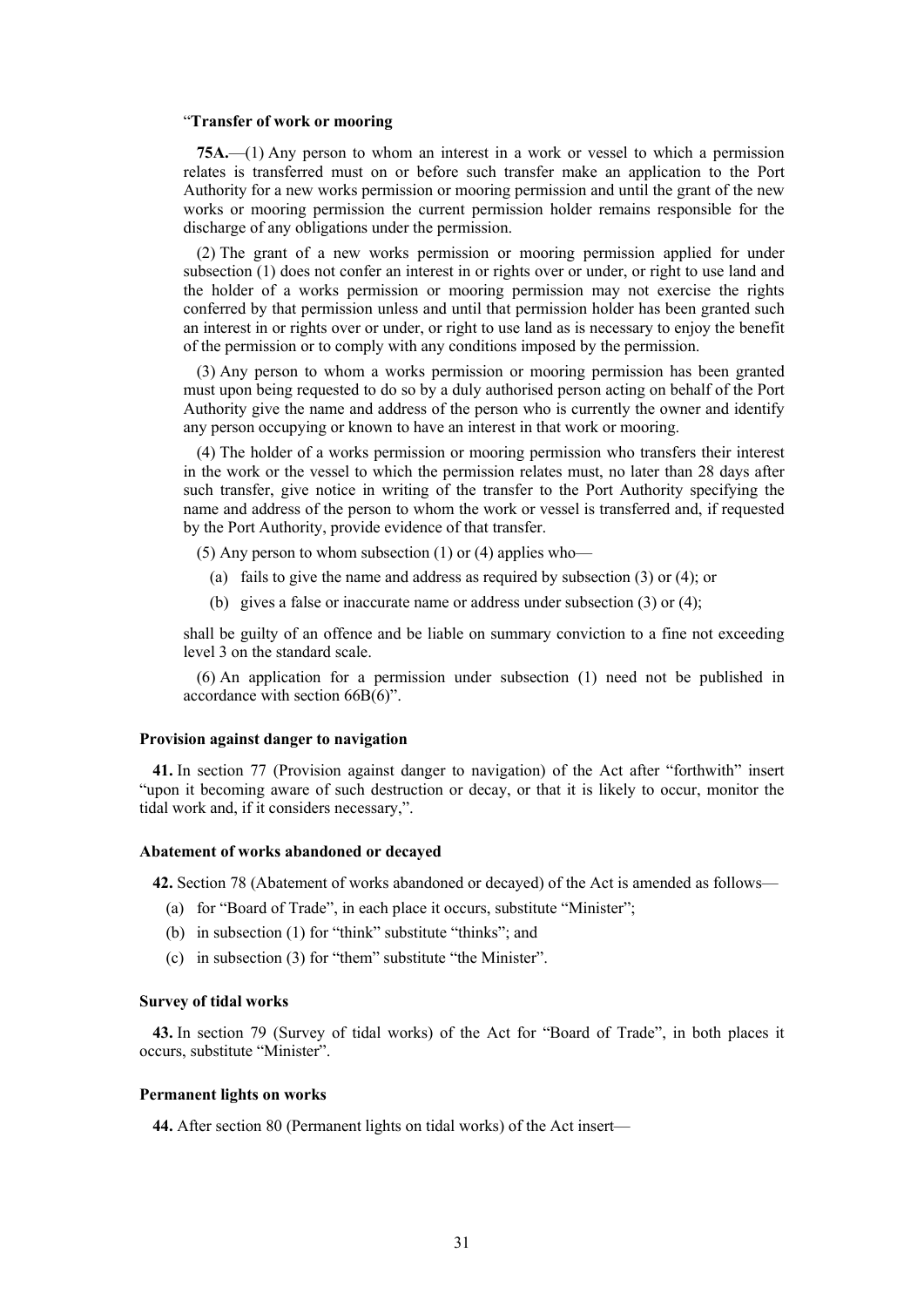#### "**Permanent lights on works**

**80A.**—(1) Any person who places or retains a work in the Thames which is subject to a works permission under section 66 (Permitting of works) and anyone else who maintains works in the Thames by virtue of statutory authority must exhibit on each such work every night from sunset to sunrise and at times of restricted visibility such lights, if any, as the harbourmaster may require for preventing danger to navigation.

(2) Any person failing to exhibit such lights as required by the harbourmaster under subsection (1) is guilty of an offence and liable to a fine not exceeding the statutory maximum, or on conviction on indictment to a fine, and the Port Authority shall be entitled to enter on the work and any adjacent land giving access to that work for the purpose of repairing such lights or replacing them with temporary lights and the Port Authority's costs incurred in doing so shall be recoverable from the person in default as a debt.

(3) Compliance with the harbourmaster's requirements under subsection (1) shall also be enforceable in civil proceedings brought by the Port Authority for an injunction.

(4) In this section "restricted visibility" means all circumstances when visibility is less than 0.5 nautical miles.".

#### **Marked landing places**

**45.** Section 84 (Replacement of marked landing places) of the Act is amended as follows—

- (a) the heading is amended by the substitution of "Marked" for "Replacement of marked";
- (b) for "If the" substitute "The";
- (c) after "Port Authority", in the first place it occurs, insert "may";
- (d) after "landing place", in the first place it occurs, insert ",";
- (e) after "landing place", in the second place it occurs, insert "."; and
- (f) omit ", they shall provide in lieu of thereof an equally convenient free public landing place".

# **Agreements about calling at landing places**

**46.** In section 85 (Agreements about calling at landing places) of the Act for "waterman" substitute "master".

#### **Maintenance of Richmond works and working of sluices**

**47.** Section 88 (Maintenance of Richmond works and working of sluices) of the Act is amended as follows—

- (a) in subsection (1) for "5 feet 9 inches" substitute "1.75 metres";
- (b) in subsection (2) omit "may with the consent of the Board of Trade"; and
- (c) in subsection (3) for "Board of Trade" substitute "Minister".

# **Construction of references to Trinity High Water**

**48.** In section 89 (Construction of references to Trinity High Water) of the Act for "11.4 feet" substitute "3.5 metres".

# **Entry on land to survey, etc.**

**49.** Section 90 (Entry on land to survey, etc.) of the Act is amended as follows—

- (a) in subsection  $(1)$ 
	- (i) in paragraph (b) after "been" insert "carried out,";
	- (ii) in paragraph (b) omit "and"; and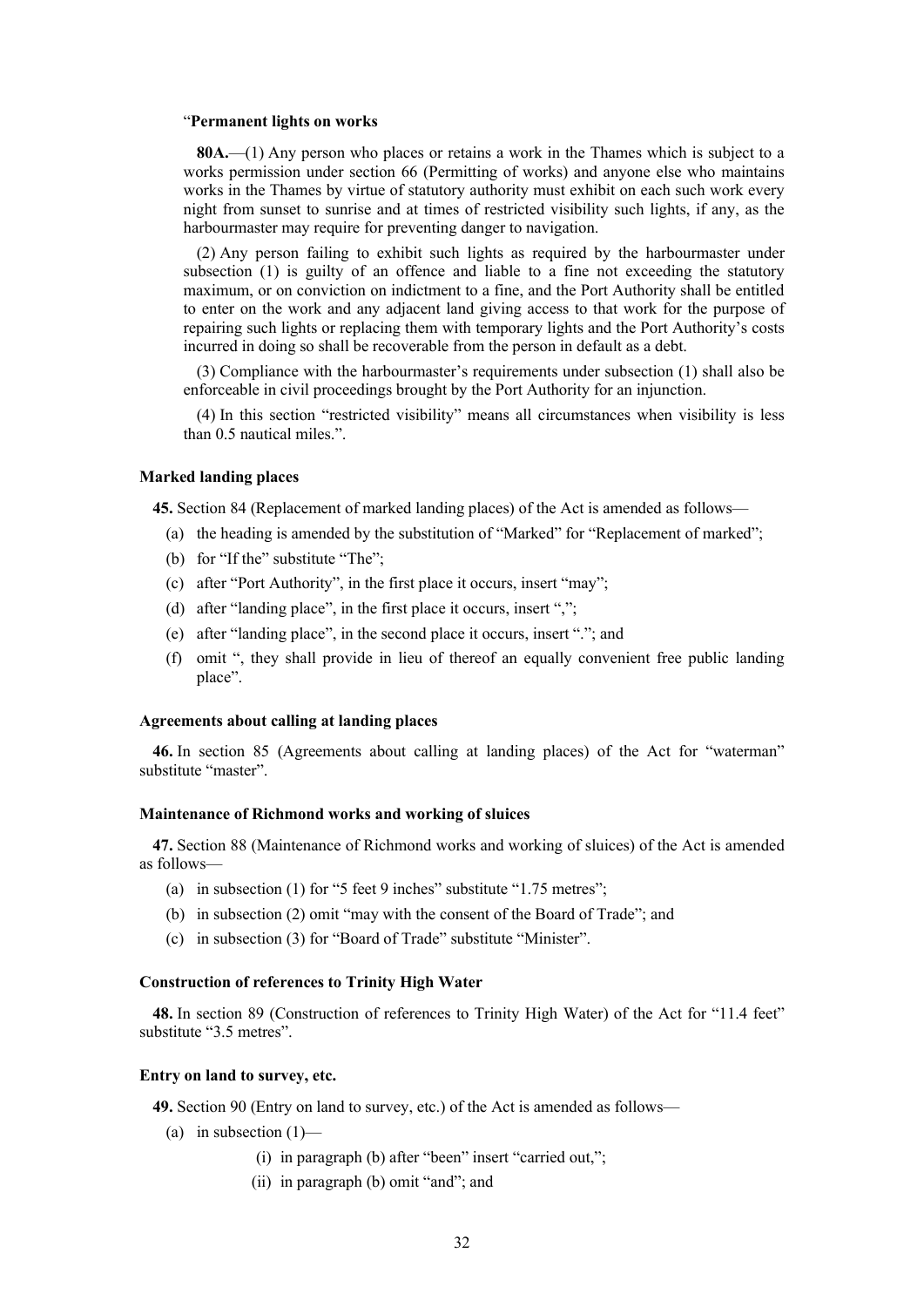- (iii) after paragraph (c) insert—
- "(d) ascertaining whether the terms and conditions imposed by a permission granted under section 66 (Permitting of works), section 66A (Permitting of mooring) or section 73 (Permitting of dredging) have been complied with;
- (e) investigation into a navigational incident; and
- (f) any enactment conferring powers or duties on the Port Authority or of any byelaw of the Port Authority including the enforcement thereof.";
- (b) after subsection (1) insert—

"(1A) Subsections (2) and (5) to (8) of Section 137 (Powers of inspection of works and vessels) apply in relation to an inspection of land under this section as they apply to an inspection of a work or vessel under that section.";

(c) after subsection (3) insert—

"(3A) Compensation under subsection (3) is not payable in respect of any damage necessarily caused in identifying that there has been a breach of the terms and conditions imposed by a permission referred to in subsection  $(1)(d)$ ."; and

(d) after subsection (4) insert—

"(5) The Port Authority may authorise the powers of an officer of the Port Authority under this section to be exercised by a constable.

(6) An authorisation under subsection (5) must be given in writing and may apply generally or to particular constables or particular circumstances specified in the authorisation.".

# **Times when public use of Thames may be restricted**

**50.** Section 91 (Times when public use of Thames may be restricted) of the Act is amended as follows—

- (a) in subsection  $(1)$ 
	- (i) in paragraph (b) omit "public";
	- (ii) in paragraph (b) after "works", in both places it occurs, insert "or operations";
	- (iii) in paragraph (c) after "event" insert "or any other event or activity taking place in, under or over the Thames";
	- (iv) in paragraph (c) for "." substitute ";"; and
	- (v) after paragraph (c) insert—

"(d) to preserve the safety of the public.";

(b) for subsection (2) substitute—

"(2) No restriction or exclusion imposed under this section shall extend longer than is required for the purpose for which it is imposed.";

(c) for subsection (3) substitute—

"(3) The Port Authority shall give notice of a proposed exclusion or restriction under this section in such manner as they consider appropriate for bringing it, as soon as reasonably practicable, to the attention of persons likely to be affected by it."; and

(d) after subsection (3) insert—

"(4) Any person who, and the master and owner of any vessel which, enters an area of the Thames in contravention of an exclusion or restriction imposed under this section without the prior consent of the Port Authority or without other lawful authority or reasonable excuse shall be guilty of an offence and liable to a fine not exceeding the statutory maximum and on conviction on indictment to a fine.".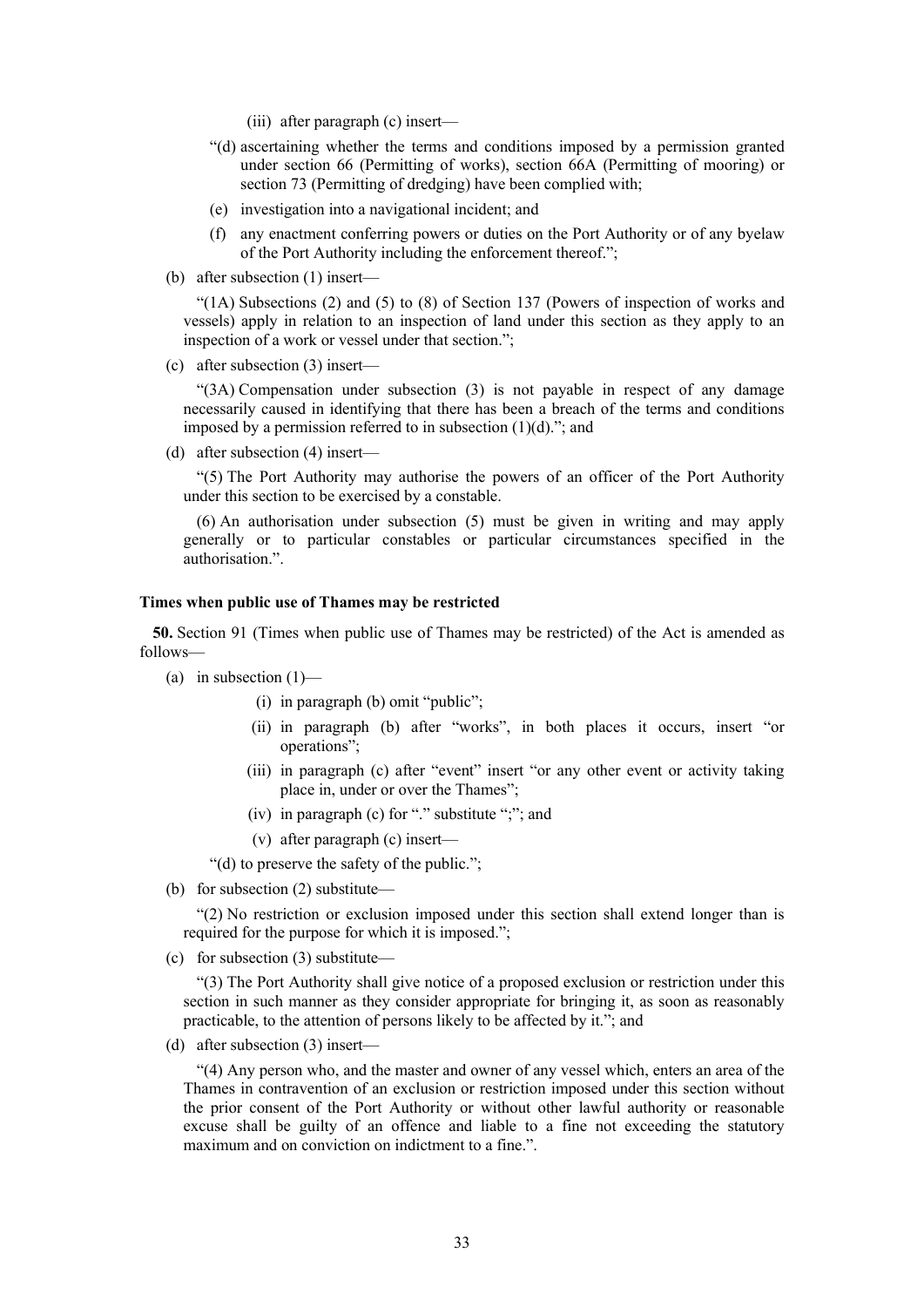#### **Abatement of nuisances**

**51.** Section 92 (Abatement of nuisances) of the Act is amended as follows—

- (a) omit "as a navigable waterway";
- (b) after "in" insert ", under or over"; and
- (c) after "banks" insert "and may recover as a debt in any court of competent jurisdiction the expenses of doing so from the person who caused the annoyance or nuisance".

#### **Disapplication of the Commons Act 2006**

**52.** After section 93 (Flood prevention) of the Act insert—

#### "**Disapplication of the Commons Act 2006**

**93A.** No land forming the bed of the Thames may be the subject of an application under section 15 (registration of greens) of, or paragraphs 2 to 4 of Schedule 2 (non-registration or mistaken registration under the 1965 Act) to, the Commons Act 2006.

#### **Grab chains and escape ladders**

**93B.**—(1) Any owner of land adjoining the Thames must install and maintain such grab chains and escape ladders on the river bank as the Port Authority may reasonably require.

(2) If, within 21 days of receiving notice from the Port Authority of the requirement to install and maintain such grab chains or escape ladders, the landowner gives to the Port Authority notice objecting to the installation of such equipment on the ground that it is not practicable to do so, the question must be referred to and determined by a single arbitrator to be agreed between the parties or, failing agreement, to be appointed on the application of either party, after notice to the other, by the President of the Institution of Civil Engineers.

(3) Any owner failing to install and maintain such grab chains and escape ladders as required by the Port Authority under subsection (1), except where the owner has had an objection upheld under subsection (2), is guilty of an offence and liable to a fine not exceeding the statutory maximum, or on conviction on indictment to a fine, and the Port Authority shall be entitled to enter on the land for the purpose of installing and maintaining such grab chains and escape ladders and the Port Authority's costs incurred in doing so shall be recoverable from the person in default as a debt.

(4) Compliance with the Port Authority's requirements under subsection (1) shall also be enforceable in civil proceedings brought by the Port Authority for an injunction.".

#### **General rules for navigation**

**53.** In paragraph (b) of section 108 (General rules for navigation) of the Act after "Thames", in the second place it occurs, insert "(whether or not such navigation was also without due care and attention)".

# **Overcrowding of vessels**

**54.**—(1) Section 110 (Overcrowding of vessels) of the Act is amended as follows.

 $(2)$  In subsection  $(1)$ —

- (a) for "carry", in the first place it occurs, substitute "have"; and
- (b) for "carry", in the second and third places it occurs, substitute "have on board".

(3) In subsection (2) for "section 274 of the Merchant Shipping Act, 1894", substitute "articles 13 or 14 of the Merchant Shipping (Survey and Certification) Regulations 2015".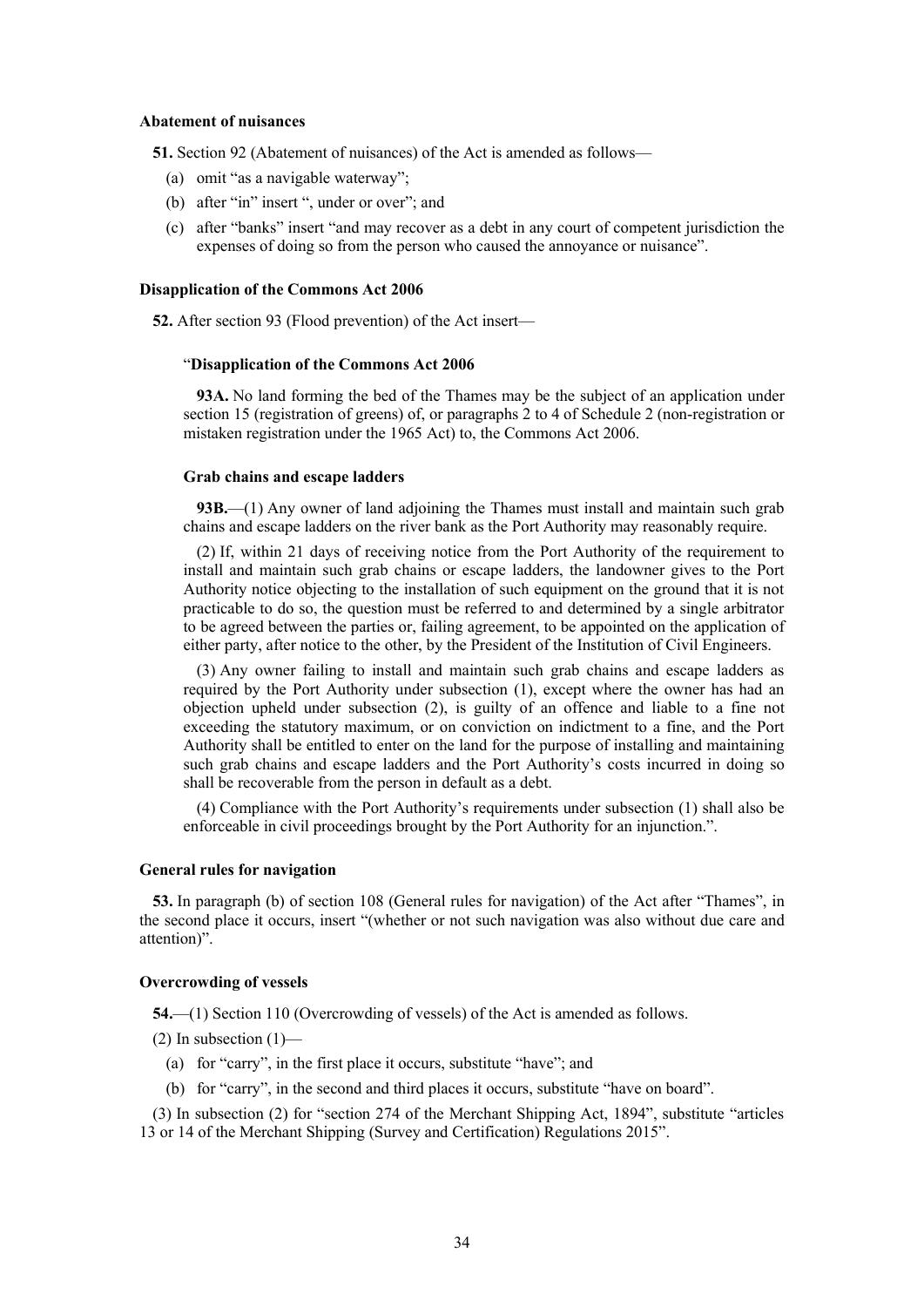#### **Special directions to vessels in the Thames**

**55.** Section 112 (Special directions to vessels in the Thames) of the Act is amended as follows—

- (a) in subsection  $(1)$ 
	- $(i)$  omit "."; and
	- (ii) after "dockmaster", in the second place it occurs, insert

 $\epsilon$ 

and may override any provision of a works permission, mooring permission or dredging permission.";

- (b) in subsection (2)—
	- (i) in paragraph (a) after "direction" insert ", byelaw or statutory power of the Port Authority";
	- (ii) in paragraph (c) after "stores" omit ".";
	- (iii) in paragraph (c) after "stores" insert ", discharges waste or is supplied with services;"; and
	- (iv) after paragraph (c) insert—
	- "(d) requiring a vessel to comply with a restriction or exclusion imposed under section 91 (Times when public use of Thames may be restricted); or
	- (e) regulating the embarking or landing of passengers"; and
- (c) after subsection (2) insert—

"(3) In an emergency a harbourmaster may give special directions applicable to all vessels in the Thames or to a particular class of vessel in the Thames for any of the purposes mentioned in subsection (2).

(4) In this section "dockmaster" means the dockmaster for the adjacent dock, whether or not appointed by the Port Authority.".

#### **Failure to comply with directions**

**56.** In section 117 (Failure to comply with directions) of the Act for "level 5 on the standard scale" substitute "the statutory maximum and on conviction on indictment, to a fine".

### **Enforcement of directions**

**57.** In section 118 (Enforcement of directions) of the Act for "lighter", in each place it occurs, substitute "dumb barge".

#### **Regulation of crowds**

**58.** In subsection (1) section 119 (Regulation of crowds) of the Act for "The Commissioner of the Metropolitan Police)" substitute "A Police Officer of at least the rank of Assistant Chief Constable".

#### **Power to raise and remove vessels sunk, etc.**

**59.** Section 120 (Power to raise and remove vessels sunk, etc.) of the Act is amended as follows—

- (a) in subsection (1) for "shall" substitute "may";
- (b) in subsection (2)—
	- (i) omit "of customs or excise"; and
	- (ii) for "purchase tax" substitute "taxes under any enactment";
- (c) in subsection  $(5)$ —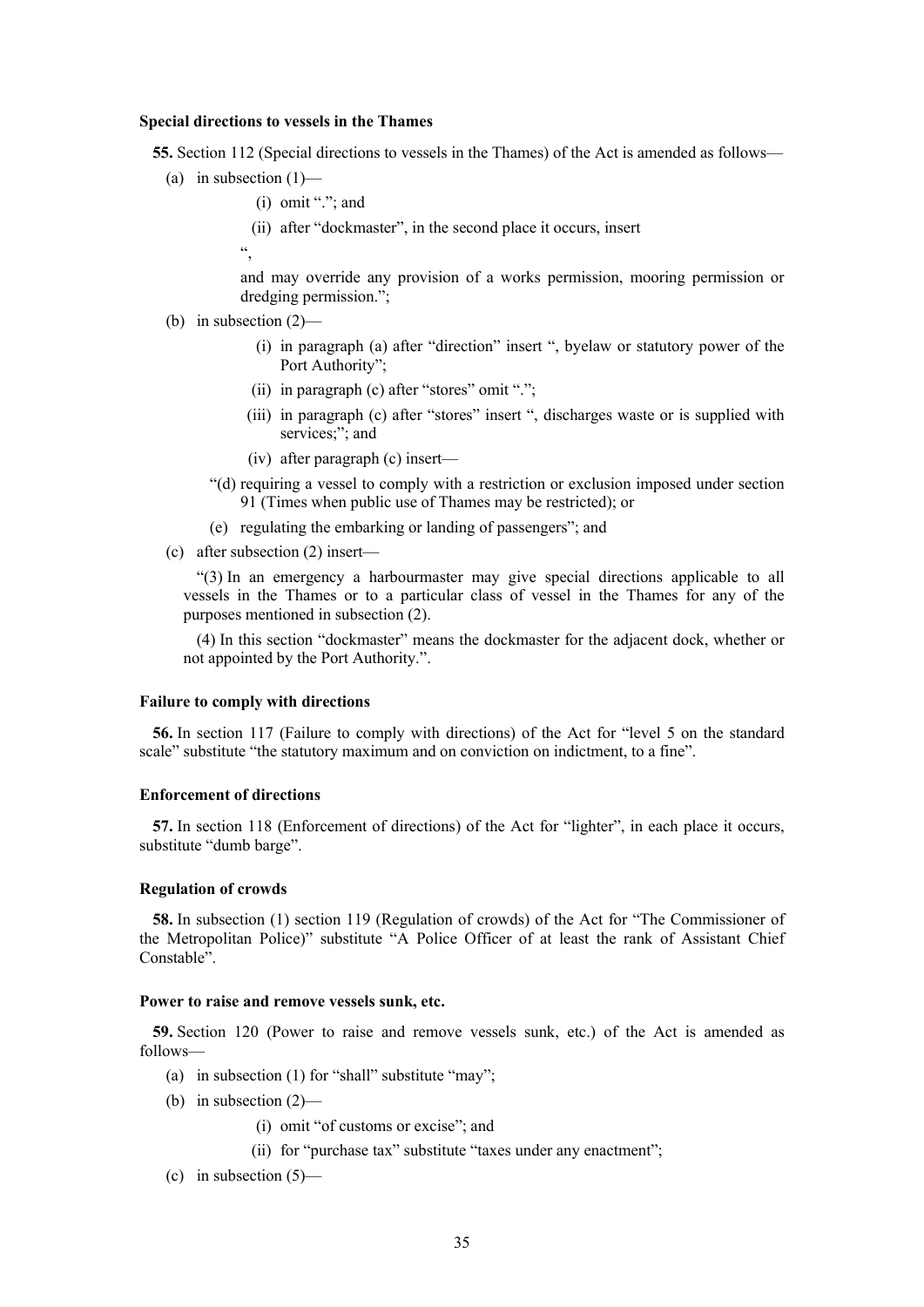- (i) for "head" substitute "principal";
- (ii) after "office" insert "and on the website"; and
- (iii) after "Port Authority", in the third place it occurs, insert "or in other electronic form";
- (d) in subsection (7) after "section" insert ""vessel" includes the equipment of the vessel, and"; and
- (e) after subsection (7) insert—

"(8) The Port Authority may appoint another person to raise, remove, blow up or otherwise destroy the vessel under this section on its behalf and subsections (2) to (7) are to apply to a person appointed for this purpose as they apply to the Port Authority.".

#### **Power to deal with unserviceable vessels & Sale or disposal of vessels**

**60.** After section 120 (Power to raise and remove vessels sunk, etc.) of the Act insert—

#### "**Power to deal with unserviceable vessels**

**120A.**—(1) The Port Authority may sell, break up or otherwise dispose of any vessel which is, in the reasonable opinion of the harbourmaster, laid by or neglected as unserviceable in the Thames or on land immediately adjoining the Thames.

(2) The Port Authority may retain out of the proceeds of sale of any such vessel, or any part of the vessel, any expenses incurred by it, or by any persons appointed by it to sell, break up or otherwise dispose of a vessel on its behalf, in exercising the powers of this section in respect of the vessel or in marking, buoying, lighting or otherwise controlling the vessel or warning shipping of its presence and will pay the surplus, if any, to the owner of the vessel.

(3) If the proceeds of sale are insufficient to reimburse the Port Authority for those expenses, or there is no sale, the Port Authority may recover the deficiency, or, where there is no sale, the whole of the expenses, from the owner as a simple contract debt.

(4) Except in the case of emergency, the Port Authority must, before exercising their powers under this section, give seven clear days' notice in writing of its intention to do so to the owner of the vessel.

Provided that, if the owner of a vessel or their place of business or abode is not known to the Port Authority or is outside the United Kingdom, the notice may be given by displaying it at the principal office and on the website of the Port Authority or in other electronic form for the period of its duration.

(5) The Port Authority may appoint another person to sell, break up or otherwise dispose of a vessel under this section on its behalf and subsections (2) to (4) apply to a person appointed under this section as they apply to the Port Authority.

(6) In this section 'vessel' includes the equipment of the vessel.

# **Sale or disposal of vessels**

**120B.**—(1) The following provisions have effect in relation to a sale of a vessel under this Act.

(2) The sale of the vessel operates to vest the vessel in the purchaser freed of all mortgages liens charges or other interests in it and the purchaser does not require any other evidence of title to the vessel than a copy certified by the Port Authority of its authorisation of the sale.

(3) Where the vessel is registered under Part II of the Merchant Shipping Act 1995 and the purchaser is qualified to be the owner of the vessel under that Act on production of a copy of its authorisation of the sale certified by the Port Authority the Registrar General of Shipping and Seamen are to register the bill of sale effecting the transfer in the same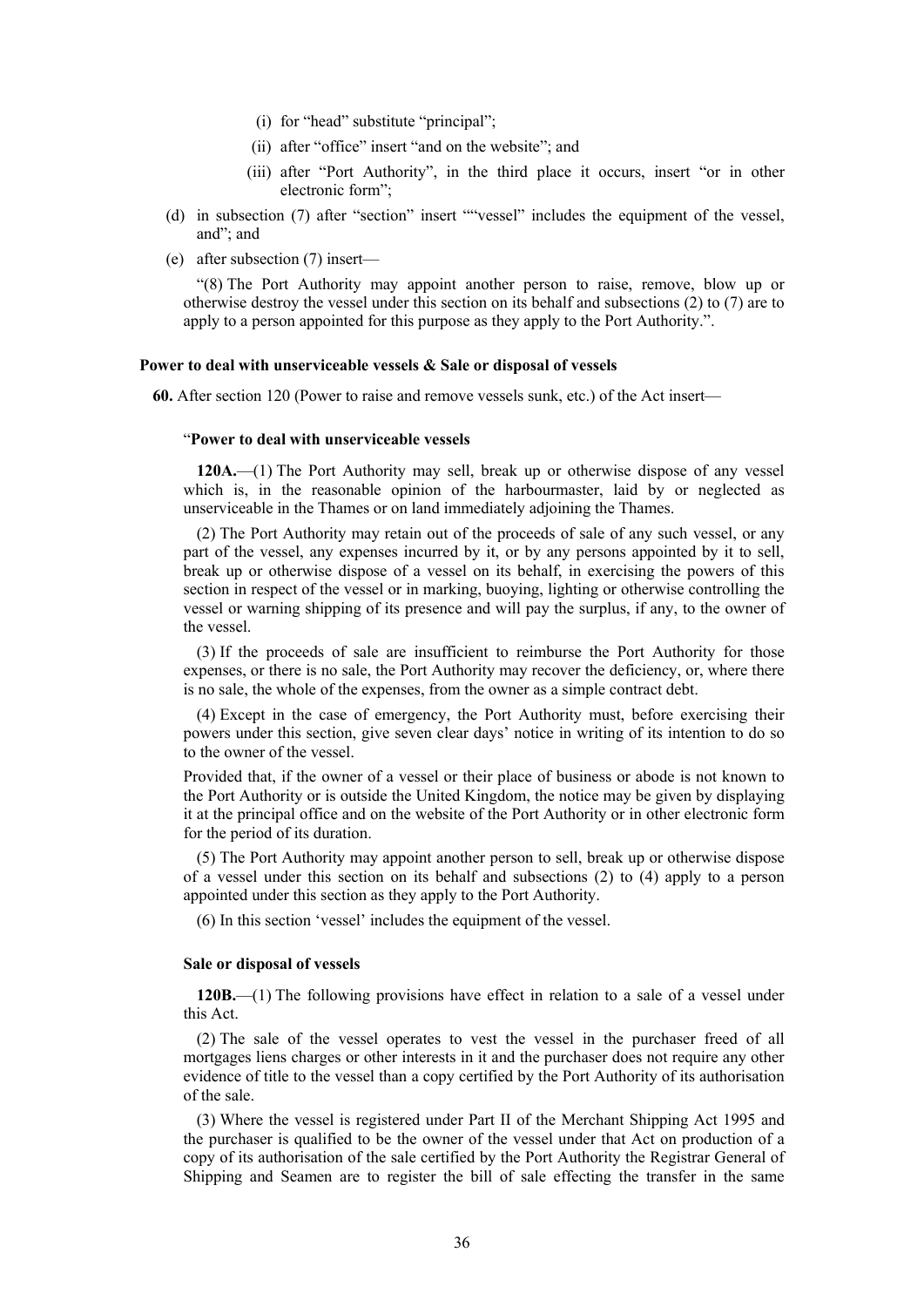manner as if the Port Authority were the registered owner of the vessel immediately prior to the transfer.

(4) In the event of a vessel which is registered being destroyed or otherwise disposed of under section 120 or 120A the Port Authority are to give notice of such destruction or disposal to the Registrar General of Shipping and Seamen.".

# **Removal of obstructions other than vessels**

**61.** Section 121 (Removal of obstructions other than vessels) of the Act is amended as follows—

- (a) in subsection  $(1)$ 
	- (i) after "remove" insert ", or if it is not reasonably practicable to remove without destroying, may destroy"; and
	- (ii) in paragraph (b) for "towpath on the Thames" substitute "landing place";
- (b) in subsection (6) after "remove" insert "or destroy"; and
- (c) in subsection (7) after "borough," insert ", the Greater London Authority".

### **Removal of projections**

**62.**—(1) Section 122 (Removal of projections) of the Act is amended as follows.

(2) In paragraph (a) of subsection (2)—

- (a) after "is", insert "or is likely to become";
- (b) after "navigation", insert "or use";
- (c) after "Thames", insert "or any part of the Thames";
- (d) after "remove", insert "or destroy"; and
- (e) after "removal", insert "or destruction".
- $(3)$  In subsection  $(3)$ 
	- (a) in paragraph (a) after "is" in the first place it occurs, insert "or is likely to become"; and
	- (b) in paragraph (b)—

(i) after "remove", insert "or destroy"; and

- (ii) after "removal", insert "or destruction".
- (4) Omit subsection (6).

# **Unlicensed vessels not to be navigated**

**63.** Section 124 (Unlicensed vessels not to be navigated) of the Act is amended as follows –

- (a) in subsection  $(2)$ 
	- (i) at the beginning insert "Subject to subsection (2A),";
	- (ii) for paragraph (d) substitute—
	- "(d) a houseboat or commercial and club boats;";
		- (iii) for paragraph (f) substitute—
	- "(f) a vessel which has a licence issued by a local authority or any other navigation authority which the Port Authority recognises as an appropriate licence;";
- (b) after subsection (2) insert—

 $\mathcal{L}(2A)$  The exemptions in subsection (2) shall not apply in the case of any vessel carrying twelve or less passengers permitted by a certificate of compliance or other authorisation by the Harbourmaster issued under byelaws made by the Port Authority to exceed any speed limit in the Thames set out in those byelaws."; and

(c) in paragraph (a) of subsection (5) for "three" substitute "four".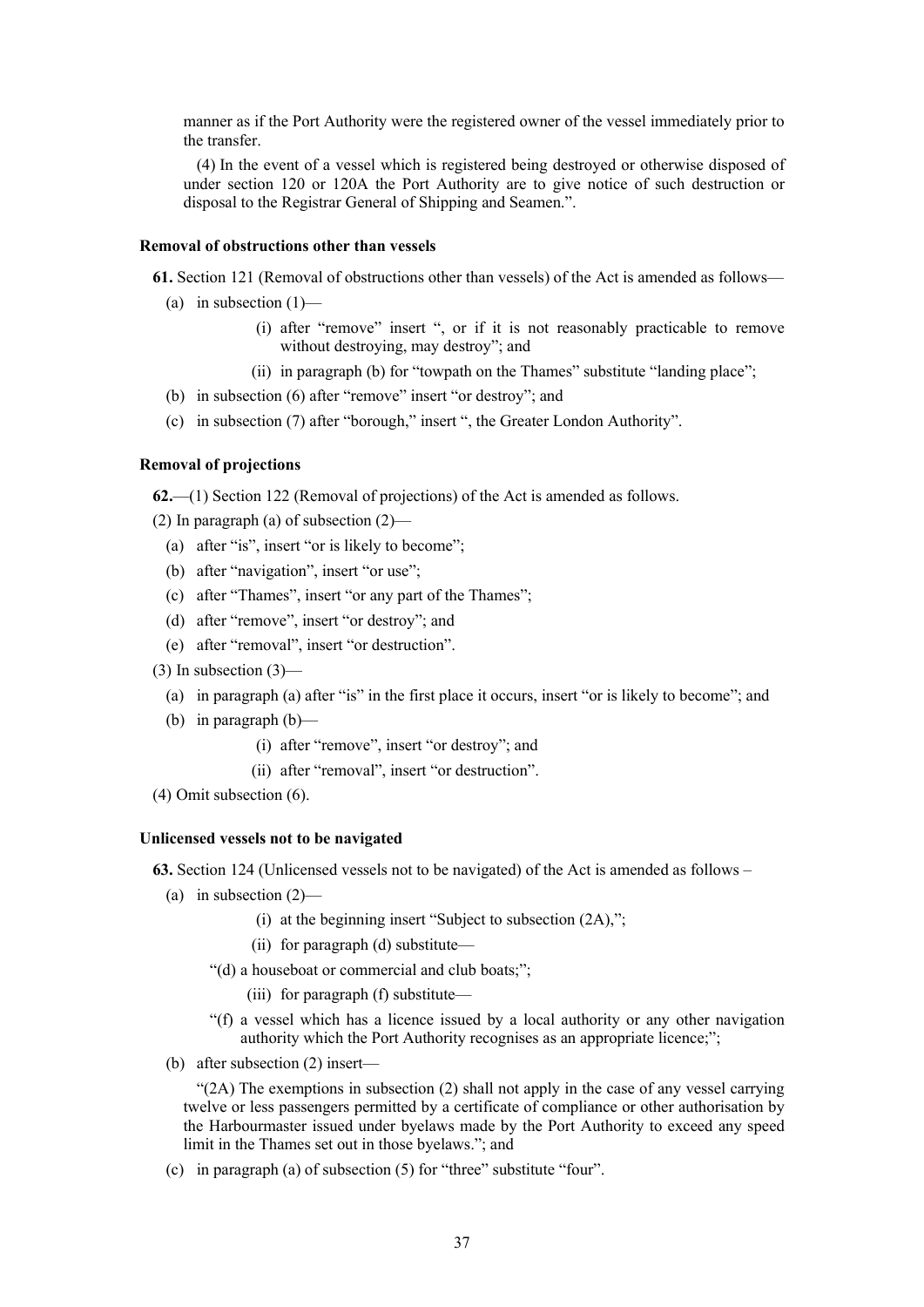#### **Power to refuse or revoke or suspend or terminate a licence**

**64.** Section 125 (Power to refuse or revoke or suspend a licence) of the Act is amended as follows—

- (a) the heading is amended by the insertion of "or terminate" after "suspend";
- (b) in subsection  $(1)$ 
	- (i) after "licence", in the first place it occurs, insert "under section 124 (Unlicensed vessels not to be navigated)";
	- (ii) for "or", in the second place it occurs, substitute ","; and
	- (iii) after "suspend" insert "or terminate".

#### **Appeals**

**65.** In section 126 (Appeals) of the Act after "suspend", in the first place it occurs, insert "or terminate".

### **Lights detrimental to navigation**

**66.** Section 133 (Lights detrimental to navigation) of the Act is amended as follows —

- (a) in subsection  $(1)$ 
	- (i) omit "by written notice";
	- (ii) omit "specified in the notice";
- (b) in paragraph (a) of subsection (2) for "notice given" substitute "requirement made"; and
- (c) in paragraph (b) of subsection (2) for "give a notice" substitute "make a requirement".

# **Fireworks**

**67.** After section 133 (Lights detrimental to navigation) of the Act insert—

#### "**Fireworks**

**133A.**—(1) A person must not ignite or launch any firework or other explosive on or over the Thames, other than distress signals ignited as distress signals or race starting guns loaded with blank cartridges, which is likely to mislead persons navigating on the Thames or to interfere with the safe navigation of vessels, without the prior written consent of the Port Authority, which may be given subject to such conditions as the Port Authority thinks fit.

(2) Any person who ignites or launches any firework or other explosive without lawful authority or reasonable excuse in contravention of subsection (1) is guilty of an offence and liable to a fine not exceeding level 4 on the standard scale.".

#### **Damage by a vessel**

**68.** Section 134 (Damage by a vessel) of the Act is amended as follows—

- (a) in paragraph (a) of subsection  $(1)$ 
	- (i) in subparagraph (i) after "Thames", insert "(including the bed of the Thames)";
	- (ii) in subparagraph (i) omit "or";
	- (iii) in subparagraph (ii) for "." substitute "; or"; and
	- (iv) after subparagraph (ii) insert—
	- "(iii) any vessel belonging to or chartered or hired by the Port Authority."; and
- (b) in paragraph (b) of subsection (1) after "damage" insert—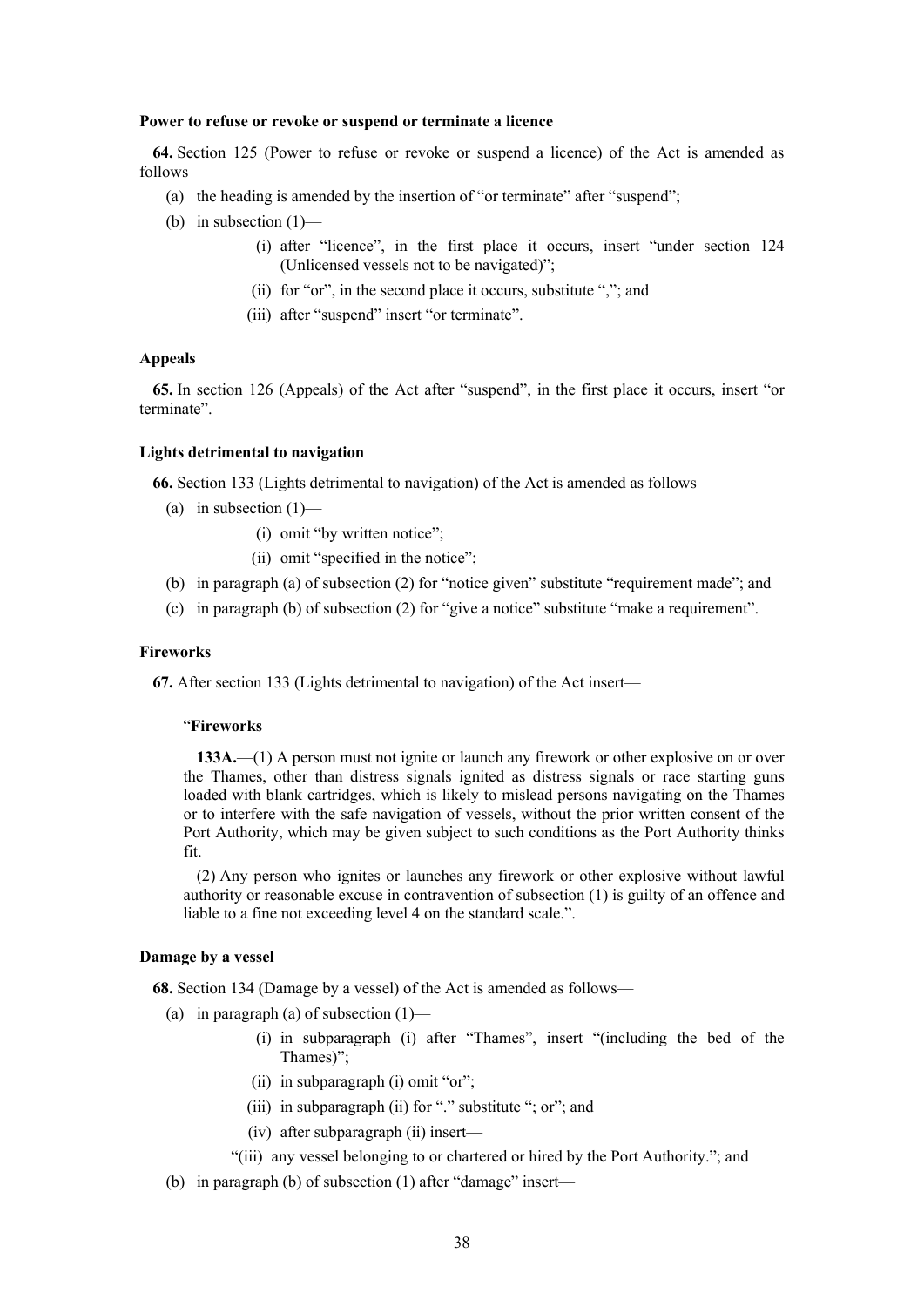"including the costs of any survey carried out by the Port Authority of a vessel of the Port Authority or part of the port premises".

#### **Giving false draught**

**69.** In section 136 (Giving false draught) of the Act for subsection (1) substitute –

"(1) The master of a vessel entering the limits or leaving a dock or intending to enter the limits or leave a dock or navigating within the limits shall if required to do so by the harbourmaster state the draught of his vessel.".

#### **Powers of inspection of works and vessels**

**70.** For section 137 (Boarding vessels) of the Act substitute –

#### "**Powers of inspection of works and vessels**

**137.**—(1) A duly authorised officer of the Port Authority may, on producing if so required that authorisation, enter or board and inspect or examine any work or vessel in the Thames or a vessel in the docks—

- (a) for the purposes of any enactment conferring powers or duties on the Port Authority or of any byelaw of the Port Authority including the enforcement thereof;
- (b) to prevent or extinguish fire;
- (c) for the purposes of investigation into a navigational incident;
- (d) in connection with any permission granted by the Port Authority, or required under, section 66 (Permitting of works), section 66A (Permitting of mooring) or section 73 (Permitting of dredging) including the enforcement of any permission conditions;

and may enter or board a work or a vessel in the Thames to carry out a survey of the bed of the Thames under section 7 (Hydrographic Surveys) in the vicinity of the vessel or work where the surveyor considers it would be impracticable to carry out the survey any other way.

(2) A duly authorised officer in exercising the powers of subsection (1) may:

- (a) take any other authorised officer and any equipment or materials;
- (b) give a direction requiring the work or vessel or any part of the work or vessel or any article or thing on, under, over or attached to the work or the vessel or such a part to be left undisturbed (whether generally or in particular respects) for so long as is reasonably necessary;
- (c) take such measurements and photographs and make such recordings as the authorised officer considers necessary;
- (d) in the case of any such article or thing as is mentioned in paragraph (b) above which appears to the officer to have caused or to be likely to cause danger or a risk to safety, cause it to be dismantled or subjected to any process or test (but not so as to damage or destroy it unless that is in the circumstances necessary);
- (e) in the case of any such article or thing as is mentioned in paragraph (b) above, take possession of it and detain it for so long as is necessary for all or any of the following purposes, namely—
	- (i) to examine it and do to it anything which there is power to do under this subsection,
	- (ii) to ensure that it is not tampered with before the examination of it is completed,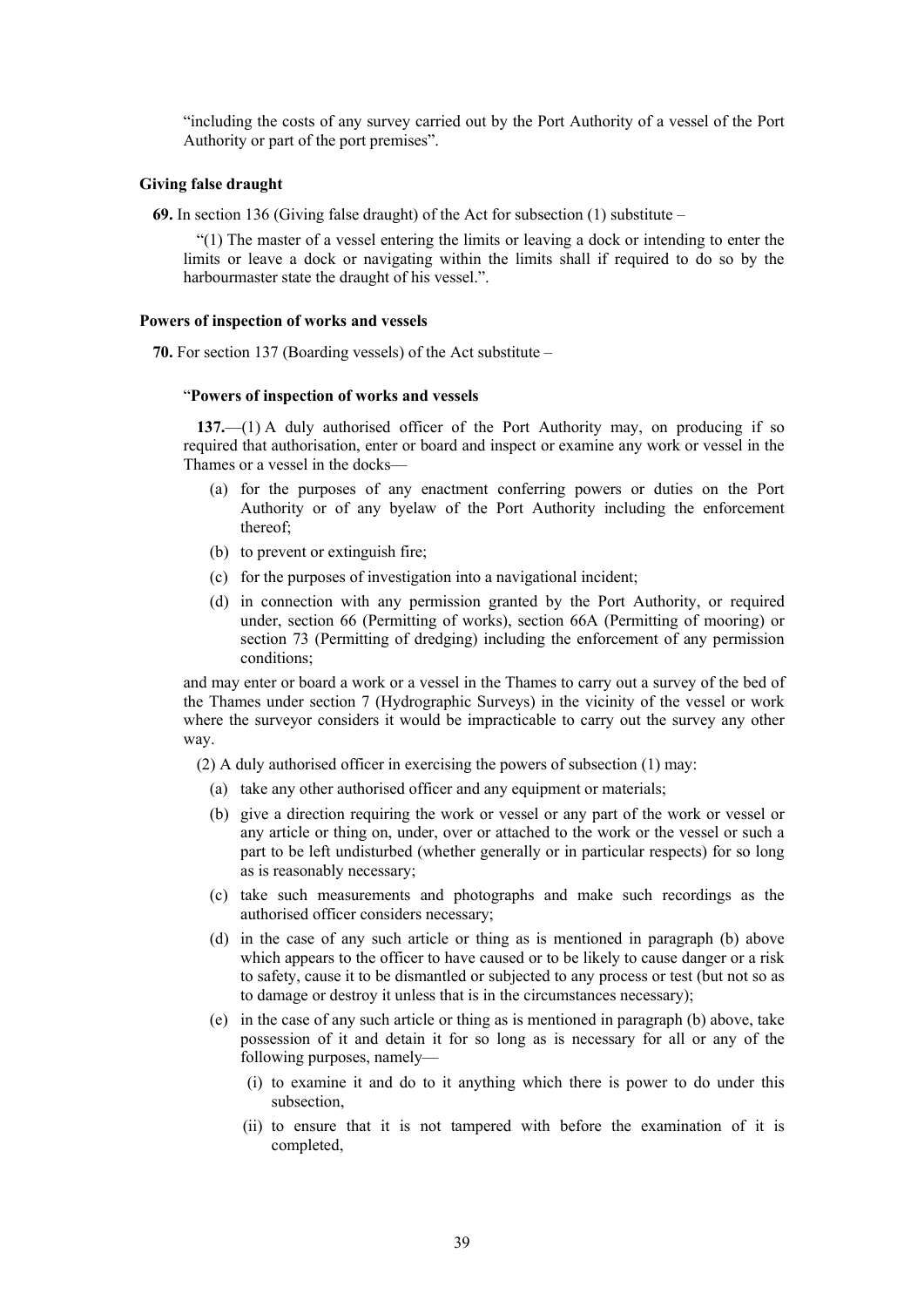- (iii) to ensure that it is available for use as evidence in any proceedings for an offence under this Act or any byelaw made under it;
- (f) may require the production of, and inspect and take copies of or of any entry in
	- (i) any books or documents which by virtue of any provision of this Act are required to be kept; and
	- (ii) any other books or documents which the authorised officer considers it necessary to see.

(3) For the purposes of exercising the power conferred by subsection (1), such authorised officer may require a vessel to stop, or to do anything else that will facilitate the boarding of that vessel or entry on to a work.

(4) Such authorised officer who has boarded a vessel or work may, for the purposes of disembarking from the vessel or work, require that or any other vessel to stop, or to do anything else that will enable the officer and any person accompanying the officer, to disembark from the vessel or work.

(5) Such authorised officer may require any person on board a vessel or in or on the works to afford such facilities and assistance with respect to matters under that person's control as the authorised officer considers would facilitate the exercise of any power conferred by this section.

(6) Nothing in this section confers any powers to search a person.

(7) Where a duly authorised officer of the Port Authority believes that a person has committed an offence the officer may require the person to provide their name and address.

(8) If a person–

- (a) refuses or fails to give the required information or produce documents; or
- (b) gives false or inaccurate or misleading information,

in response to any request under this section that person is guilty of an offence and liable to a fine not exceeding level 3 on the standard scale.

(9) The Port Authority may authorise the powers of an officer of the Port Authority under this section to be exercised by a constable.

(10) An authorisation under subsection (3) must be given in writing and may apply generally or to particular constables or particular circumstances specified in the authorisation.".

#### **Identity of master and owner or occupier**

**71.** For section 138 (Identity of master) of the Act substitute—

# "**Identity of master and owner or occupier**

**138.**—(1) The master of a vessel in the Thames must at the request of a duly authorised officer of the Port Authority give the master's name and address and such information as the master has about the name of the owner or occupier of the vessel and the owner's or occupier's address.

(2) If a master—

- (a) fails to give the required information; or
- (b) gives false or inaccurate information,

in response to a request under subsection (1) the master shall be guilty of an offence and liable to a fine not exceeding level 3 on the standard scale.

(3) The master or owner or occupier of a vessel shall, on written application by the Port Authority, give to the Port Authority in writing all information in the master's or owner's or occupier's power as to the person who at any particular time was the master or owner or occupier of the vessel and the master or any owner or occupier refusing to give such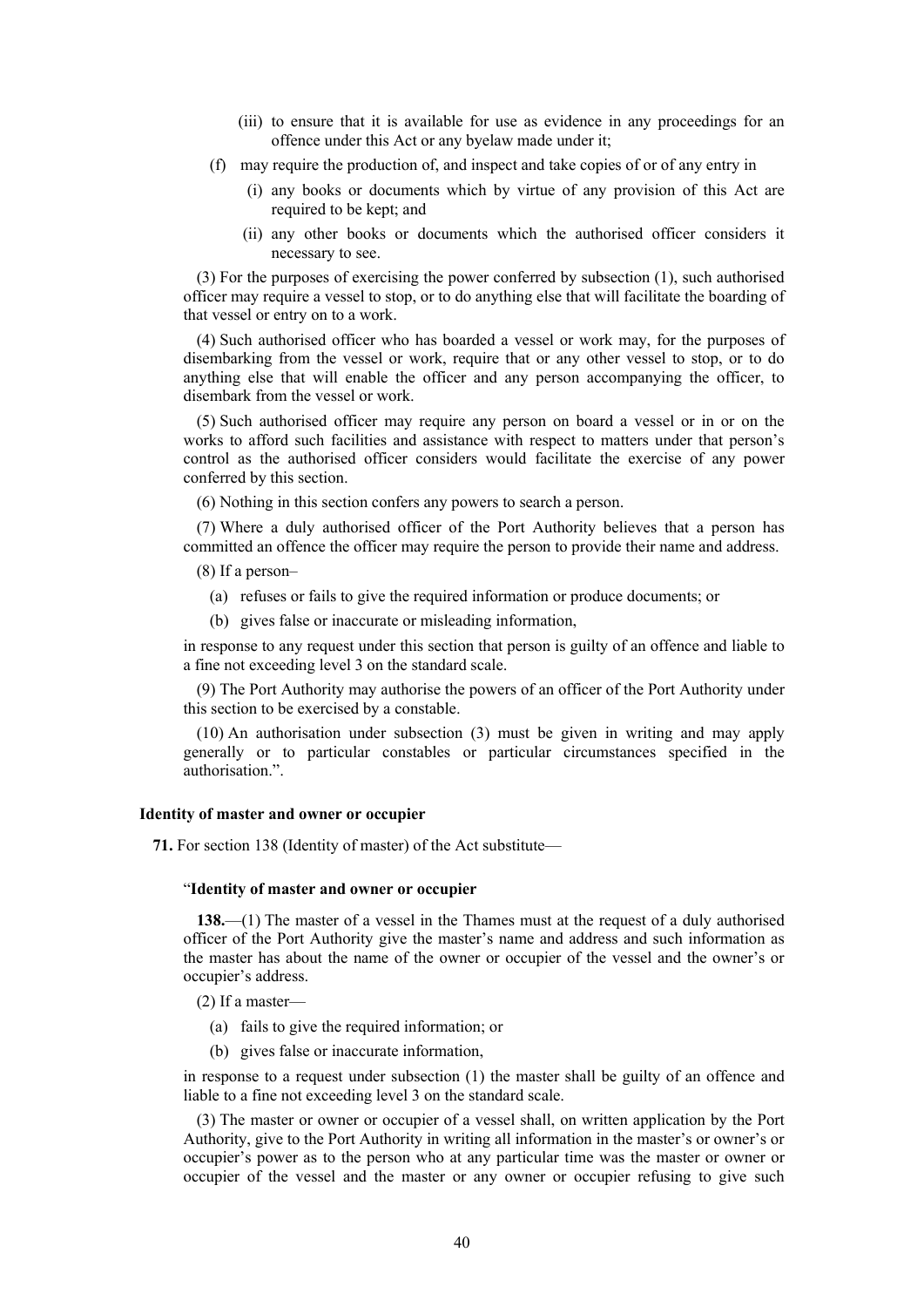information, giving false or misleading information or by the master's or owner's or occupier's own negligence or default being unable to give the name and address of such person, shall be guilty of an offence and liable to a fine not exceeding level 3 on the standard scale.

(4) In any proceedings relating to the vessel or its master the written information given pursuant to subsection (3) shall be admissible as evidence for the purpose of determining the identity of the master or owner or occupier of the vessel at a particular time.".

# **Power to require information in relation to the investigation of a navigational incident & Autonomous vessels**

**72.** After section 138 (Identity of master) of the Act insert—

# "**Power to require information in relation to the investigation of a navigational incident**

**138A.**—(1) A duly authorised officer of the Port Authority may, in the course of investigating any navigational incident on the Thames, require any person to give any information which is in the reasonable opinion of the Port Authority, relevant to the investigation.

- (2) If a person—
	- (a) refuses or fails to give the required information; or
	- (b) gives false or inaccurate or misleading information,

in response to any request under this section, that person is guilty of an offence and liable to a fine not exceeding level 3 on the standard scale.

# **Autonomous vessels**

**138B.**—(1) The owner of an autonomous vessel must not permit it to enter the Thames unless the owner has first provided notice in accordance with subsection (2).

(2) A notice given under subsection (1) must be made in writing to the harbourmaster and include full details, including contact details, of a person who is:

- (a) in control of the vessel; or
- (b) able to take control of the vessel.

(3) The owner of a vessel which enters the Thames without them first providing the required notice is guilty of an offence and liable to a fine not exceeding level 4 on the standard scale.".

#### **Power to survey goods**

**73.** In subsection (1) of section 142 (Power to survey goods) of the Act after "port premises", in both places it occurs, insert "or within the limits".

## **Customs entry by Port Authority**

**74.** Section 145 (Customs entry by Port Authority) of the Act is amended as follows—

- (a) in subsection (1) for "a customs officer", in both places it occurs, substitute "the Revenue and Customs"; and
- (b) in subsection (4) for "of customs or excise and purchase tax" substitute "or taxes under any enactment".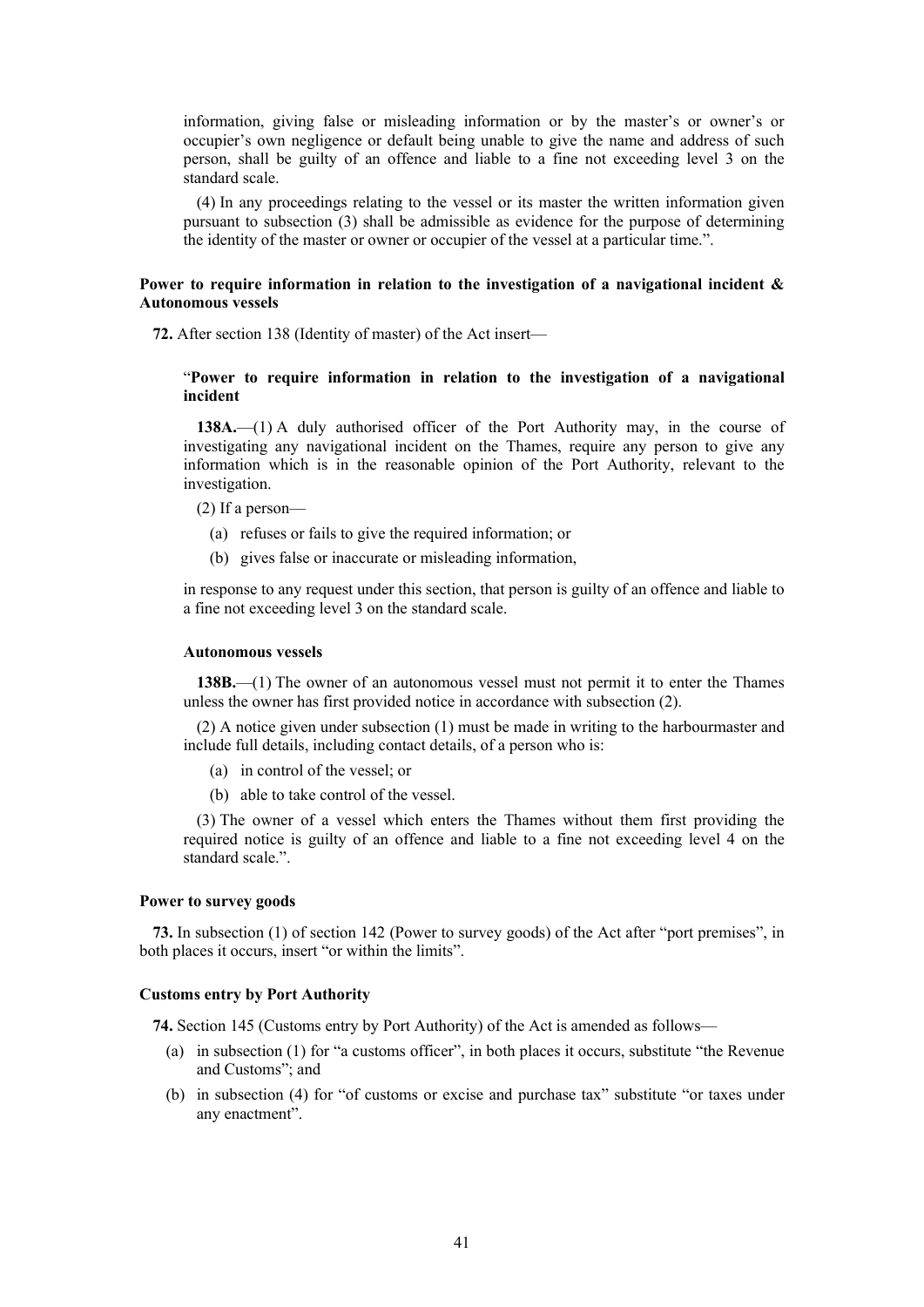# **Passes for goods**

**75.** Subsection (1) of section 147 (Passes for goods) of the Act is amended as follows—

- (a) omit "member of the Port Authority police force, or other"; and
- (b) omit "constable, or other".

# **Thames byelaws**

**76.** Subsection (1) of section 162 (Thames byelaws) of the Act is amended as follows—

- (a) in paragraph (f) omit "or towpaths";
- (b) in paragraph (h) after "in" insert ", under, over"; and
- (c) after paragraph (l) insert—
	- "(m) to secure the conservation of the natural beauty of the countryside and of flora, fauna and geological, physiographical or archaeological features of special interest; and
	- (n) to regulate bunkering services and vessels undertaking bunkering.".

# **Fines for breach of byelaws**

**77.** Section 167 (Fines for breach of byelaws) of the Act is amended as follows—

- (a) for "level 3" substitute "level 4"; and
- (b) for "twenty pounds" substitute "£50".

# **Confirmation of byelaws**

**78.**—(1) Section 168 (Confirmation of byelaws) of the Act is amended as follows.

- $(2)$  In subsection  $(3)$ 
	- (a) in paragraph  $(a)$ 
		- (i) omit the words from "as follows" to the end of the paragraph; and
		- (ii) after "published" insert "in the London Gazette and one or more newspapers circulating in the area to which the byelaws are to apply";
	- (b) in paragraph (b)—
		- (i) omit "first";
		- (ii) in subparagraph (i) after "City", in the second place it occurs, insert "and if those byelaws affect Greater London to the Greater London Authority";
		- (iii) in subparagraph (ii) after "to", in the first place it occurs, insert "the Environment Agency and to"; and
		- (iv) in subparagraph (ii) omit "river authority and";
	- (c) in paragraph (c) for "head" substitute "principal"; and
	- (d) in paragraph (d) after "charge" insert "if demanded".

# **Proof of byelaws**

**79.** Section 169 (Proof of byelaws) of the Act is amended as follows—

- (a) omit "and the signature of their secretary"; and
- (b) omit "or signature".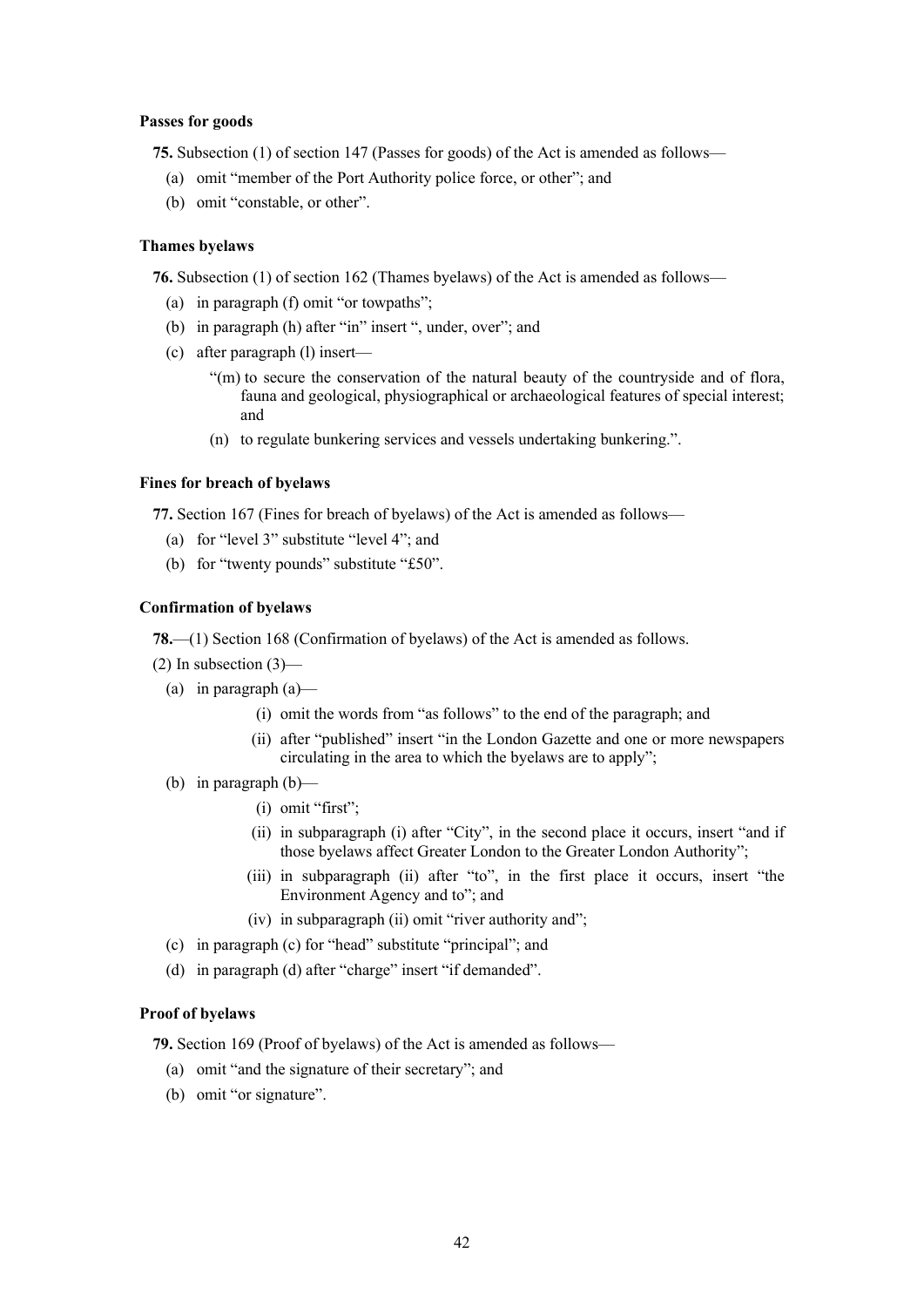#### **Application of Town and Country Planning Acts to Port Authority's land**

**80.** For section 175 (Application of Town and Country Planning Acts to Port Authority's land) of the Act substitute—

"The bed of the Thames owned by the Port Authority is to be treated as operational land for the purpose of section 263 of the Town and Country Planning Act 1990.".

# **Rights of way over permitted works and land of Port Authority & Adverse possession claims in relation to Thames**

**81.** After section 175 (Application of Town and Country Planning Acts to Port Authority's land) of the Act insert—

#### "**Rights of way over permitted works and land of Port Authority**

**175A.** As from [the date of the commencement of the Order] no right of way may be acquired by prescription or user over any permitted work in, under or over the Thames or any road, way, slipway, steps, place on land or landing place within the ownership of the Port Authority and giving access to the Thames.

#### **Adverse possession claims in relation to Thames**

**175B.**—(1) Subject to subsection (2), paragraph 11 of Schedule 1 to the Limitation Act 1980 applies to actions brought by the Port Authority to recover foreshore of the Thames in the ownership of the Port Authority as it applies to actions brought by the Crown in relation to land in its ownership.

(2) This section does not apply in respect of any action which has accrued more than 12 years before [the date of the commencement of the Order].".

### **Removal of vehicles at port premises**

**82.** For section 177 (Removal of vehicles at port premises) of the Act substitute—

# "**Removal of vehicles at port premises**

**177.**—(1)(a) If a vehicle is left without the permission of the Port Authority-

- (i) in a parking place provided by the Port Authority for a longer period than twenty-four hours;
- (ii) in any part of the port premises where the parking of vehicles is prohibited by notice erected by the Port Authority;
- (iii) in any part of the port premises, for a period longer than twenty-four hours after a notice giving the date and time and requiring its removal within twenty-four hours is left on the vehicle by the Port Authority; or
- (iv) in any place within the port premises where the Port Authority considers it is unsafe to leave a vehicle or the vehicle is likely to or does obstruct or interfere with the use of or access to the port premises or it poses a security risk;

the Port Authority may, at the risk of the owner, remove the vehicle to a place of safe custody.

- (b) If it appears to the Port Authority that a vehicle has been abandoned in any part of the port premises, the Port Authority may, at the risk of the owner, remove the vehicle to a place of safe custody.
- (c) Any such notice as is referred to in sub-paragraph (ii) of paragraph (a) of this subsection shall be conspicuously posted in or in proximity to the place to which it relates.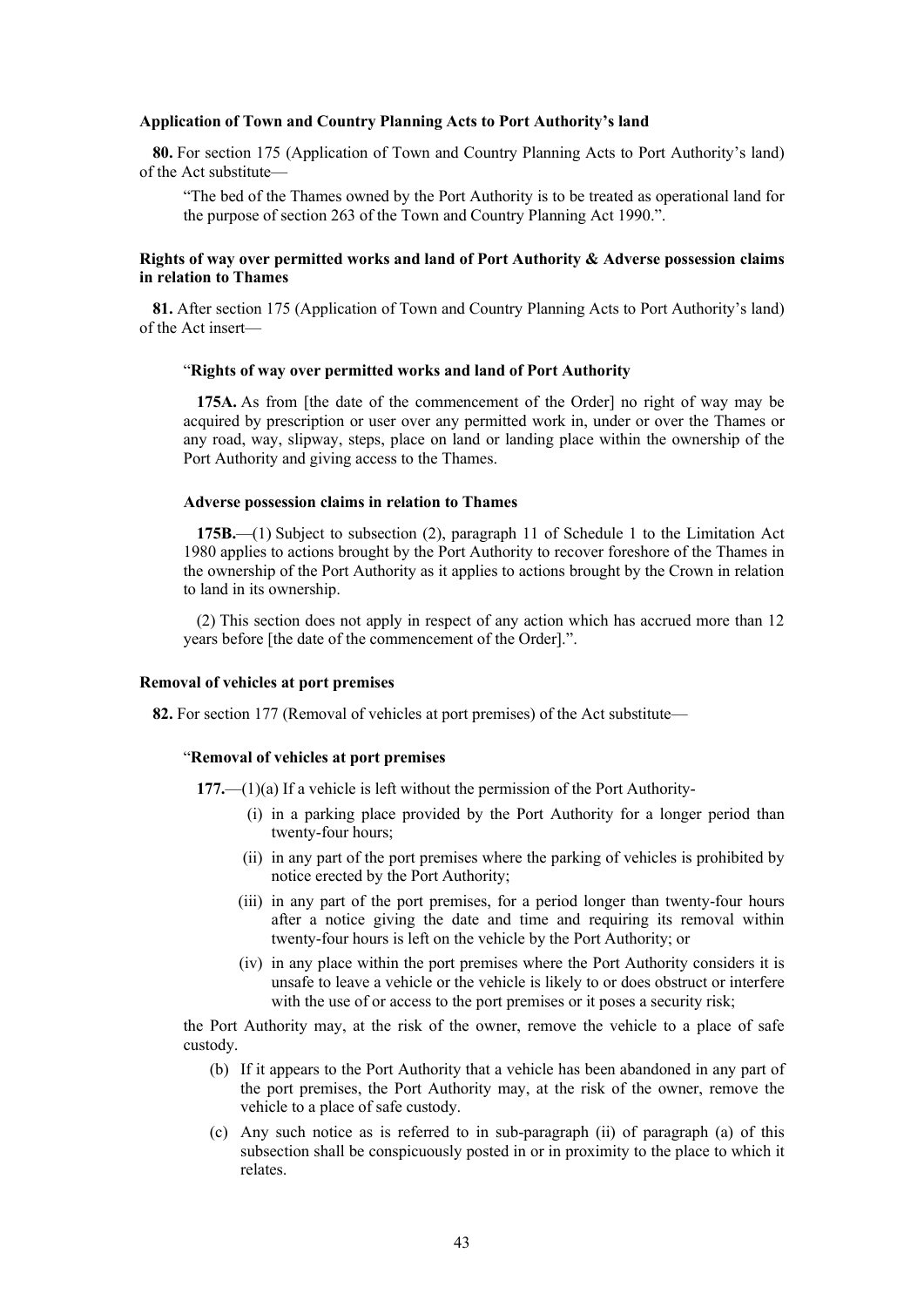(2) Where the Port Authority in exercise of the powers of this section remove a vehicle, or use the services of any other person to remove a vehicle, the expenses of and incidental to the removal and safe custody are recoverable by the Port Authority from the person responsible as a debt in any court of competent jurisdiction.

(3) For the purposes of subsection (2) "the person responsible" means—

- (a) the keeper of the vehicle at the time when it was put in the place from which it was removed under subsection (1), or
- (b) if that person shows that they were not concerned in, and did not know of, its being put there, the person who put the vehicle in that place.

(4) If the Port Authority in exercise of the powers of this section remove a vehicle or cause it to be removed, to a place not readily visible from the place whence it is so removed they must, if and as soon as it is reasonably practicable to do so, report that fact to a constable or a police station and send to the keeper of the vehicle at the last known address, the registered address or at the address where the vehicle is ordinarily kept, notice that:

- (a) the Port Authority have exercised the powers of this section and of the expenses incurred and the place to which the vehicle has been removed; and
- (b) that the Port Authority requires proof of identity as the keeper of the vehicle, payment of the expenses incurred by the Port Authority and removal of the vehicle within two weeks from the date the notice is served or such longer time as the parties agree.

(5) If in their opinion the vehicle is in such a condition that it ought to be destroyed the Port Authority must also inform the keeper of the vehicle that if the vehicle is not collected they propose to destroy the vehicle and the keeper of the vehicle will be responsible for the expense of such destruction.

(6) A notice stating the general effect of subsection  $(1)(a)(i)$  of this section must be displayed in a prominent position at each entrance to any parking place provided by the Port Authority and at each place where a road accessible to vehicles enters any part of the port premises or at a place as close as reasonably practicable to that place or elsewhere at the port premises.

(7) Subject to subsections (10) and (11) below, the Port Authority may in such manner as they think fit (provided that they have given prior notice under subsection (4) to any keeper of the vehicle if they intend to destroy the vehicle) dispose of any vehicle which is in their custody in pursuance of subsection (1) above if the keeper of the vehicle has not complied with the requirements of the notice referred to in subsection (4) proved his identity, paid any expenses incurred by the Port Authority under subsection (2) and collected the vehicle from the Port Authority within two weeks from the service of the notice referred to in subsection (3) above or such extended time as the parties shall agree.

(8) The power to dispose of vehicles conferred on the Port Authority by subsection (7) above includes power to provide plant and apparatus for the purpose of disposing of vehicles.

(9) The expenses of and incidental to the removal recoverable by the Port Authority include the costs of employing any contractor, the removal of the vehicle, storage of the vehicle and its safe custody and the expenses of disposal (including the provision of any plant and apparatus for its disposal) or destruction of the vehicle.

(10) If before a vehicle is disposed of by the Port Authority in pursuance of this section the Port Authority is satisfied that a person who claims the vehicle is the keeper of the vehicle and pays the Port Authority's expenses, the Port Authority shall permit that person to remove the vehicle from their custody.

(11) If before the expiration of the period of one year beginning with the date on which a vehicle is sold by the Port Authority in pursuance of this section any person satisfies the Port Authority that at the time of its sale that person was the keeper of the vehicle, the Port Authority shall pay that person any sum by which the proceeds of sale exceed the expenses recoverable by the Port Authority.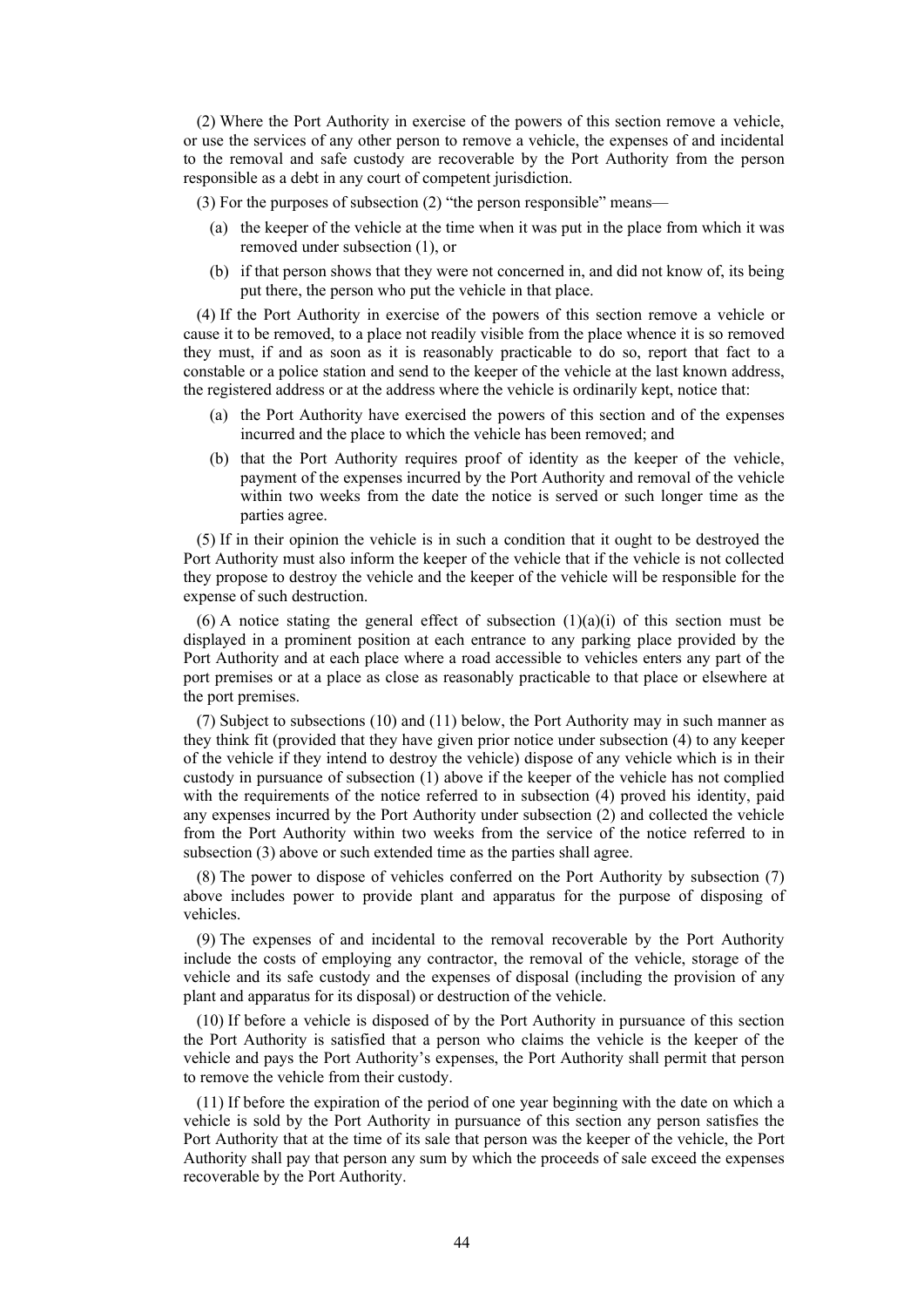(12) In this section, references to the keeper of the vehicle and their registered address are to the person for the time being registered as the keeper of the vehicle and their address recorded in the register in accordance with regulations under the Vehicle Excise and Registration Act 1994.

(13) In this section "vehicle" has the same meaning as in section 99 of the Road Traffic Regulation Act 1984.".

# **Access for government officers**

**83.** Section 181 (Access for government officers) of the Act is amended as follows—

- (a) omit "the Board of Trade and"; and
- (b) for "a customs officer" substitute "the Revenue and Customs".

# **Authentication of Port Authority's documents**

**84.** Section 183 (Authentication of Port Authority's documents) of the Act is amended as follows—

- (a) in subsection  $(1)$ 
	- (i) after "licence" insert ", permission";
	- (ii) after "secretary of", insert "or an officer authorised by"; and
	- (iii) omit "or by one of his deputies"; and
- (b) in subsection (2) omit "or to the management of the business at a dock".

# **Service of documents**

**85.** Section 184 (Service of documents) of the Act is amended as follows—

- (a) in paragraph (b) of subsection (1) after partnership, in the first place it occurs, insert ", including a limited liability partnership";
- (b) in subsection (2)—
	- (i) for "either" substitute "in any one of the following ways"; and
	- (ii) in paragraph (c) after "post;" insert—
	- "or
	- (d) by sending it by electronic means,"; and
- (c) in paragraph (b) of subsection (3)—
	- (i) after "partnership", in the first place it occurs, insert ", including a limited liability partnership"; and
	- (ii) after "partnership", in the second place it occurs, insert "and in the case of a limited liability partnership, be the address of its registered or principal office".

# **Port Authority's publications**

**86.** Section 185 (Port Authority's publications) of the Act is amended as follows—

- (a) for "head", in both places it occurs, substitute "principal"; and
- (b) in paragraph (b)—
	- (i) after "available" insert "in hard copy (or if the document is in electronic form, in a printable format)"; and
	- (ii) after "price" insert—

"if demanded; or

(c) make a copy of the document publically available by electronic means".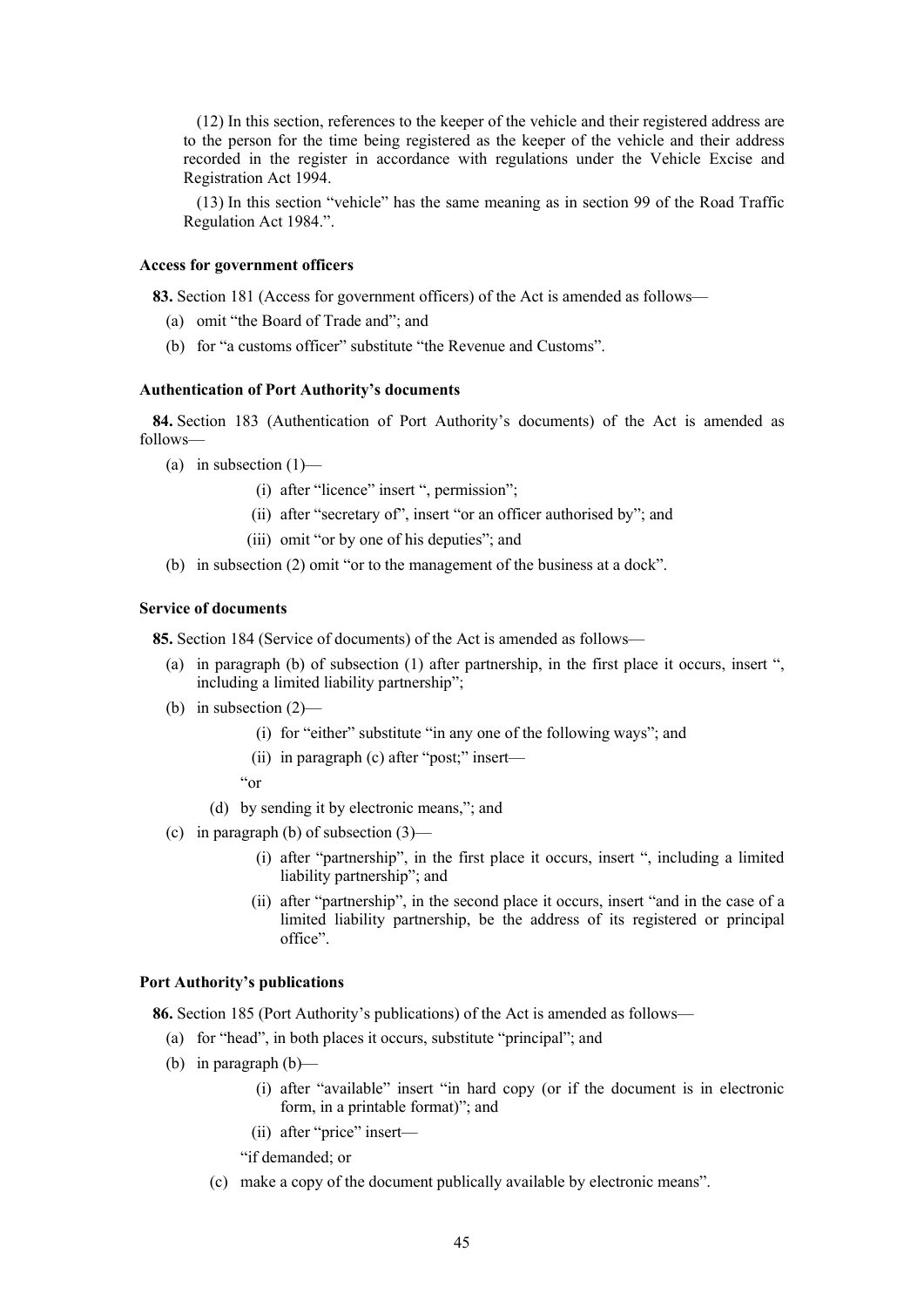# **Crown rights**

**87.** In subsection (2) of section 186 (Crown rights) of the Act for "referred to in section 200 (Reservation of part of the bed and soil) of the Port of London (consolidation) Act, 1920." substitute—

"consisting of land in which there is an interest belonging to:

- (a) a government department or held in trust for Her Majesty for the purposes of a government department,
- (b) Her Majesty in right of the Crown, or
- (c) Her Majesty in right of the Duchy of Lancaster or of the Duchy of Cornwall, and so held since 1856.".

# **Certain powers not exercisable in Medway approach area and areas off Southend-on-Sea and Sheerness**

**88.** Section 187 (Certain powers not exercisable in Medway approach area and areas off Southend-on-Sea and Sheerness) of the Act is amended as follows—

- (a) in paragraph (a) of subsection (1) after "schedule" in the second place it occurs, insert ", provided that the restriction on laying down moorings in paragraph  $(1)(a)$  in the first column does not apply when the Port Authority lays down moorings in their carrying out of functions as a local lighthouse authority".
- (b) in paragraph (b) of subsection (1)—
	- (i) for "Corporation", substitute "Borough Council";
	- (ii) for "the urban district council of Sheerness" substitute "Swale Borough Council";
	- (iii) omit "and in relation to the area described in paragraph (2)(b) in the said second column where it means the Medway Ports Authority"; and
- (c) omit subsection (2).

#### **Saving for the East London railway tunnel**

**89.** Section 189 (Saving for London Transport Board) of the Act is amended as follows—

- (a) the heading is amended by the substitution of "the East London railway tunnel" for "London Transport Board";
- (b) in subsection (1) omit ""the board" means the London Transport Board;";
- (c) in subsection (1) omit "vested in the board"; and
- (d) omit subsection (3).

# **Saving for rights, etc, of Temples**

**90.** In section 192 (Saving for rights, etc, of Temples) of the Act omit "other than Part VI (Prevention of pollution) thereof,".

# **For protection of the Essex County Council**

**91.** Section 193 (For protection of Essex County Council) of the Act is amended as follows—

- (a) omit subsection (2);
- (b) for "Licensing", in each place it occurs, substitute "Permitting"; and
- (c) in subsection (4) for "licensed" substitute "permitted".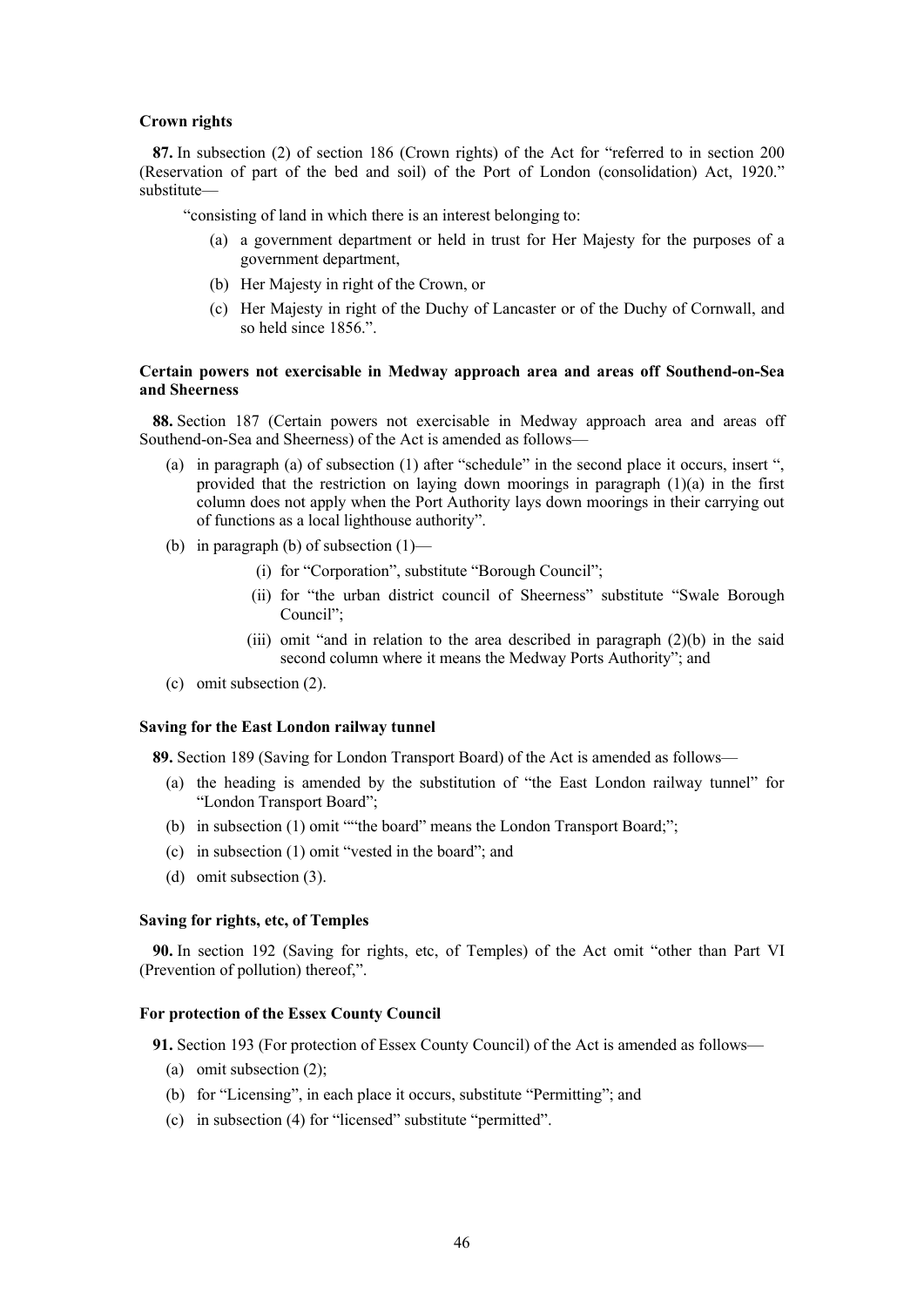#### **For protection of statutory undertakers**

**92.** Section 195 (For protection of statutory undertakers) of the Act is amended as follows—

- (a) in subsection  $(3)$ 
	- (i) for "Licensing", in each place it occurs, substitute "Permitting";
	- (ii) after "undertakers work," insert "but such carrying out, construction, placing, alteration, renewal, maintenance or retention will be"; and
	- (iii) after "navigation" insert "or for conservancy of the Thames or to enable the construction of works in, under or over the Thames";
- (b) in subsection (4) after "undertakers work" insert "the location which has been notified in writing to the Port Authority by the undertaker"; and
- (c) after subsection (4) insert—

"(4A) Where apparatus has been constructed, placed, altered, renewed, maintained or retained under subsection (3)(a), the Port Authority may from time to time, in addition to directions given under subsection  $(3)(a)$ , issue a requirement to relocate apparatus of the undertakers at the expense of the Port Authority.".

#### **For the protection of the Metropolitan Water Board**

**93.** Section 197 (For the protection of the Metropolitan Water Board) of the Act is amended as follows—

- (a) for "Licensing" substitute "Permitting"; and
- (b) after "1946" insert "but any body to which this exception applies must notify the Port Authority of its intention to carry out such works not less than 6 weeks prior to the commencement of them".

#### **Prohibition on pollution, etc, of Thames and docks**

**94.**—(1) Section 200 (Prohibition on pollution, etc, of Thames and docks) of the Act is amended as follows—

 $(2)$  In subsection  $(1)$ —

- (a) in paragraph  $(a)$ 
	- (i) after "fall" insert "or pass";
	- (ii) after "matter" insert "(including matters in suspension) or any poisonous, noxious or waste matter or liquid"; and
- (b) in paragraph (b) for "thing" substitute "article or any solid matter (including matters in suspension) or any poisonous, noxious or waste matter or liquid";
- (c) in subsection  $(2)$ 
	- (i) after "puts" insert "or causes or suffers to fall or pass";
	- (ii) after "hours" insert "or longer";
	- (iii) after "article or" insert "any solid matter (including solids in suspension) or any poisonous, noxious or waste matter or liquid or other"; and
	- (iv) after "blown" insert ", fall or be pushed";
- (d) in subsection  $(3)$ 
	- (i) omit "such" in the first place it occurs; and
	- (ii) after "contravention" insert "of subsection (1)"; and
- (e) in subsection (5) after "section" insert "and may recover as a debt in any court of competent jurisdiction the expenses of removal and of any remediation or mitigation of damage or pollution caused by or resulting from the presence of any such matter in or beside the Thames from the person guilty of an offence under subsection (1) or (2)".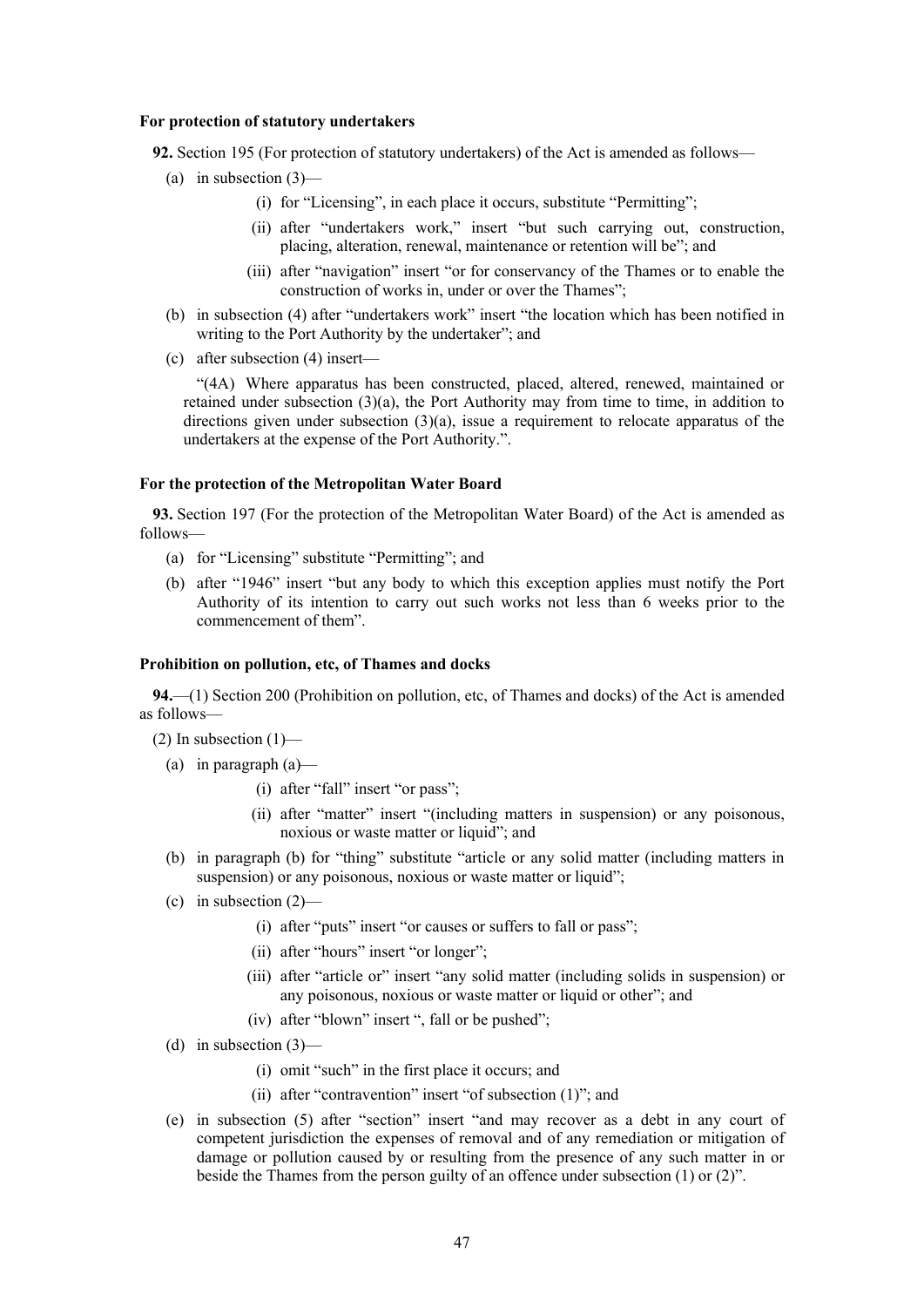#### **Obstructing bridges**

**95.** In section 202 (Obstructing bridges) of the Act for "belonging to the Port Authority" substitute "within the limits".

# **Institution and defence of proceedings**

**96.** In subsection (2) of section 205 (Institution and defence of proceedings) of the Act after "made by", in the second place it occurs, insert "the secretary or".

#### **Jurisdiction of justices**

**97.** In subsection (1) of section 207 (Jurisdiction of justices) of the Act for "100 yards" substitute "91.44 metres".

# **Further amendment of Port of London and Midland Railway Act 1922**

**98.** After section 210 (Amendment of Port of London and Midland Railway Act 1922) of the Act insert—

#### "**Further amendment of Port of London and Midland Railway Act 1922**

**210A.**—(1) The provisions of the Port of London and Midland Railway Act 1922 set out in subsection (2) are amended such that for the words "Board of Trade", the words "Trinity House Deptford Strond" and the word "Crown" wherever they occur the words "Port Authority" are substituted.

(2) The provisions referred to in subsection (1) are:

Section 15 (Works below high water mark to be subject to approval of Board of Trade);

Section 16 (Lights on works during construction);

Section 17 (Permanent lights on works during construction);

Section 18 (Survey of works by Board of Trade);

Section 19 (Abatement of work abandoned or decayed);

Section 20 (Provision against danger to navigation).

(3) The provisions of the Port of London and Midland Railway Act 1922 set out in subsection (4), as amended by subsection (1), are to apply in relation to any person who for the time being owns, operates or occupies the Company's portion of the landing stage.

(4) The provisions referred to in subsection (3) are the following:

Section 9 (Restriction of limits of Work No. 2);

Section 15 (Works below high water mark to be subject to approval of Board of Trade);

Section 16 (Lights on works during construction);

Section 17 (Permanent lights on works during construction);

Section 18 (Survey of works by Board of Trade);

Section 19 (Abatement of work abandoned or decayed);

Section 20 (Provision against danger to navigation).

(5) The London and Midland Railway Act 1922 is not to have effect, if and to the extent that it otherwise would do, so as to remove the requirement to obtain a works permission to retain and use the Company's portion of the land stage in the event that it ceases to be used primarily in connection with the accommodation of ferry services between Tilbury and Gravesend.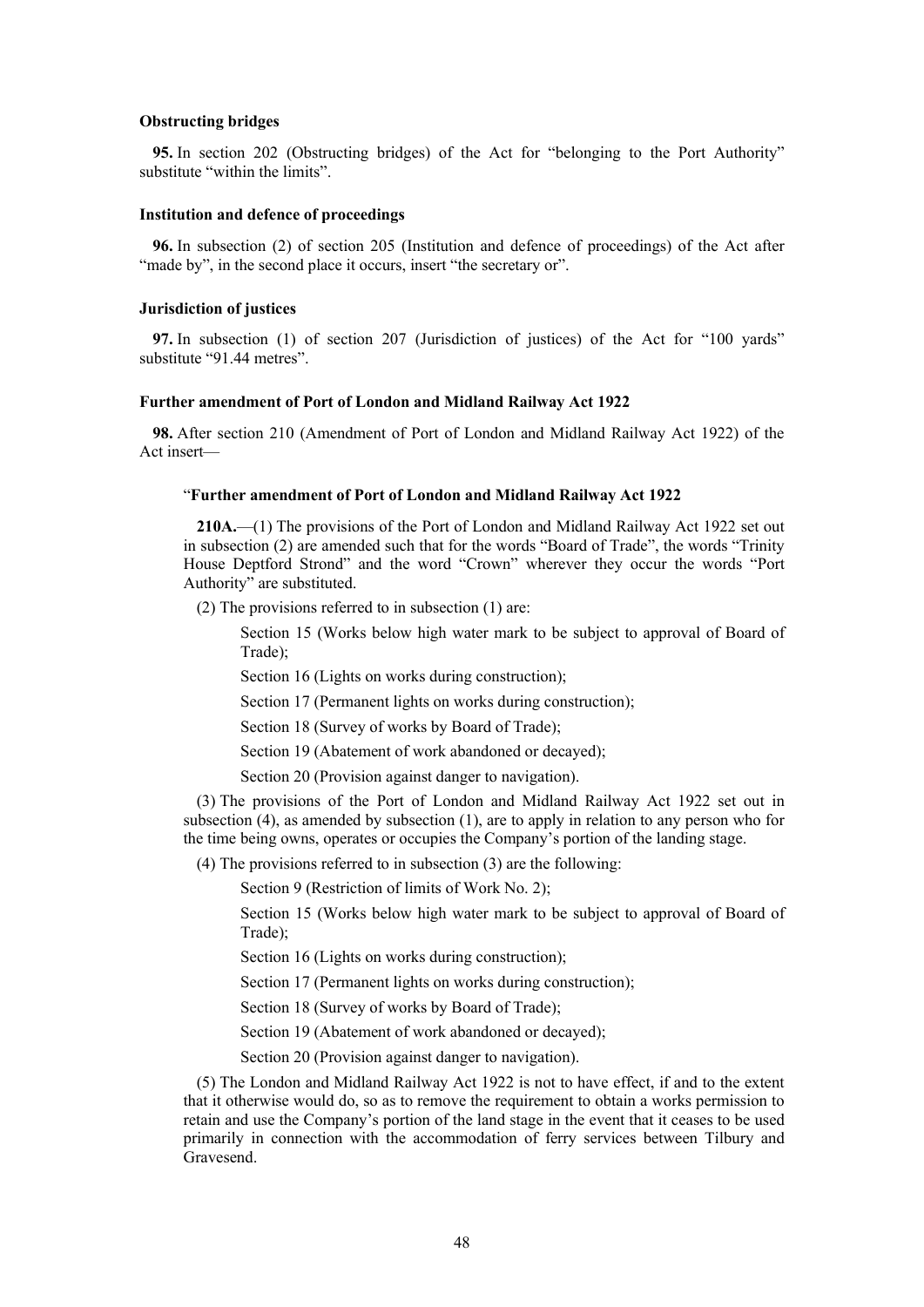(6) In this section, "the Company's portion of the landing stage" has the meaning given to it in section 4(2) of the Port of London and Midland Railway Act 1922.".

#### **Inquiries by the Minister**

**99.** Section 215 (Inquiries by the Minister and the Board of Trade) of the Act is amended as follows—

- (a) the heading is amended by the deletion of "and the Board of Trade"; and
- (b) omit "and the Board of Trade".

# **Description of port limits**

**100.**—(1) Schedule 1 (Description of port limits) of the Act is amended as follows.

(2) In paragraph  $(1)$ —

(a) for the definition of "the landward limit" substitute—

""the landward limit" means a line drawn across the Thames from a stone pillar erected at latitude 51.43427 north, longitude 0.32742 west on the Surry bank to the nearest point of high water level on the Middlesex bank;"; and

(b) for the definition of "the seaward limit" substitute—

""the seaward limit" means a line drawn from the point of high water level on the line from latitude 51.61741 north, longitude 0.95411 east (Foulness Point in the county of Essex) to latitude 51.76868 north, longitude 1.34057 east (Gunfleet Old Lighthouse) and from there to latitude 51.44386 north, longitude 1.42325 east (most south-easterly point) and from there to latitude 51.41450 north, longitude 0.90456 east (Historical Warden Point in the county of Kent) and from there at 166° from true north to the high water level on the Kent bank of the Thames.".

- (3) in paragraph 2—
	- (a) omit "mean";
	- (b) after "docks", in the first place it occurs, insert "(whether or not belonging to or administered by the Port Authority)";
	- (c) after "places," insert "the tidal River Brent excluding that part which is part of the Grand Union Canal, the remaining part of Chelsea Creek which originally formed part of the Kensington Canal";
	- (d) omit "Hermitage Basin; Western Dock Canal system; Shadwell Basin, including Brussels Wharf Surrey Water, Thames Link, Albion Canal, Albion Dry Dock and Canada Water";
	- (e) omit "and associated jetties; Blackwall pier; two jetties on either side of entrance lock leading to King George V Dock; two jetties on either side of site of former entrance to Albert Basin; jetty on north side of Gallion's Yacht Lock entrance; Cory's jetty"; and
	- (f) in subparagraph (e) for "1000 yards" substitute "914.4 metres".

# **Provisions relating to members of the Port Authority**

**101.** Part 1 of Schedule 2 (Provisions relating to members of the Port Authority) of the Act is amended as follows—

(a) for paragraph 2 substitute—

"**2.**—(1) The Secretary of State shall not later than the 1st December in 1976 and thereafter as required appoint a person not being an officer of the Port Authority to be chairman of the Port Authority and, subject to paragraph 12, the appointment is to be for three years.";

(b) in subparagraph (2) of paragraph 3—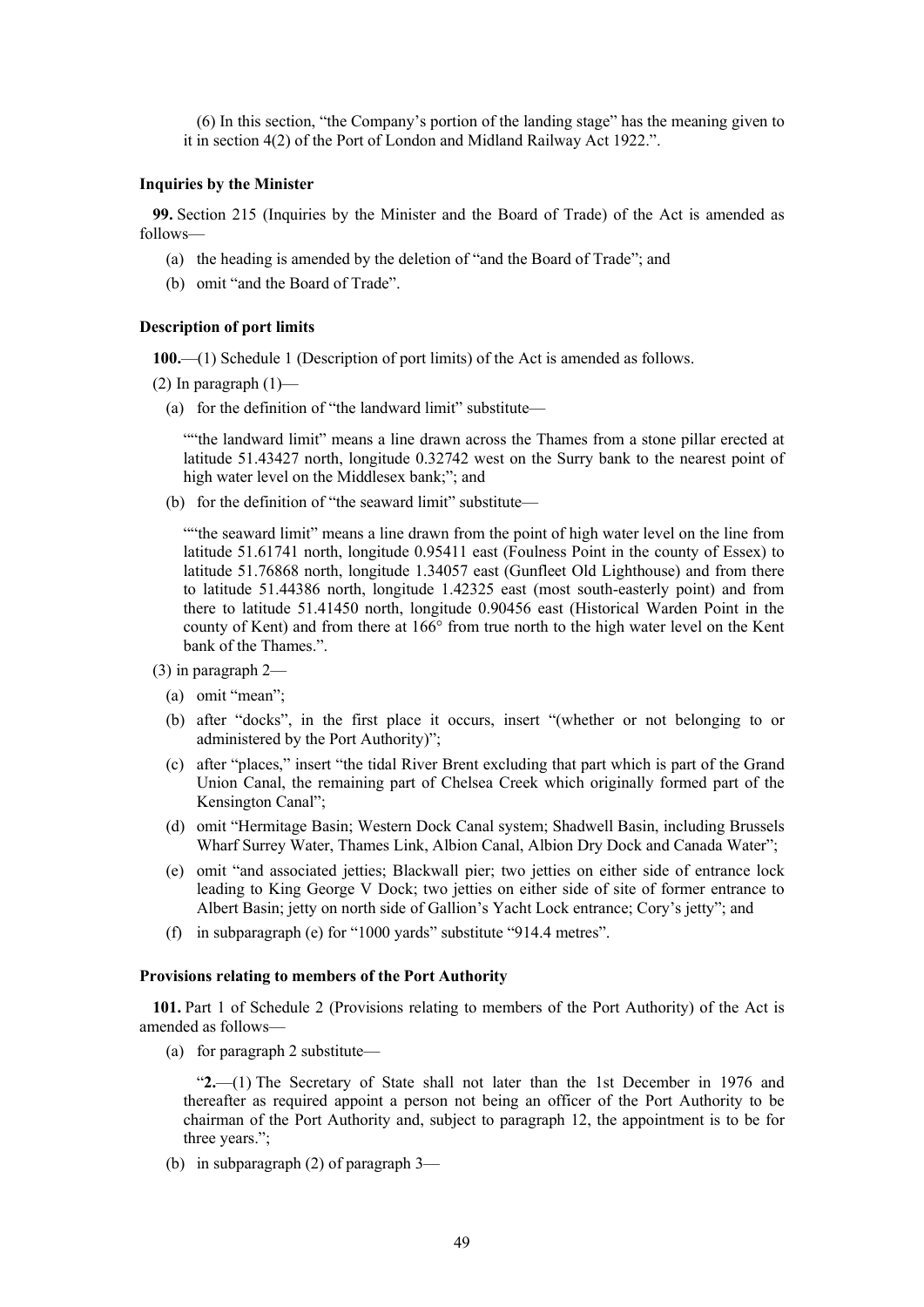- (i) for "Member" substitute "Members"; and
- (ii) for "his" substitute "their";
- (c) in paragraph 4—
	- (i) after "have", in the first place it occurs, insert "special knowledge or";
	- (ii) omit "of, and to have shown capacity in"; and
	- (iii) after "experience" insert "or ability appropriate to the statutory functions of the Port Authority, which may include, but is not limited to knowledge or experience of or an ability in";
- (d) in paragraph 6 after "Port Authority", in the fourth place it occurs, insert "or ceases to hold the executive positions held by that member at the time of appointment";
- (e) in paragraph 8—
	- (i) for "A", in the first place it occurs, substitute "The chairman or a"; and
	- (ii) after subparagraph (2) insert—

"(3) If the Secretary of State appoints as chairman a member of the Port Authority appointed by the Port Authority the appointment of that person as a member by the Port Authority shall cease immediately before the appointment of the member as chairman commences.";

- (f) in paragraph  $11-$ 
	- (i) after "that" insert "the chairman or";
	- (ii) after subparagraph (c) insert—
		- "(ca) has been convicted of a criminal offence and that conviction is not spent; or
		- (cb) has failed to declare a conflict of interest or otherwise acted improperly; or";
	- (iii) in subparagraph (d) after "unable" insert ", unwilling";
	- (iv) in the text beneath subparagraph (d) after "may" insert "suspend for such period as the Secretary of State or as the case may be the Port Authority may specify, or terminate the appointment, and, on termination,"; and
	- (v) in the text beneath subparagraph (d) after "office", in the first place it occurs, insert "as chairman or"; and
- (g) in paragraph 12 for "during the remainder of the term for which the person whom he replaces was appointed" substitute "for such a period as may be specified in the appointment".

# **Proceedings**

**102.** Part 2 of Schedule 2 (Proceedings) of the Act is amended as follows—

- (a) in paragraph 2 after "member" insert "or because any such member was disqualified from acting on grounds of interest or had ceased to hold office";
- (b) after paragraph 3 insert—

"**3A.** Meetings of the Port Authority and of committees and sub-committees may be held and conducted in such a way that members of the Port Authority who are not present together at the same place may by telephonic or electronic means attend and speak and vote and any member attending a meeting by telephonic or electronic means is to be counted in the quorum for that meeting.";

(c) after paragraph 4 insert—

"**4A.** A committee to which functions have been delegated under paragraph 4 may further delegate any of those functions (other than functions set out in sub-paragraphs (a) to (f) of paragraph 9B of Schedule 2 to the Harbours Act 1964) to a sub-committee or an officer of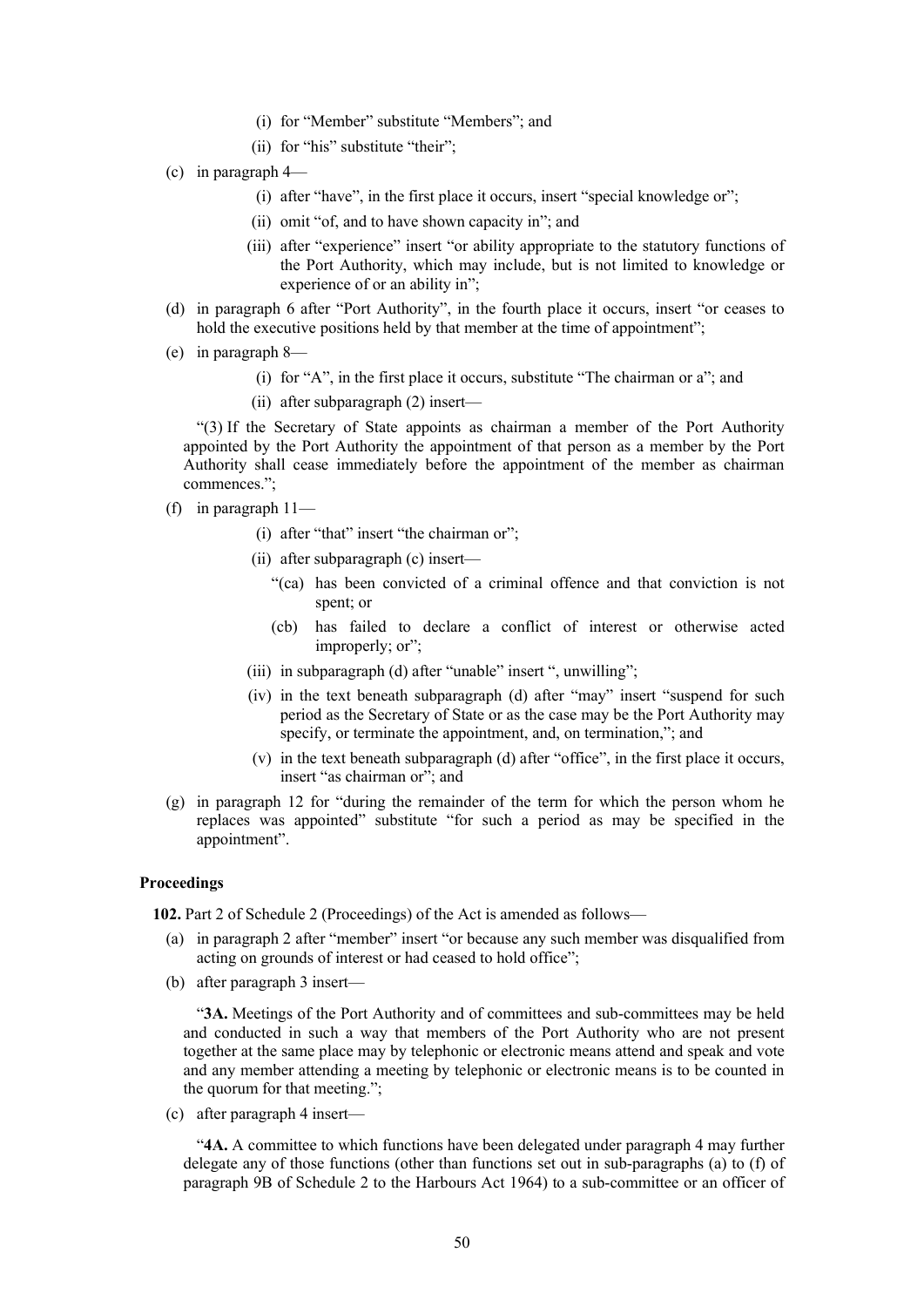the Port Authority except to the extent that the Port Authority limits or prohibits its further delegation.";

(d) after paragraph 5 insert—

"**5A.**—(1) The validity of proceedings of any committee or sub-committee of the Port Authority is not affected by any vacancy among the members.

(2) Acts done by the members of a committee or sub-committee of the Port Authority or any person acting as a member are valid notwithstanding that it is afterwards discovered—

- (a) that there was some defect in the appointment of any such member or person acting as member of such committee or sub-committee; or
- (b) that any such member, person acting as a member or committee or sub-committee member was disqualified from acting on grounds of interest or had ceased to hold office.";
- (e) in paragraph 6 after "committee", in both places it occurs, insert "or sub-committee"; and
- (f) after paragraph 6 insert—

"**6A.** Subject to the provisions of this Schedule, the procedure of the Port Authority shall be regulated in such manner as the Port Authority may from time to time determine.".

# **Appeals to the Minister**

**103.** For Schedule 4 (Licensing Appeals to the Board of Trade) of the Act substitute—

# "SCHEDULE 4

Sections 69-129

#### Appeals To The Minister

**1.** This Schedule applies to any appeal which is made under sections 11, 69 and 126.

#### *Services of Notices, etc.*

**2.**—(1) Notices or representations required to be submitted or copied under any of the provisions of this Schedule may be sent—

- (a) by electronic means; or
- (b) subject to subparagraphs (2) to (5), by post.

(2) Where a notice or representation required to be submitted or copied for the purposes of this Schedule is submitted or copied by post, the requirement will be taken to be fulfilled where the recipient of the notice or representation to be transmitted has given consent in writing to the use of post.

(3) Where the recipient of a notice or representation submitted or copied by electronic means notifies the sender within 7 days of receipt that an electronic copy is required of all or any part of that notice or representation, the sender must provide such a copy as soon as is reasonably practicable.

(4) A person may revoke their consent to the use of post in accordance with subparagraph (5).

(5) Where a person is no longer willing to accept the use of post for the purposes of this Schedule—

(a) that person must give notice in writing revoking any consent given by that person for that purpose; and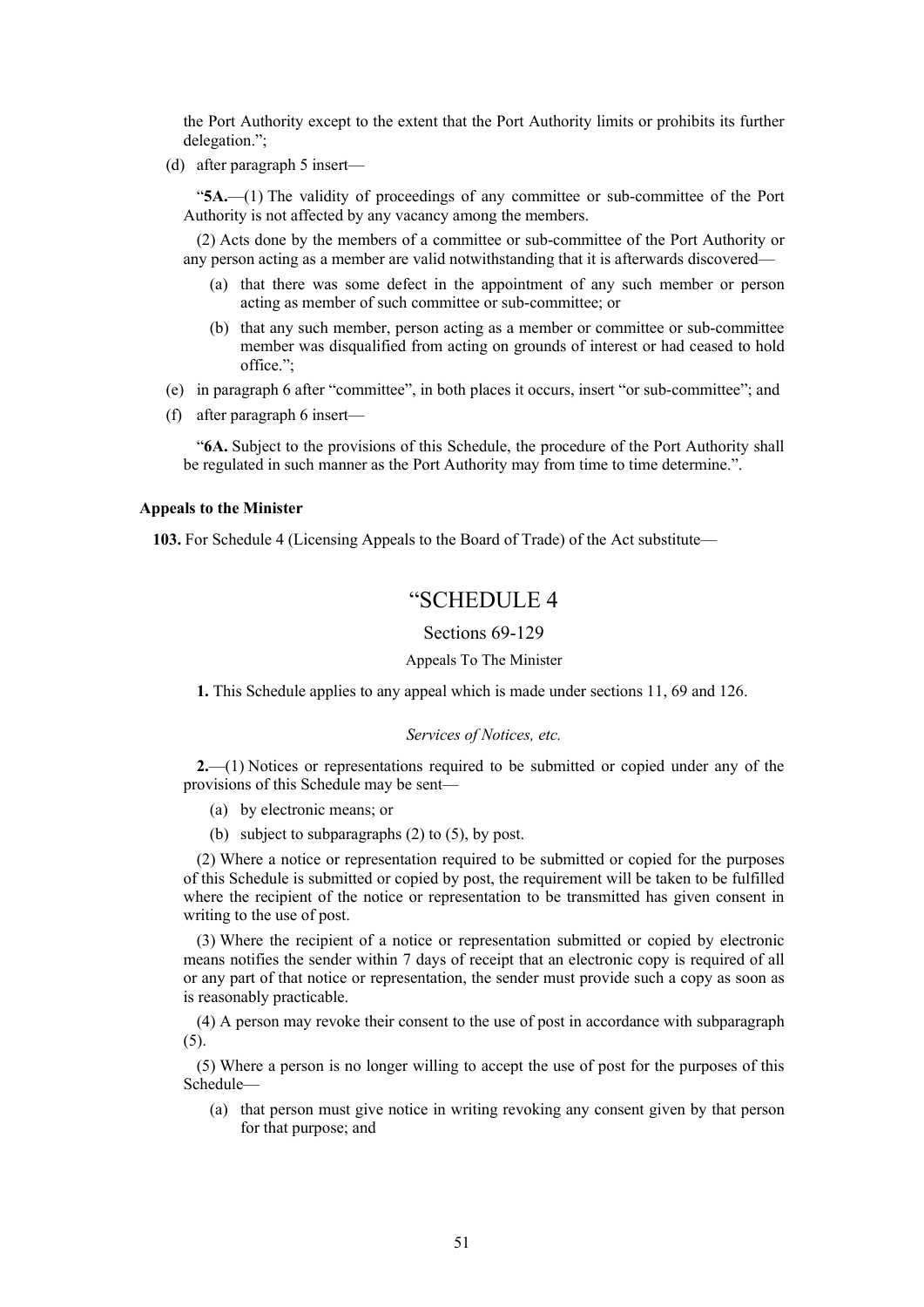(b) such revocation will take effect on the date specified by the person in the notice but that date must not be less than 7 days after the date on which the notice is given.

# *Notice of appeal*

### **3.** Notice of appeal must:

- (a) be made in writing to the Minister and the Port Authority; and
- (b) include:
	- (i) the appellant's name and address and telephone number and email address;
	- (ii) full details of the application to which the appeal relates and all supporting information, including plans, documents and correspondence between the appellant and the Port Authority; and
	- (iii) further information that the appellant considers in the circumstances to be relevant to the appeal.

# *Notice of receipt of appeal*

**4.** The Minister must, as soon as reasonably practicable after receipt of the notice of appeal, notify the appellant and the Port Authority in writing of—

- (a) the date from which the process for deciding the appeal is to be taken to start;
- (b) the reference number allocated to the appeal;
- (c) the details of the application to which the appeal relates; and
- (d) the address to which written communications to the Minister about the appeal are to be sent,

and at the same time request from the Port Authority any further relevant information it holds relating to the subject of the appeal.

**5.**—(1) The Port Authority must, within a period of 28 days beginning with the starting date notified in subparagraph 4(a), submit to the Minister any further information requested in accordance with paragraph 4.

(2) The Port Authority must at the same time send a copy of that further information to the appellant.

(3) If the Port Authority wishes to submit a statement in addition to the further information mentioned in subparagraph (1), it must—

- (a) within a period of 28 days beginning with the starting date, serve notice on the Minister and on the appellant of its intention to submit such a statement; and
- (b) within a period of 35 days beginning with the starting date, submit the statement to the Minister, at the same time sending a copy of it to the appellant.

(4) The further information referred to in subparagraph (1) and the statement referred to in subparagraph (3) must state the date on which it is submitted to the Minister.

*Representations by the appellant and by the Port Authority*

**6.**—(1) The appellant may submit to the Minister representations in response to—

- (a) the Port Authority's further information copied to it pursuant to paragraph 5(2); and
- (b) the Port Authority's statement (if any) copied to it pursuant to paragraph 5(3)(b).

(2) Representations pursuant to subparagraph  $(1)(a)$  must be sent within a period of 28 days beginning with the date of submission by the Port Authority of the copy of the Port Authority's further information, and those pursuant to subparagraph (1)(b) within a period of 28 days beginning with the date of submission by the Port Authority of the copy of the Port Authority's statement.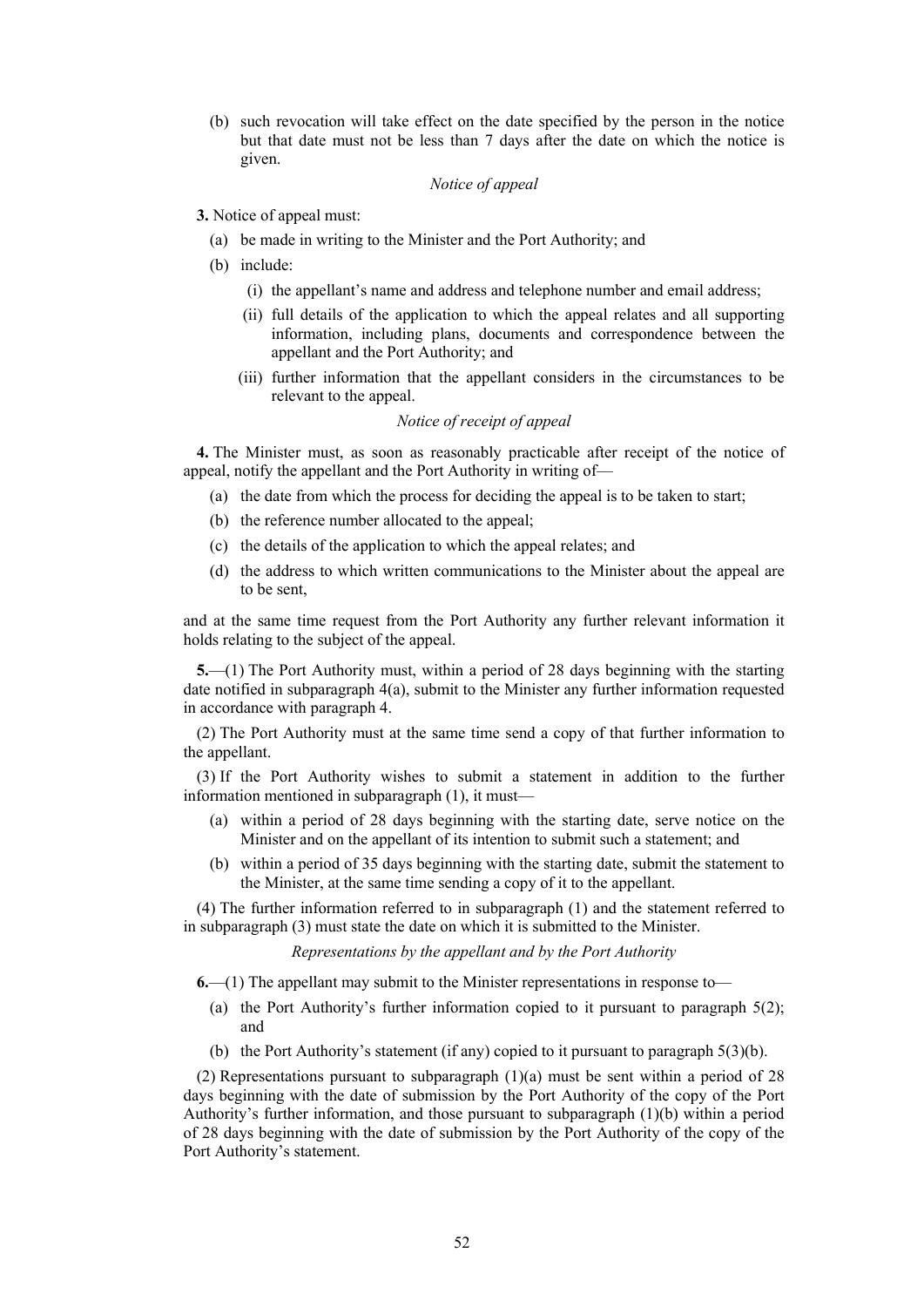(3) Any representations submitted pursuant to subparagraph (1) must be dated and submitted to the Minister on the date they bear, and the appellant must at the same time send a copy of them to the Port Authority.

#### *Closing representations in respect of new matters*

**7.** Where the appellant submits representations pursuant to paragraph 6(1), and those representations raise a new matter, the Port Authority may, within a period of 28 days beginning with the date of the appellant's submission of a copy of those representations pursuant to paragraph 6(3), submit to the Minister representations in respect of that new matter, copying them at the same time to the appellant.

# *Allowing further time*

**8.** The Minister may in a particular case give directions setting later time limits than those set out in paragraphs 2 to 7 of this Schedule.

#### *Determination*

**9.**—(1) In this paragraph—

"representations" include any statement submitted or to be submitted by the appellant or the Port Authority pursuant to this Schedule.

(2) For each appeal the Minister must proceed to a decision within 3 months of the expiry of whichever is the latest date of the relevant events in subparagraph (3), taking into account only those representations and supporting documents as were submitted before the expiry of the relevant period.

(3) The events referred to in subparagraph (2) are:

- (a) if no further information is requested and the Port Authority does not provide a statement under paragraph 5(3), 35 days from the starting date notified in subparagraph 4(a);
- (b) if the Port Authority submits further information requested under paragraph 4, 28 days from the date the Port Authority sent the further information to the appellant;
- (c) if the Port Authority submits a statement under paragraph 5(3), 28 days from the date the Port Authority sent the appellant a copy of that statement;
- (d) if the appellant submits representations pursuant to paragraph  $6(1)(a)$ , 28 days from the date the appellant sent the Port Authority a copy of those representations;
- (e) if the appellant submits representations pursuant to paragraph  $6(1)(b)$ , 28 days from the date the appellant sent the Port Authority a copy of those representations; and
- (f) if the Port Authority submits representations under paragraph 7, from the date the Port Authority sent the appellant a copy of those representations.

(4) The Minister may set a date for the deadline under subparagraph (2) that is later than the date set in paragraph (2) provided that the Minister notifies the new deadline to the Port Authority and the appellant within 7 days of the new date being set.".

# **Powers not exercisable in the Medway Approach Area and off Southend-on-Sea and Sheerness**

**104.** Schedule 8 (Powers not exercisable in the Medway Approach Area and off Southend-on-Sea and Sheerness) to the Act is amended as follows—

- (a) in paragraph  $(1)(c)$  of column 2, for "The" substitute "So much of the district of Swale that was formerly within the";
- (b) omit paragraph (2) of column 1; and
- (c) omit paragraph (2) of column 2.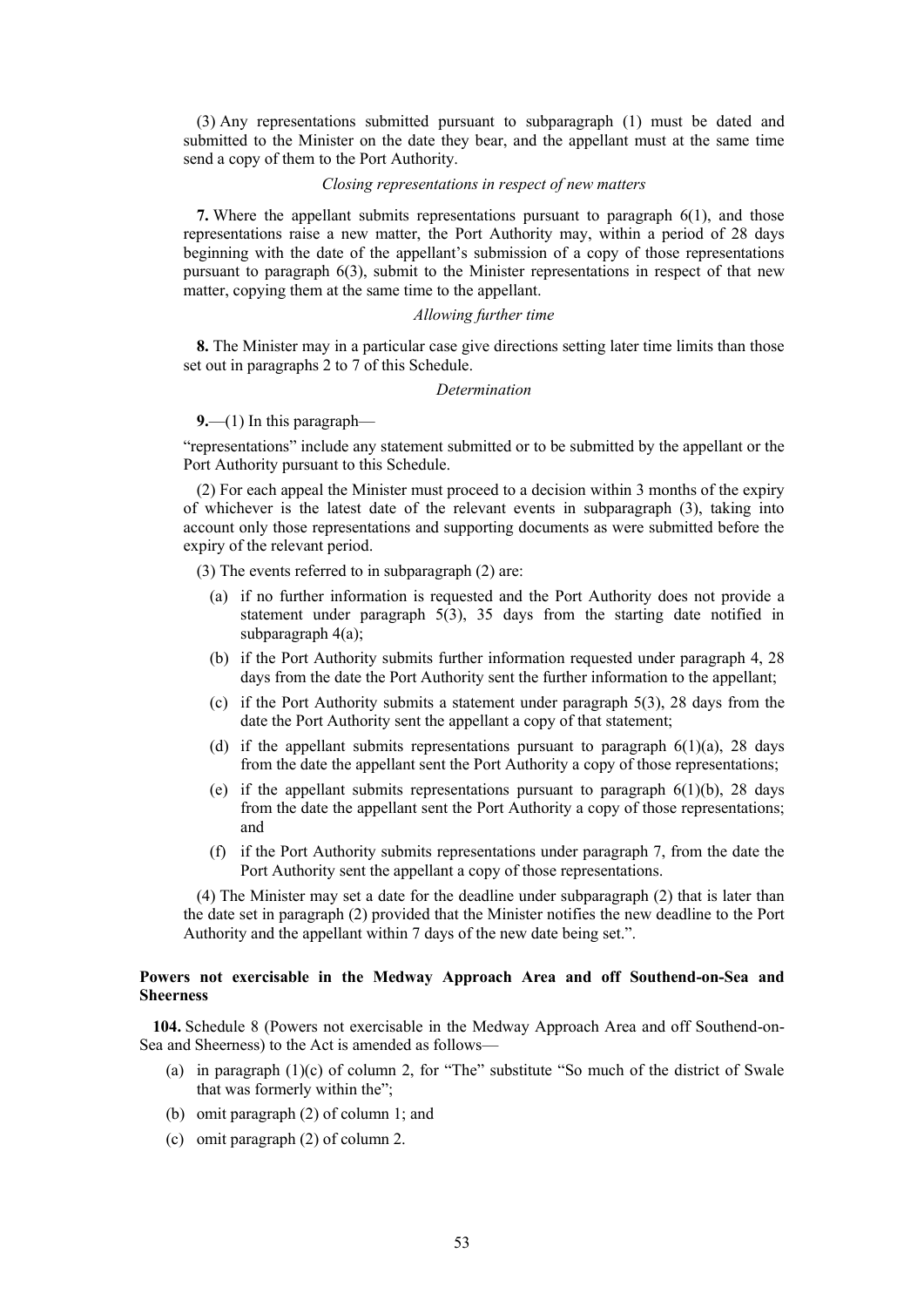#### **Transitional provisions**

**105.** Schedule 11 (Transitional provisions) of the Act is amended as follows—

- (a) in paragraph (i), omit "or the Board of Trade"; and
- (b) in paragraph (k), for "section 67 (Consideration for licence)" substitute "section 11(3) (Powers relating to land)".

# **References to licence**

**106.** For "licence" and "licences", in each place it occurs in the following provisions of the Act—

Section 66 (Licensing of works) Section 69 (Appeal to the Board of Trade) Section 70 (Works not to be constructed, etc, without works licence) Section 71 (Works to be within nearest parish) Section 73 (Licensing of dredging, etc) Section 74 (Crown property) Section 90 (Entry on land to survey, etc.) Section 122 (Removal of projections) Section 186 (Crown rights) Section 195 (For protection of statutory undertakers) Section 197 (For protection of the Metropolitan Water Board)

substitute "permission" and "permissions" respectively.

## **Repeals**

<span id="page-53-0"></span>**107.** The provisions of the Act specified in column 1 of Schedule 1 are repealed to the extent specified in column 2.

# PART 3

# MODIFICATIONS TO LOCAL LEGISLATION

#### **Modifications of the Medway Ports Authority Act 1973**

**108.** Subsection (2) of section 85 (For the mutual protection of Authority and Port of London Authority) of the Medway Ports Authority Act 1973 is modified as follows—

(1) after paragraph (c) insert—

- "(ca) the exercise by the Port of London Authority of their powers to lay down or place buoys within the Medway approach area under section 62 (Works in the Thames) of the 1968 Act or section 201 (Powers of harbour authorities) of the Merchant Shipping Act 1995;
- (cb) the exercise by the Port of London Authority in relation to the Medway approach area of their power to make byelaws for the regulation of the Thames and its navigation and the lights to be exhibited by vessels under section 162 (Thames byelaws) of the 1968 Act;
- (cc) the exercise by the Port of London Authority of the power to make general directions or by the harbour master of the power to make special directions in relation to the Medway approach area under the provisions contained in Part VII (Vessels and Navigation) of the 1968 Act;".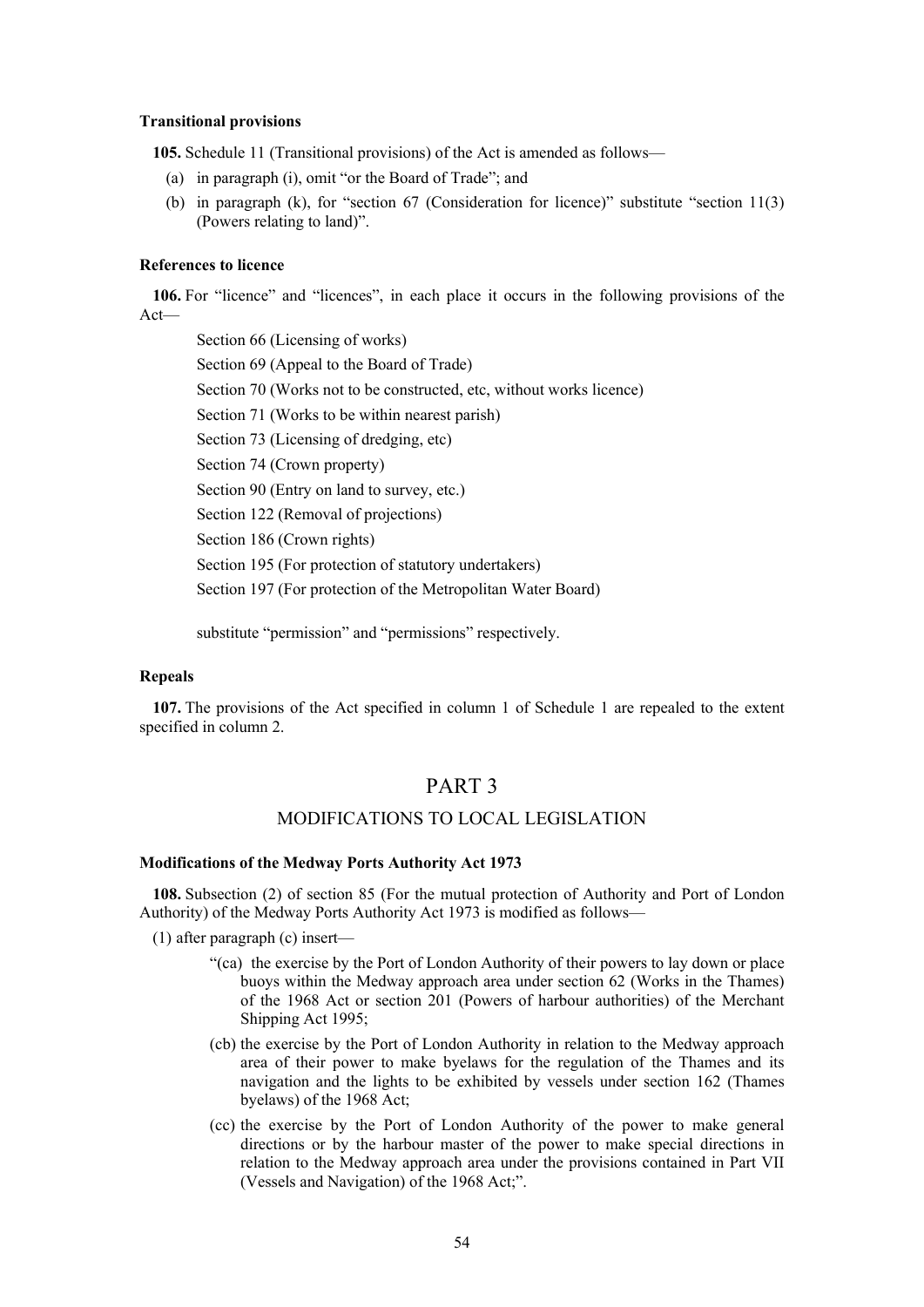#### **Modifications of the County of Kent Act 1981**

**109.** The County of Kent Act 1981 is modified as follows—

(1) after subsection (9) of section 33 (Touting, hawking, photographing etc.) insert—

"(10) Nothing in this section shall apply to any land owned by or vested in the Port of London Authority and before designating any seashore not owned by the Port of London Authority which is within the Port of London limits the district council shall consult the Port of London Authority.".

(2) in section 85 (Extension of section 268 of Act of 1936 to houseboats) the existing text becomes subsection (1); and

(3) after that subsection insert—

"(2) Before making, amending or revoking any byelaws under section 268 of the 1936 Act as extended by subsection (1) which apply to houseboats within the Port of London, the district council must give notice of their intention and a draft of their proposal to the port authority and must consider any written representations of the port authority within a period of two months from receipt of them.".

#### **Modifications of the Essex Act 1987**

**110.** The Essex Act 1987 is modified as follows—

(1) in section 11 (Touting, hawking, photographing etc.)—

- (a) in paragraph (a) of subsection (6) after "relates" insert "and where the designation will affect the seashore within the port authority's limits the council shall give notice to the port authority,";
- (b) after subsection (9) insert—

"(9A) Before giving consent under this section to the hawking, selling or offering or exposing for sale of anything on the seashore within the Port of London, the district council must consult the port authority."; and

(c) after subsection (10) insert—

 $(11)$  No seashore owned by the port authority is to be designated as provided for in this section without the prior agreement of the port authority."

(2) in section 30 (Unauthorised structures on seashore)—

- (a) in subsection (5) omit "which is vested in or under the control of the port authority"; and
- (b) after subsection (5), insert—

"(6) The port authority shall be consulted before the district council consents to the erection providing or placing of any structure on any seashore within the area described in sub-paragraphs (a) and (b) of paragraph 1 of the second column of Schedule 8 to the said Act of 1968.".

- (3) in section 31 (Byelaws as to boats)—
	- (a) in subparagraph (iv) of paragraph (c) of subsection (2) omit "which is vested in or under the control of the port authority"; and
	- (b) after subsection (3), insert—

"(4) Before making, amending or revoking any byelaws under section 76 as having effect in accordance with this section which apply to any part of the seashore described in subparagraphs (a) and (b) of paragraph 1 of the second column of Schedule 8 the district council must give notice of their intention and a draft of their proposal to the port authority and must consider any written representations made by the port authority within a period of two months from receipt of them.".

(4) in subsection (2) of section 57 (Interpretation of Head B of Part XI.) after ""Section 69 (Power to demolish piers)" insert "

Section 76 (For the Protection of the Port of London Authority)";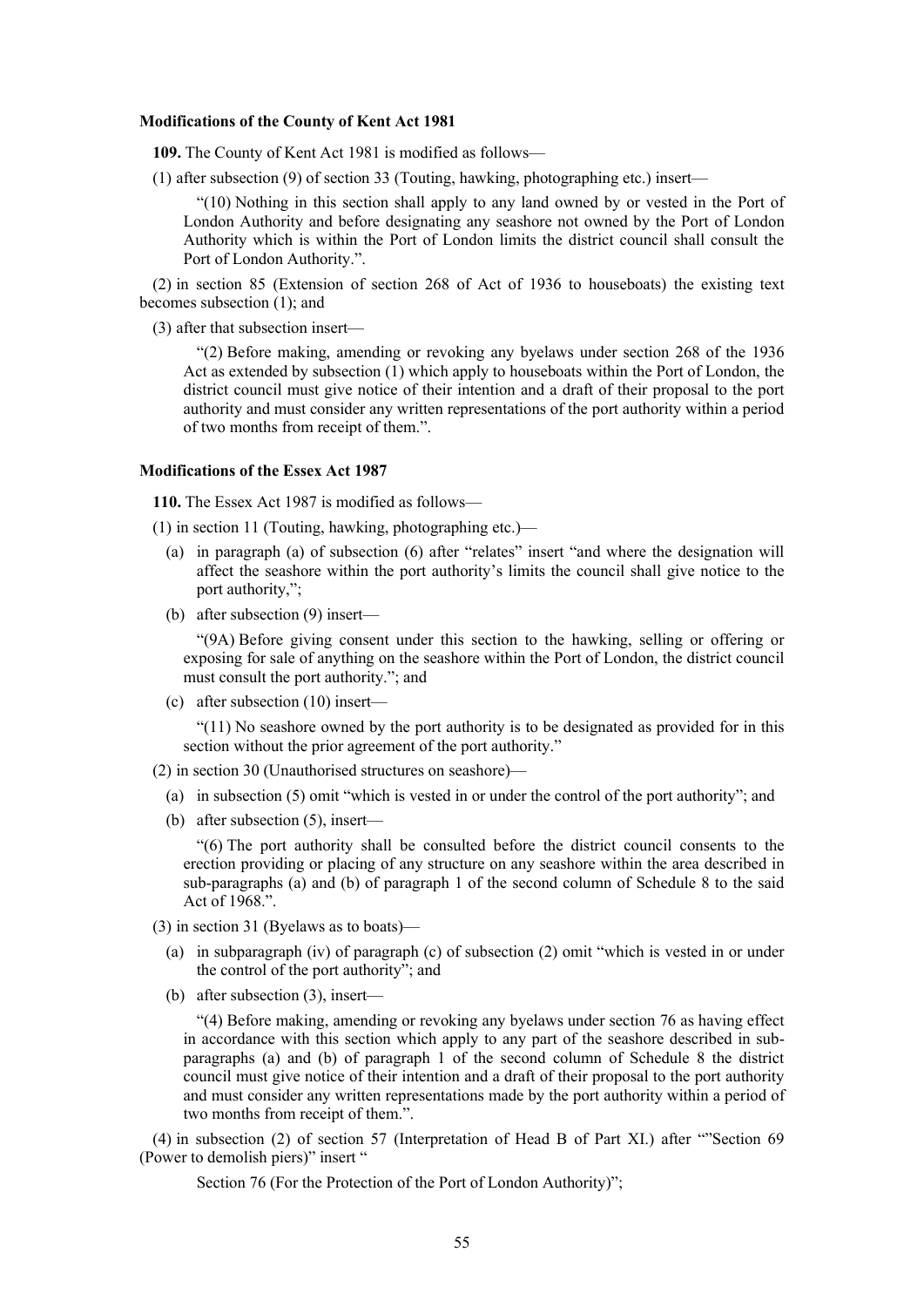(5) in subsection (1) of section 66 (Pier byelaws), after "may" in the second place it occurs insert ", after consultation with the port authority and taking account of any representations made by the port authority,";

(6) in section 71 (Provision against danger to navigation), for "Trinity House" in each place it occurs substitute "the port authority";

(7) in subsection (1) of section 74 (Permanent lights on works) for "Trinity House" substitute "the port authority";

(8) in section 75 (Provisions applicable to sections 70 to 74)—

- (a) in subsection (1) omit "by Trinity House"; and
- (b) in subsection (2) omit "or as the case may be, Trinity House"; and

(9) in section 83 (Groynes) after "may" insert "after consultation with the port authority and taking account of any representations made by the port authority".

# PART 4

# TRANSITIONAL PROVISIONS

# **Savings and transitional provisions**

<span id="page-55-0"></span>**111.** The transitional provisions contained within Schedule 2 to this Order are to have effect.

Signed by the authority of the Marine Management Organisation

An Authorised employee of the Marine Management Organisation

*Name*

Date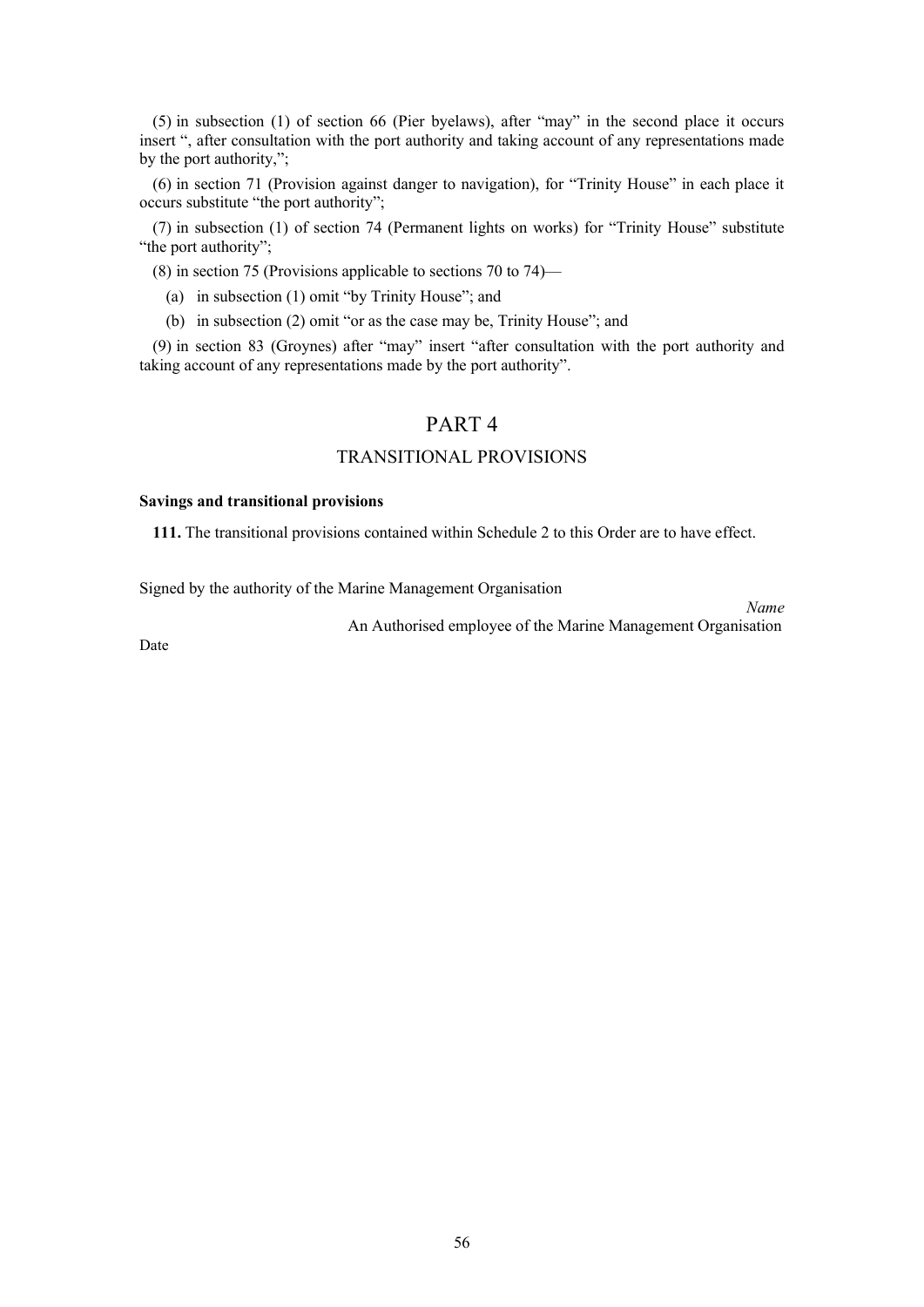# SCHEDULE 1 Article [107](#page-53-0)

# REPEALS

| Provision   | Extent of repeal                                     |
|-------------|------------------------------------------------------|
| Section 2   | In subsection $(1)$ the definitions of "craft", "the |
|             | Custom House", "customs officer", "duties of         |
|             | customs or excise", "fish", "lighter",               |
|             | "lighterman", "mean high water level",               |
|             | "passenger vessel", "port stock", "river             |
|             | authority", "the Surrey Canal", "tonnage by          |
|             | measurement", "tug" and "waterman"                   |
| Section 18  | The whole section                                    |
| Section 20  | The whole section                                    |
| Section 27  | The whole section                                    |
| Section 29  | The whole section                                    |
| Section 30  | The whole section                                    |
| Section 33  | The whole section                                    |
| Section 41  | The whole section                                    |
| Section 46  | The whole section                                    |
| Section 49  | The whole section                                    |
| Section 52  | The whole section                                    |
| Section 53  | The whole section                                    |
| Section 55  | The whole section                                    |
| Section 58  | The whole section                                    |
| Section 68  | The whole section                                    |
| Section 72  | The whole section                                    |
| Section 75  | The whole section                                    |
| Section 76  | The whole section                                    |
| Section 93  | The whole section                                    |
| Section 128 | The whole section                                    |
| Section 139 | The whole section                                    |
| Section 140 | The whole section                                    |
| Section 141 | The whole section                                    |
| Section 148 | The whole section                                    |
| Section 179 | The whole section                                    |
| Section 180 | The whole section                                    |
| Section 196 | The whole section                                    |
| Section 199 | The whole section                                    |
| Section 204 | The whole section                                    |
| Section 209 | The whole section                                    |
| Schedule 1  | In paragraph $(1)$ the definition of "the former"    |
|             | seaward limit"                                       |
| Schedule 7  | The whole schedule                                   |
| Schedule 10 | The whole schedule                                   |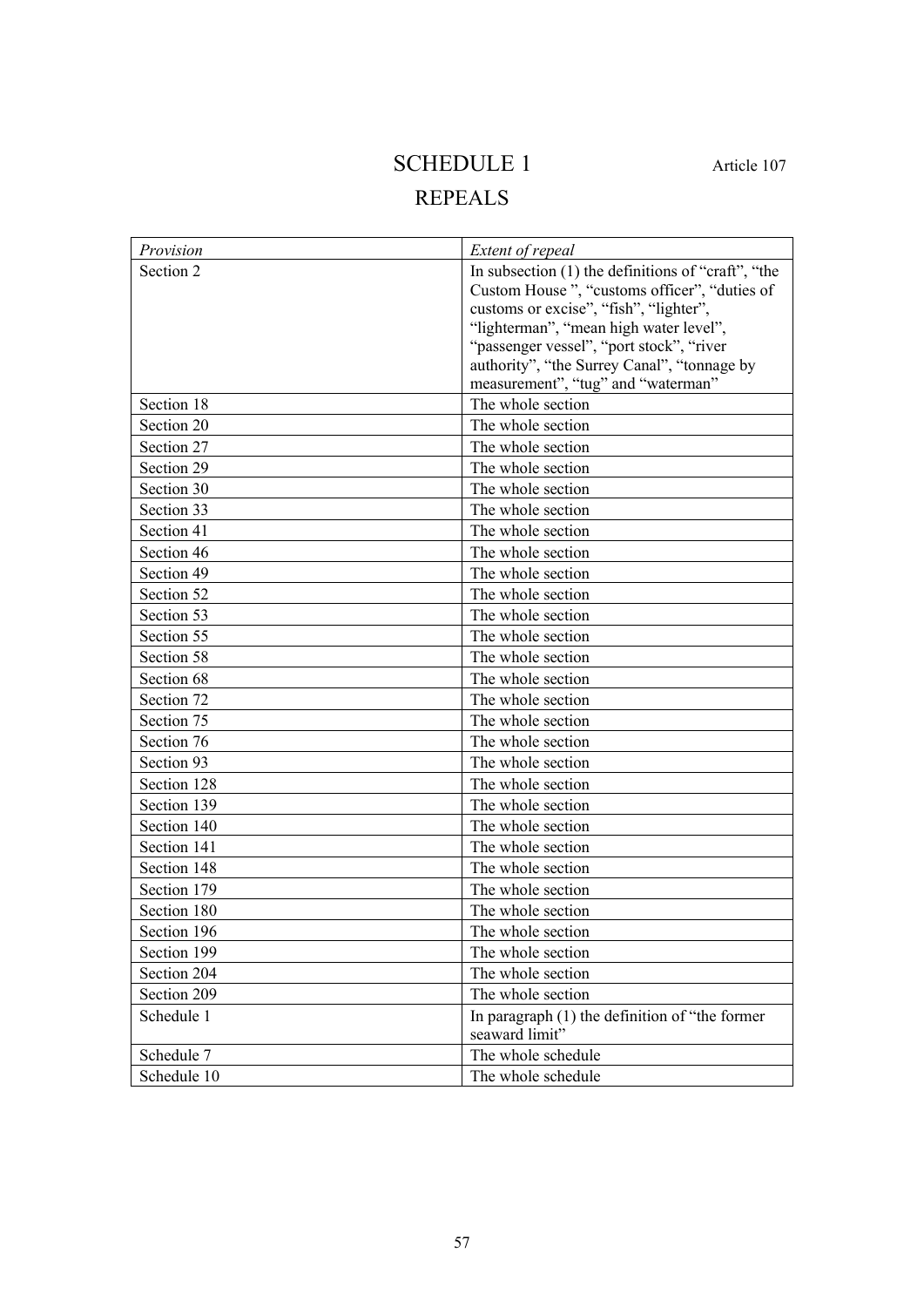SCHEDULE 2 Article [111](#page-55-0)

# SAVINGS AND TRANSITIONAL PROVISIONS

# **Interpretation**

**1.** In this Schedule—

"the added area" means the area between the limits as described in paragraph 2 of Schedule 1 to the unamended Act and the limits as described in paragraph 2 of Schedule 1 to the Act;

"the commencement date" means the date of the coming into force of this Order;

"the unamended Act" means the Act in the form it was in immediately prior to the commencement date.

## **Extension of limits**

**2.**—(1) The holder of a works licence granted under subsection (1) of section 66 (Licensing of works) of the unamended Act prior to the commencement date in relation to a work which is partially located in the added area is not required to apply for a new works permission under section 66 of the Act in relation to that part of the work.

(2) The owner of an existing work located wholly in or landward of the added area is not required to apply for a works permission under section 66 of the Act in relation to that work.

# **Existing works licences**

**3.**—(1) Subject to subsection (2), a works licence granted under subsection (1) of section 66 (Licensing of works) of the unamended Act prior to the bringing into force of the Order is to be deemed to have been granted as a works permission under section 66 (Permitting of works) of the Act.

(2) The rights conferred upon the holder of a works licence referred to in subsection (1) by section  $66(1)(b)$  of the unamended Act will continue to apply, notwithstanding the repeal of that provision by this Order.

#### **Existing licences or agreements to moor**

**4.** The holder of an existing licence or agreement to moor granted by the Port Authority prior to the commencement date is not required to apply for a mooring permission under section 66A (Permitting of mooring) of the Act in relation to that mooring.

### **Historic moorings**

**5.**—(1) The moorings defined as "Old Moorings" in the River Works Licence completed between the Port Authority and the Tower Bridge Yacht and Boat Company Limited dated 31 January 2018 relating to moorings, access to collar barges, existing and proposed new brow at Downings Roads Moorings, Reeds Wharf, Upper Pool are to be deemed to have been included in and shall be subject to the terms and conditions contained within that Licence.

(2) Any application under section 63 (Removal of private moorings) of the Act to register any of the moorings at the coordinates set out in paragraph (3) within the area known as Downings Roads, in so far as they are in existence, is not required to:

- (a) be made within the registration period, as defined in that section; or
- (b) comply with section  $63(2)(a)-(c)$ .

but an application for the registration of any of those moorings must be made before the mooring is brought into use.

(3) The coordinates referred to in paragraph (2) are: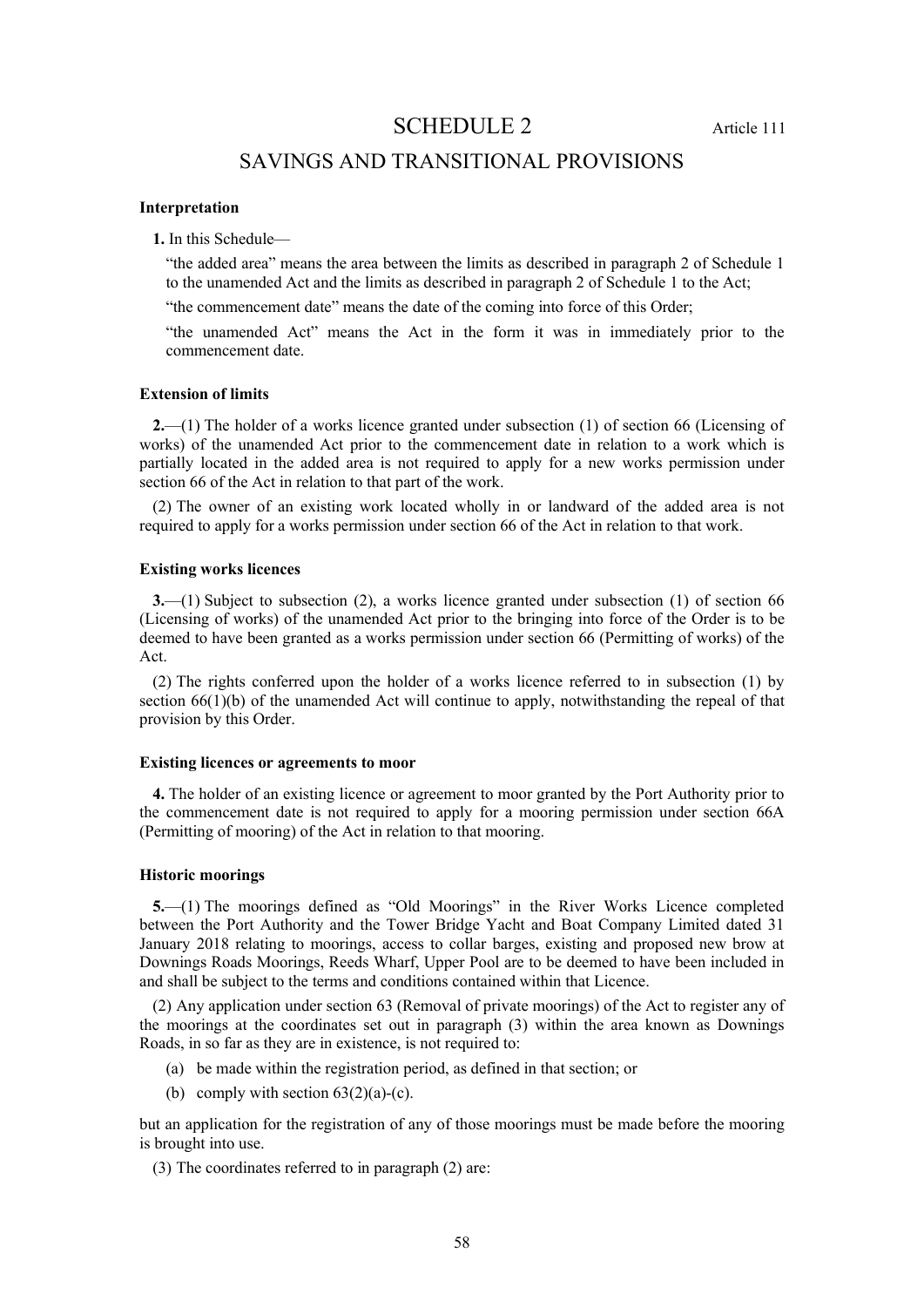mooring number 67 at latitude 51.50212, longitude -0.06961 mooring number 69 at latitude 51.50197, longitude -0.06929 mooring number 70 at latitude 51.50205, longitude -0.06924 mooring number 75 at latitude 51.50224, longitude -0.06971 mooring number 79 at latitude 51.50208, longitude -0.06934 mooring number 81 at latitude 51.50212, longitude -0.06915 mooring number 82 at latitude 51.50217, longitude -0.06910 mooring number 83 at latitude 51.50222, longitude -0.06902 mooring number 85 at latitude 51.50201, longitude -0.06942 mooring number 91 at latitude 51.50177, longitude -0.06835

(4) The moorings at mooring number 1 at latitude 51.50235, longitude -0.05422, mooring number 2 at latitude 51.50262, longitude -0.05358 and mooring number 3 at latitude 51.50288, longitude -0.05294 within the area known as the Hop Pole Barge Roads are to be deemed to have been included in and shall be subject to the terms and conditions contained within the River Works Licence completed between the Port Authority and Charles Hay & Son Ltd dated 5 March 2019.

(5) Any application under section 63 of the Act to register any of the Rotherhithe inshore moorings is not required to:

- (a) be made within the registration period, as defined in that section, or
- (b) comply with section  $63(2)(b)$

but an application for the registration of any of those moorings must be made before the mooring is brought into use.

(6) In paragraph (4), "the Rotherhithe inshore moorings" means those moorings at:

mooring number 28 at latitude 51.50252, longitude -0.05267 mooring number 29 at latitude 51.50250, longitude -0.05259 mooring number 30 at latitude 51.50246, longitude -0.05256 mooring number 31 at latitude 51.50246, longitude -0.05251 mooring number 34 at latitude 51.50236, longitude -0.05236 mooring number 35 at latitude 51.50260, longitude -0.05222 mooring number 36 at latitude 51.50248, longitude -0.05203 mooring number 37 at latitude 51.50239, longitude -0.05200 mooring number 38 at latitude 51.50269, longitude -0.05216 mooring number 39 at latitude 51.50271, longitude -0.05206 mooring number 44 at latitude 51.50317, longitude -0.05114 mooring number 100 at latitude 51.50234, longitude -0.05212 mooring number 101 at latitude 51.50238, longitude -0.05202 mooring number 102 at latitude 51.50228, longitude -0.05229

(7) Nothing in paragraph (6) is to affect the operation of the agreement between the Port Authority and Charles Hay & Son Ltd dated 23 April 2018.

# **Vesting of embanked land**

**6.**—(1) Notwithstanding the repeal of section 72 (Vesting of embanked land) of the Act that section is to apply so as to vest in the owner of the adjoining land a reclamation of land by embankment for which a licence has been granted under section 66 of this Act before the commencement date in the following two cases.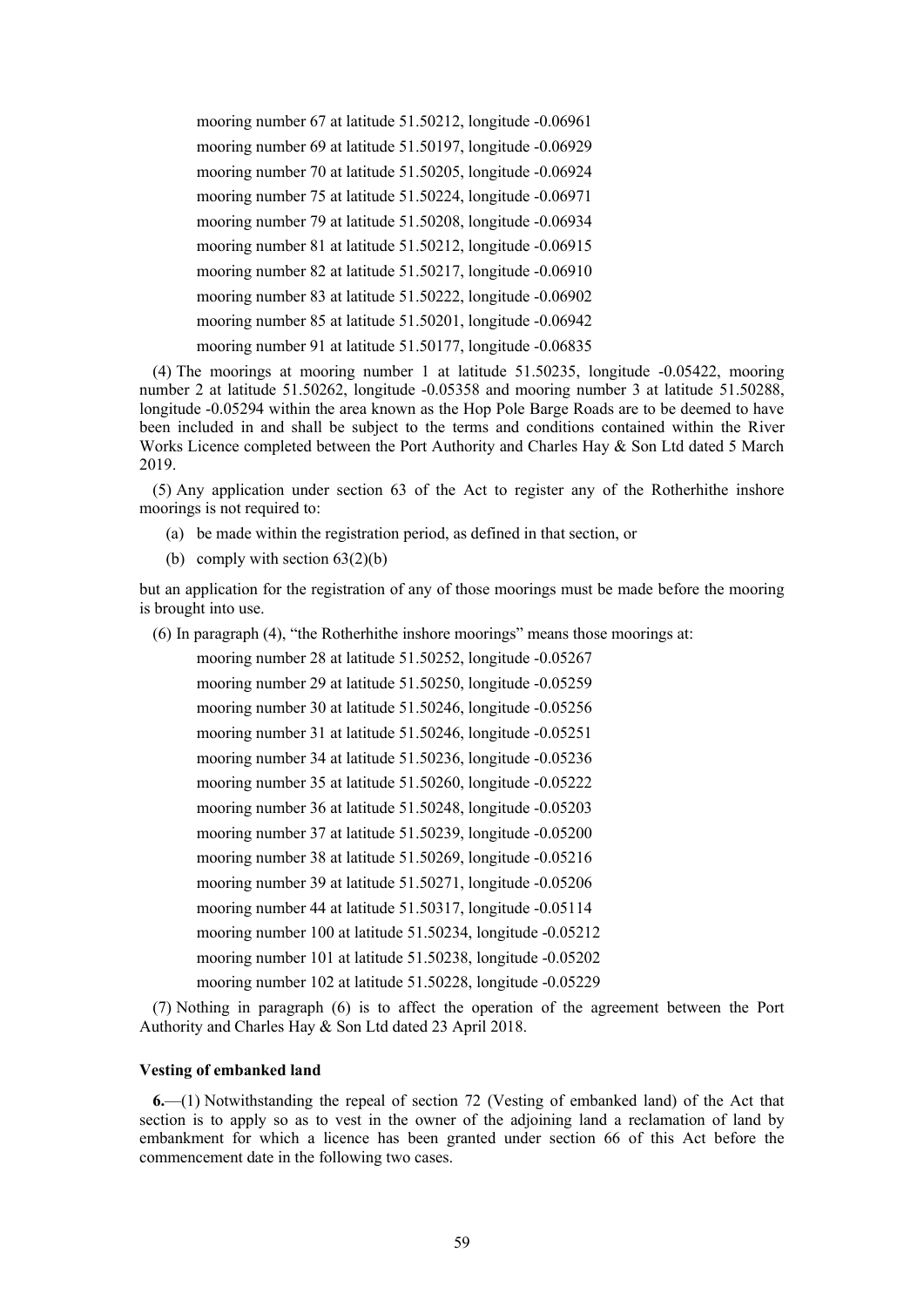(2) Where the reclamation has not been completed at the commencement date, it is to vest in the adjoining land owner on completion of that work in accordance with the terms of the licence.

(3) Where the reclamation has been completed in accordance with the terms of the licence before the commencement date, but no certificate has been endorsed on the licence, it is to vest on the commencement date.